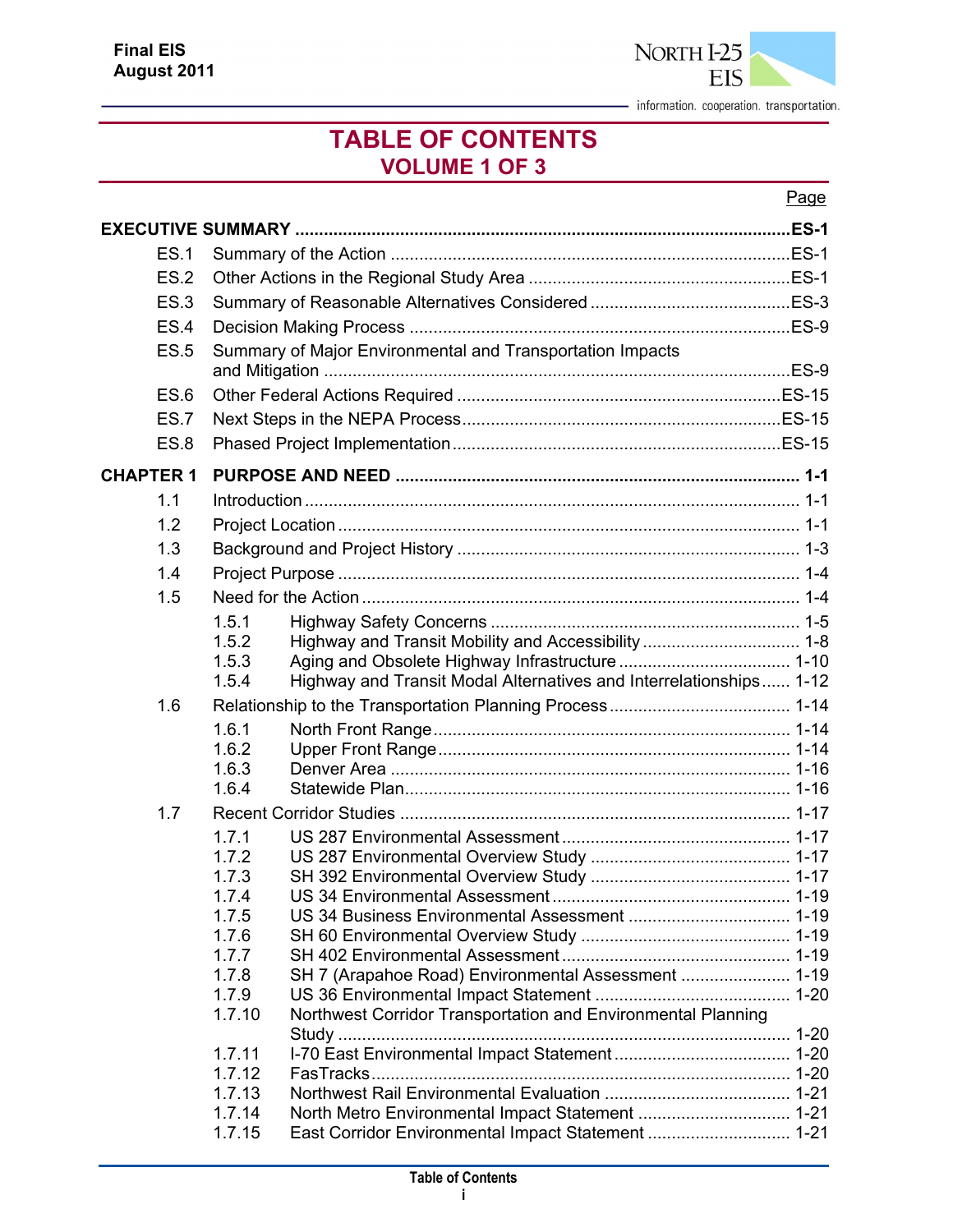

#### **TABLE OF CONTENTS VOLUME 1 OF 3 (cont'd)**

|                  |        |                                                                  | Page |
|------------------|--------|------------------------------------------------------------------|------|
|                  | 1.7.16 | Denver Union Station Environmental Impact Statement  1-22        |      |
|                  | 1.7.17 | Colorado Rail Relocation Implementation Study 1-22               |      |
|                  | 1.7.18 | Colorado Tolling Enterprise/High Performance Transportation      |      |
|                  |        |                                                                  |      |
|                  | 1.7.19 | High-Speed Rail Feasibility Study - Phase III - Colorado Springs |      |
|                  |        |                                                                  |      |
|                  | 1.7.20 |                                                                  |      |
| 1.8              |        |                                                                  |      |
| <b>CHAPTER 2</b> |        |                                                                  |      |
| 2.1              |        |                                                                  |      |
|                  | 2.1.1  |                                                                  |      |
|                  | 2.1.2  | Purpose and Need, Reasonableness, and Potential to Impact        |      |
|                  |        |                                                                  |      |
|                  | 2.1.3  |                                                                  |      |
|                  | 2.1.4  |                                                                  |      |
|                  | 2.1.5  |                                                                  |      |
|                  | 2.1.6  |                                                                  |      |
| 2.2              |        |                                                                  |      |
|                  | 2.2.1  |                                                                  |      |
|                  | 2.2.2  |                                                                  |      |
|                  | 2.2.3  |                                                                  |      |
|                  | 2.2.4  |                                                                  |      |
|                  | 2.2.5  | Preliminary Opinions of Probable Cost Comparison  2-77           |      |
| 2.3              |        |                                                                  |      |
|                  | 2.3.1  | Question 1: Where should alternatives begin and end? 2-79        |      |
|                  | 2.3.2  | Question 2: What alignment(s) should be used? 2-82               |      |
|                  | 2.3.3  | Question 3: What facility type and transit mode should be        |      |
|                  |        |                                                                  | 2-87 |
|                  | 2.3.4  | Outcome of Question 3: What facility type and transit mode       |      |
|                  |        |                                                                  |      |
|                  | 2.3.5  | Question 4: How do the highway and transit alternatives          |      |
|                  |        |                                                                  |      |
|                  | 2.3.6  | Question 5: What is the Basis for Identifying the                |      |
|                  |        |                                                                  |      |
| <b>CHAPTER 3</b> |        |                                                                  |      |
| 3.1              |        |                                                                  |      |
|                  | 3.1.1  |                                                                  |      |
|                  | 3.1.2  |                                                                  |      |
|                  | 3.1.3  |                                                                  |      |
| 3.2              |        |                                                                  |      |
|                  | 3.2.1  |                                                                  |      |
|                  | 3.2.2  |                                                                  |      |
|                  | 3.2.3  |                                                                  |      |
|                  | 3.2.4  |                                                                  |      |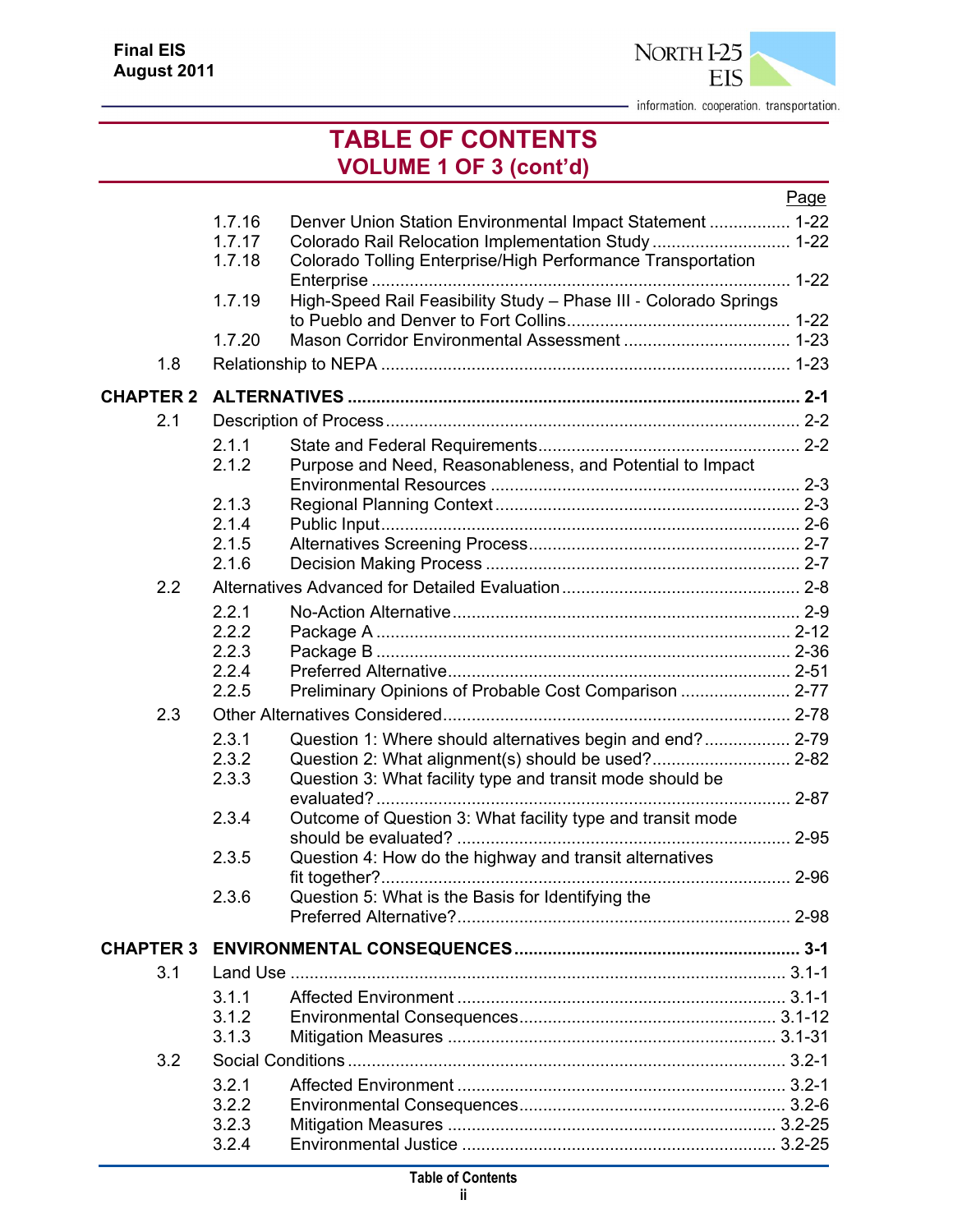

### **TABLE OF CONTENTS VOLUME 1 OF 3 (cont'd)**

|      |                                                    | Page |
|------|----------------------------------------------------|------|
| 3.3  |                                                    |      |
|      | 3.3.1<br>3.3.2<br>3.3.3                            |      |
| 3.4  |                                                    |      |
|      | 3.4.1<br>3.4.2<br>3.4.3                            |      |
| 3.5  |                                                    |      |
|      | 3.5.1<br>3.5.2<br>3.5.3<br>3.5.4                   |      |
| 3.6  |                                                    |      |
|      | 3.6.1<br>3.6.2<br>3.6.3<br>3.6.4<br>3.6.5<br>3.6.6 |      |
| 3.7  |                                                    |      |
|      | 3.7.1<br>3.7.2<br>3.7.3<br>3.7.4                   |      |
| 3.8  |                                                    |      |
|      | 3.8.1<br>3.8.2<br>3.8.3<br>3.8.4                   |      |
| 3.9  |                                                    |      |
|      | 3.9.1<br>3.9.2<br>3.9.3<br>3.9.4                   |      |
| 3.10 |                                                    |      |
|      | 3.10.1<br>3.10.2<br>3.10.3                         |      |
| 3.11 |                                                    |      |
|      | 3.11.1<br>3.11.2<br>3.11.3                         |      |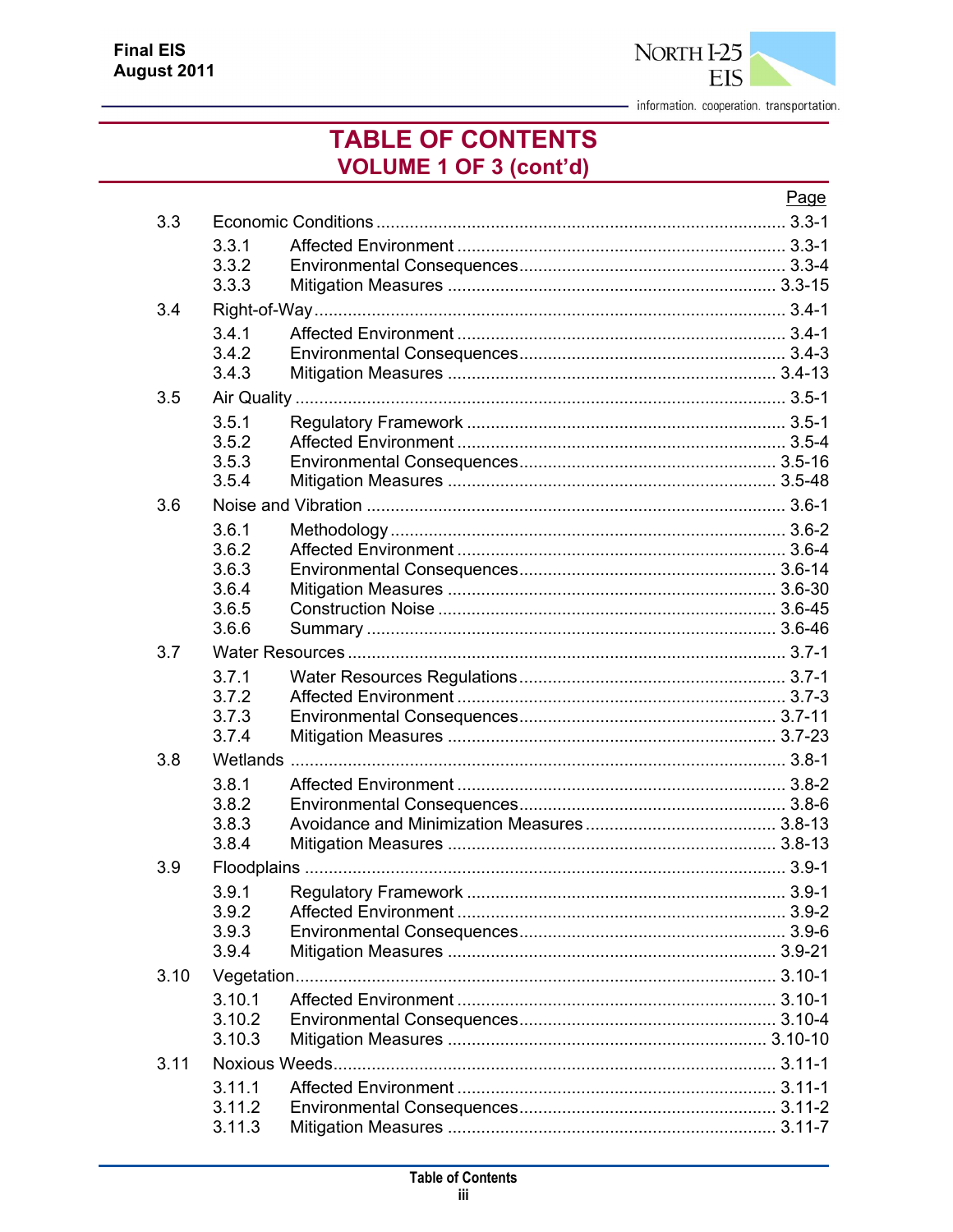

### **TABLE OF CONTENTS VOLUME 1 OF 3 (cont'd)**

|      |                                      |                                                                                                          | Page |
|------|--------------------------------------|----------------------------------------------------------------------------------------------------------|------|
| 3.12 | Wildlife                             |                                                                                                          |      |
|      | 3.12.1<br>3.12.2<br>3.12.3<br>3.12.4 |                                                                                                          |      |
| 3.13 |                                      | Threatened, Endangered, and State Sensitive Species 3.13-1                                               |      |
|      | 3.13.1<br>3.13.2<br>3.13.3<br>3.13.4 | Indirect Impacts For All Build General Purpose Lanes,<br>Commuter Rail, and Tolled Express Lanes 3.13-33 |      |
|      | 3.13.5                               |                                                                                                          |      |
| 3.14 |                                      |                                                                                                          |      |
|      | 3.14.1<br>3.14.2<br>3.14.3<br>3.14.4 |                                                                                                          |      |
| 3.15 |                                      |                                                                                                          |      |
|      | 3.15.1<br>3.15.2<br>3.15.3<br>3.15.4 |                                                                                                          |      |
| 3.16 |                                      |                                                                                                          |      |
|      | 3.16.1<br>3.16.2<br>3.16.3           |                                                                                                          |      |
| 3.17 |                                      |                                                                                                          |      |
|      | 3.17.1<br>3.17.2<br>3.17.3           |                                                                                                          |      |
| 3.18 |                                      |                                                                                                          |      |
|      | 3.18.1<br>3.18.2<br>3.18.3<br>3.18.4 |                                                                                                          |      |
| 3.19 |                                      |                                                                                                          |      |
|      | 3.19.1<br>3.19.2<br>3.19.3           |                                                                                                          |      |
| 3.20 |                                      |                                                                                                          |      |
|      | 3.20.1<br>3.20.2<br>3.20.3           |                                                                                                          |      |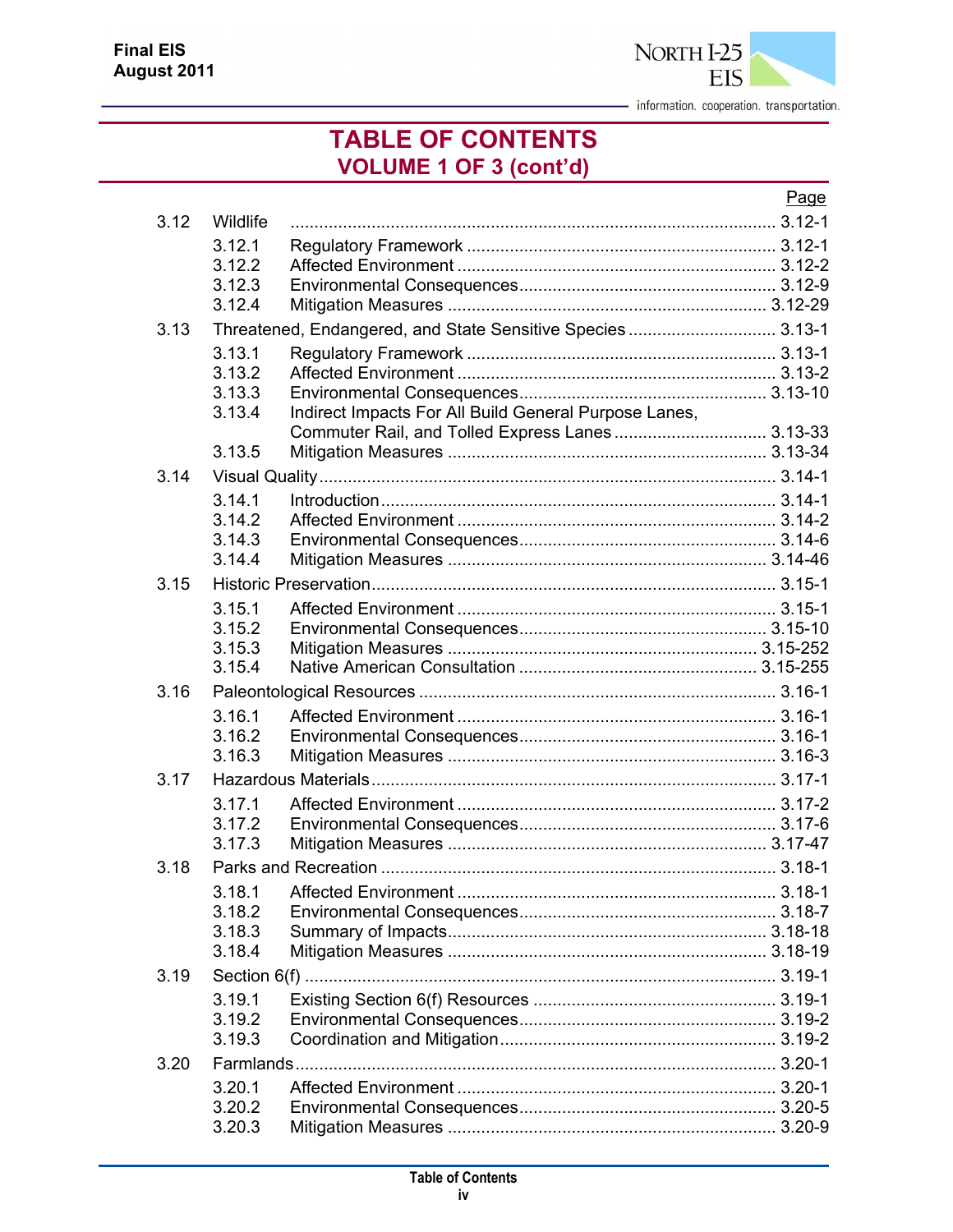

### **TABLE OF CONTENTS VOLUME 1 OF 3 (cont'd)**

|                  |                  |                                                                       | Page |
|------------------|------------------|-----------------------------------------------------------------------|------|
| 3.21             | Energy           |                                                                       |      |
|                  | 3.21.1           |                                                                       |      |
|                  | 3.21.2           |                                                                       |      |
|                  | 3.21.3           |                                                                       |      |
| 3.22             |                  |                                                                       |      |
|                  | 3.22.1           |                                                                       |      |
|                  | 3.22.2<br>3.22.3 |                                                                       |      |
|                  | 3.22.4           |                                                                       |      |
| 3.23             |                  |                                                                       |      |
|                  | 3.23.1           |                                                                       |      |
|                  | 3.23.2           |                                                                       |      |
|                  | 3.23.3           |                                                                       |      |
|                  | 3.23.4           |                                                                       |      |
| 3.24             |                  | Relationship Between Local Short-Term Uses of the Environment and the |      |
|                  |                  | Maintenance and Enhancement of Long-Term Productivity 3.24-1          |      |
|                  | 3.24.1           |                                                                       |      |
|                  | 3.24.2           | Package A, Package B, and Preferred Alternative 3.24-1                |      |
| 3.25             |                  | Irreversible and Irretrievable Commitment of Resources  3.25-1        |      |
| 3.26             |                  |                                                                       |      |
|                  | 3.26.1           |                                                                       |      |
|                  | 3.26.2           |                                                                       |      |
|                  | 3.26.3<br>3.26.4 |                                                                       |      |
|                  |                  |                                                                       |      |
| 3.27             |                  |                                                                       |      |
|                  | 3.27.1<br>3.27.2 |                                                                       |      |
|                  | 3.27.3           |                                                                       |      |
|                  | 3.27.4           |                                                                       |      |
|                  | 3.27.5           |                                                                       |      |
| 3.28             |                  |                                                                       |      |
| 3.29             |                  |                                                                       |      |
| <b>CHAPTER 4</b> |                  |                                                                       |      |
| 4.1              |                  |                                                                       |      |
|                  | 4.1.1            |                                                                       |      |
|                  | 4.1.2            |                                                                       |      |
| 4.2              |                  |                                                                       |      |
|                  | 4.2.1            |                                                                       |      |
|                  | 4.2.2            |                                                                       |      |
|                  | 4.2.3            |                                                                       |      |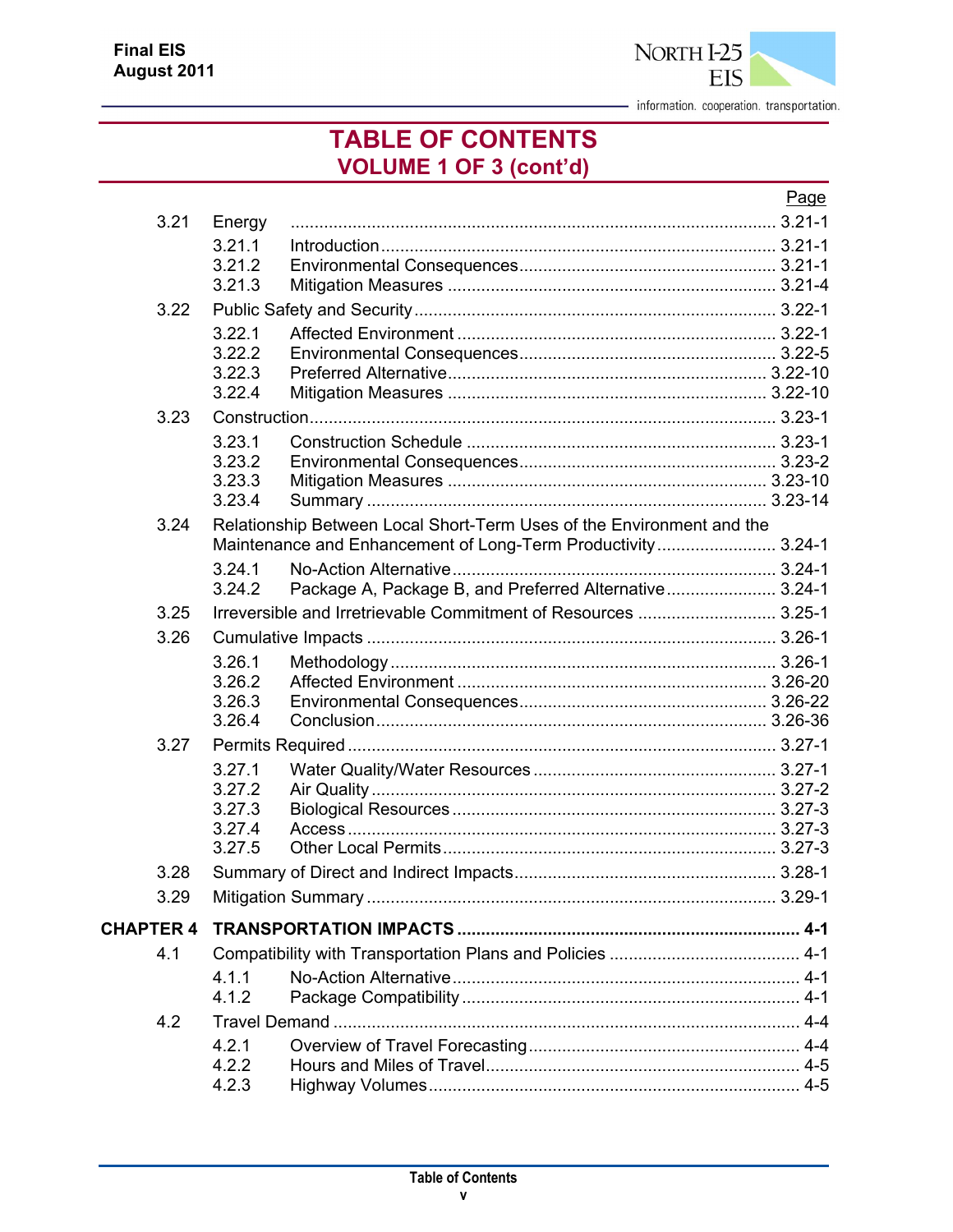

### **TABLE OF CONTENTS VOLUME 1 OF 3 (cont'd)**

|      |                |                                                          | Page |
|------|----------------|----------------------------------------------------------|------|
| 4.3  |                |                                                          |      |
|      | 4.3.1          |                                                          |      |
|      | 4.3.2          |                                                          |      |
|      | 4.3.3          |                                                          |      |
|      | 4.3.4          |                                                          |      |
| 4.4  |                |                                                          |      |
|      | 4.4.1          |                                                          |      |
|      | 4.4.2          |                                                          |      |
|      | 4.4.3<br>4.4.4 |                                                          |      |
|      | 4.4.5          |                                                          |      |
|      | 4.4.6          |                                                          |      |
|      | 4.4.7          |                                                          |      |
|      | 4.4.8          |                                                          |      |
|      | 4.4.9          |                                                          |      |
| 4.5  |                |                                                          |      |
|      | 4.5.1          |                                                          |      |
|      | 4.5.2          |                                                          |      |
|      | 4.5.3          |                                                          |      |
|      | 4.5.4          |                                                          |      |
|      | 4.5.5          |                                                          |      |
| 4.6  | Safety         |                                                          |      |
|      | 4.6.1          |                                                          |      |
|      | 4.6.2          |                                                          |      |
|      | 4.6.3<br>4.6.4 |                                                          |      |
|      |                |                                                          |      |
| 4.7  |                |                                                          |      |
|      | 4.7.1<br>4.7.2 |                                                          |      |
|      |                |                                                          |      |
| 4.8  |                |                                                          |      |
|      | 4.8.1<br>4.8.2 |                                                          |      |
|      | 4.8.3          |                                                          |      |
|      | 4.8.4          |                                                          |      |
|      | 4.8.5          |                                                          |      |
| 4.9  |                |                                                          |      |
|      | 4.9.1          |                                                          |      |
|      | 4.9.2          | Package A, Package B, and the Preferred Alternative 4-62 |      |
|      | 4.9.3          |                                                          |      |
| 4.10 |                |                                                          |      |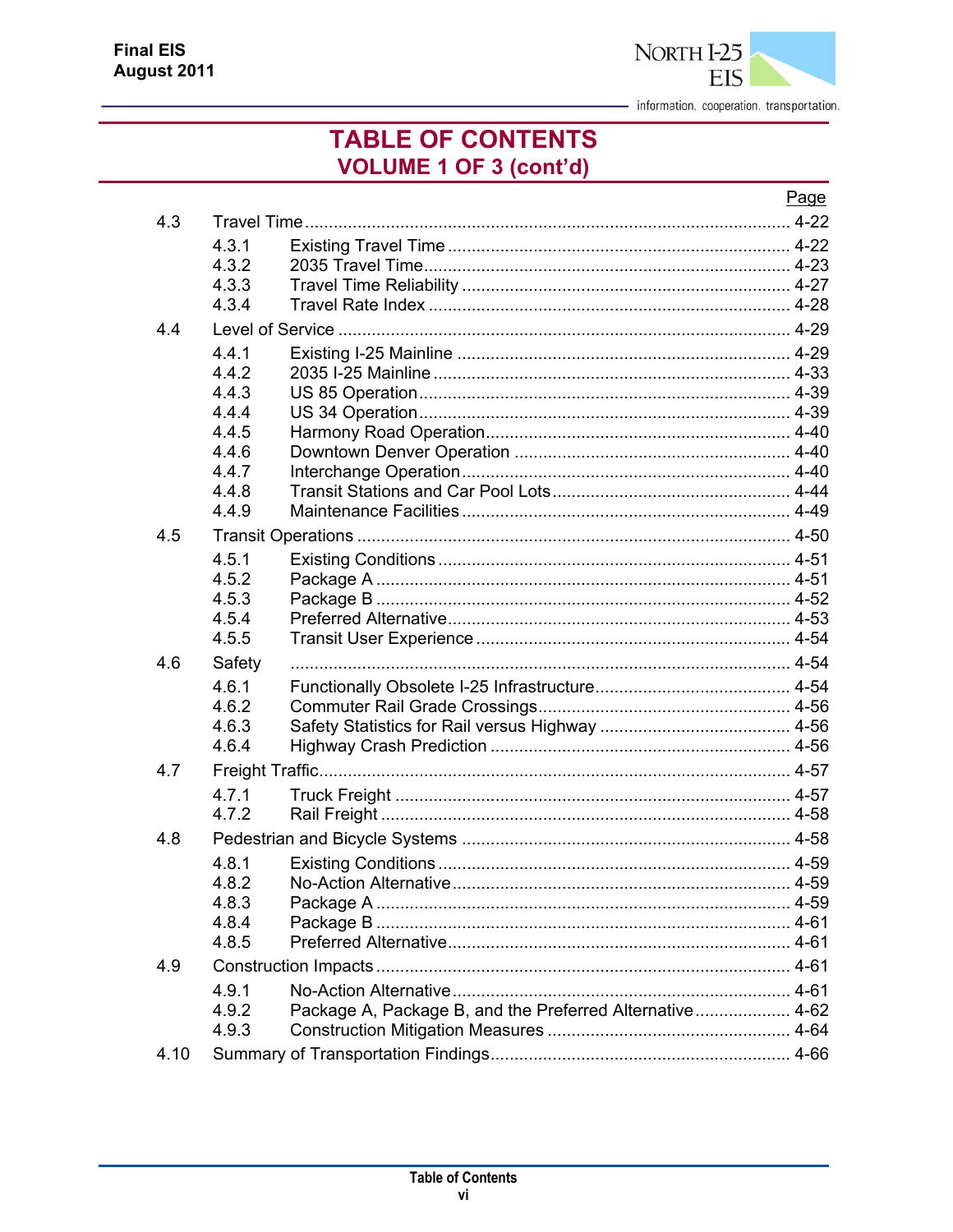

### **TABLE OF CONTENTS VOLUME 1 OF 3 (cont'd)**

#### Page

|                  |                | CHAPTER 5 SECTION 4(F) EVALUATION………………………………………………………………………………5-1 |           |
|------------------|----------------|--------------------------------------------------------------------|-----------|
| 5.1              |                |                                                                    |           |
|                  | 5.1.1          |                                                                    |           |
|                  | 5.1.2          |                                                                    |           |
| 5.2              |                |                                                                    |           |
|                  | 5.2.1          |                                                                    |           |
|                  | 5.2.2          |                                                                    |           |
|                  | 5.2.3          |                                                                    |           |
| 5.3              |                |                                                                    |           |
|                  | 5.3.1          |                                                                    |           |
|                  | 5.3.2          |                                                                    |           |
| 5.4              |                |                                                                    |           |
|                  | 5.4.1          |                                                                    |           |
|                  | 5.4.2          |                                                                    |           |
|                  | 5.4.3          |                                                                    |           |
|                  | 5.4.4          |                                                                    |           |
|                  | 5.4.5          | Use of Public Parks, Recreation Areas, and Wildlife and            |           |
|                  |                |                                                                    |           |
| 5.5              |                |                                                                    |           |
|                  | 5.5.1<br>5.5.2 |                                                                    |           |
|                  |                | De minimis for Public Parks, Recreation Areas, and Wildlife        |           |
| 5.6              |                |                                                                    |           |
|                  | 5.6.1          |                                                                    |           |
|                  | 5.6.2          |                                                                    |           |
|                  | 5.6.3          |                                                                    |           |
|                  | 5.6.4          |                                                                    |           |
|                  | 5.6.5          | Degree to Which Each Alternative Meets the Purpose and Need        |           |
|                  |                |                                                                    | $5 - 254$ |
|                  | 5.6.6          | Magnitude, After Mitigation, of Adverse Impacts to Other           |           |
|                  | 5.6.7          |                                                                    |           |
|                  | 5.6.8          |                                                                    |           |
|                  |                |                                                                    |           |
| <b>CHAPTER 6</b> |                |                                                                    |           |
| 6.1              |                |                                                                    |           |
|                  | 6.1.1          |                                                                    |           |
|                  | 6.1.2          |                                                                    |           |
|                  | 6.1.3          |                                                                    |           |
|                  | 6.1.4<br>6.1.5 |                                                                    |           |
|                  | 6.1.6          |                                                                    |           |
|                  |                |                                                                    |           |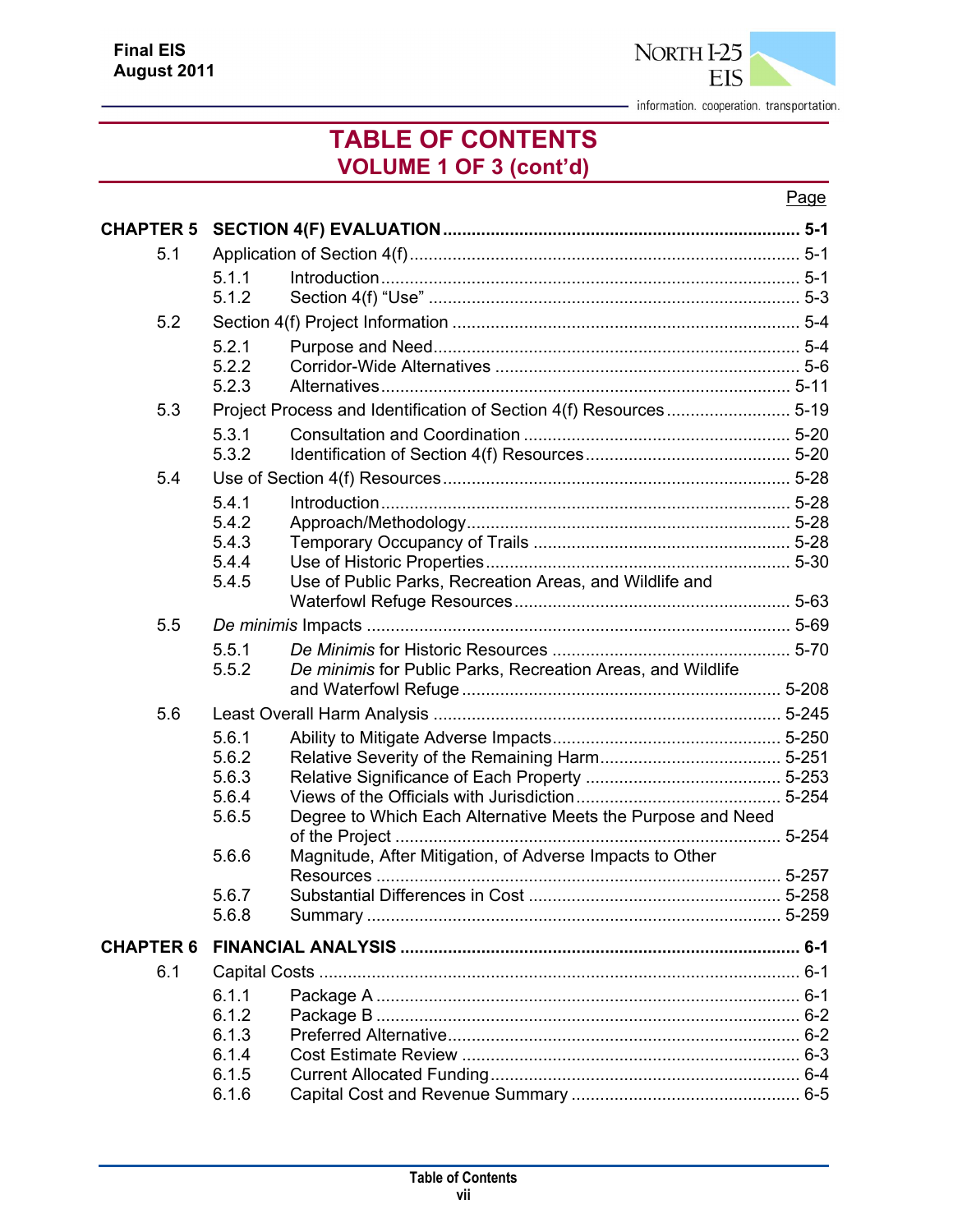

### **TABLE OF CONTENTS VOLUME 1 OF 3 (cont'd)**

|                  |                |                                                              | Page |
|------------------|----------------|--------------------------------------------------------------|------|
| 6.2              |                |                                                              |      |
|                  | 6.2.1          |                                                              |      |
|                  | 6.2.2          |                                                              |      |
| 6.3              |                |                                                              |      |
|                  | 6.3.1<br>6.3.2 |                                                              |      |
| 6.4              |                |                                                              |      |
|                  | 6.4.1<br>6.4.2 |                                                              |      |
| 6.5              |                |                                                              |      |
| 6.6              |                |                                                              |      |
| <b>CHAPTER 7</b> |                |                                                              |      |
| 7.1              |                |                                                              |      |
| 7.2              |                |                                                              |      |
|                  | 7.2.1          |                                                              |      |
|                  | 7.2.2          |                                                              |      |
|                  | 7.2.3<br>7.2.4 | Effectiveness at Replacing Aging Highway Infrastructure  7-2 |      |
| 7.3              |                |                                                              |      |
| 7.4              |                |                                                              |      |
| 7.5              |                |                                                              |      |
| <b>CHAPTER 8</b> |                |                                                              |      |
| 8.1              |                |                                                              |      |
| 8.2              |                |                                                              |      |
|                  | 8.2.1          |                                                              |      |
|                  | 8.2.2          |                                                              |      |
|                  | 8.2.3          |                                                              |      |
| 8.3              |                |                                                              |      |
| 8.4              |                |                                                              |      |
|                  | 8.4.1          |                                                              |      |
|                  | 8.4.2<br>8.4.3 |                                                              |      |
| 8.5              |                |                                                              |      |
| <b>CHAPTER 9</b> |                |                                                              |      |
| 9.1              |                |                                                              |      |
| 9.2              |                |                                                              |      |
|                  | 9.2.1          |                                                              |      |
|                  | 9.2.2          |                                                              |      |
|                  | 9.2.3          |                                                              |      |
|                  | 9.2.4          |                                                              |      |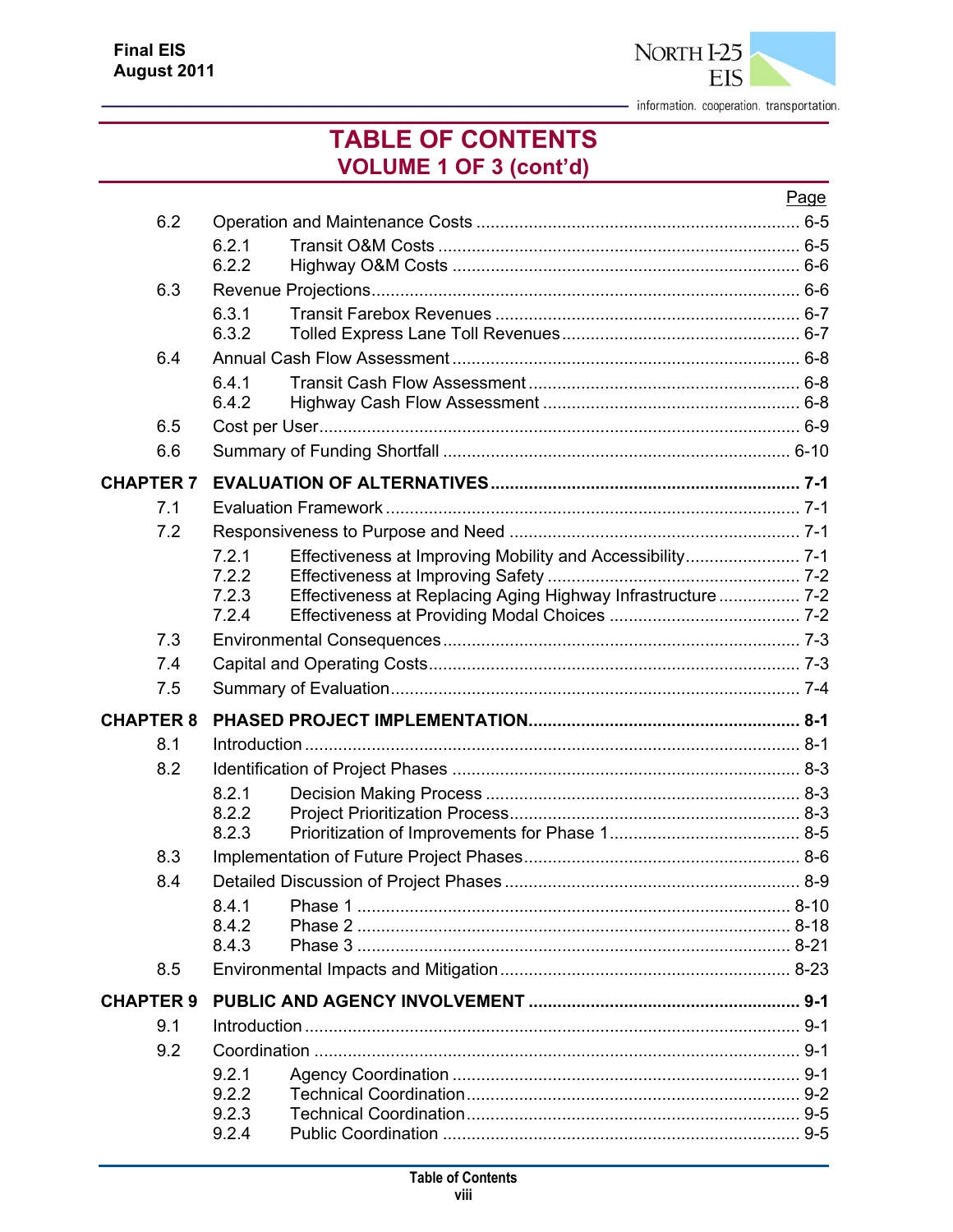

Page

#### **TABLE OF CONTENTS VOLUME 1 OF 3 (cont'd)**

| 9.3 |       |                                                                 |  |
|-----|-------|-----------------------------------------------------------------|--|
|     | 9.3.1 |                                                                 |  |
|     | 9.3.2 |                                                                 |  |
|     | 9.3.3 |                                                                 |  |
|     | 9.3.4 |                                                                 |  |
| 94  |       |                                                                 |  |
|     |       |                                                                 |  |
| 9.5 |       |                                                                 |  |
|     |       |                                                                 |  |
|     |       | CHAPTER 11 LIST OF REFERENCES ………………………………………………………………………… 11-1 |  |

### **TABLE OF CONTENTS VOLUME 2 OF 3**

#### **APPENDIX A PUBLIC AND AGENCY COMMENTS**

#### **APPENDIX B TECHNICAL ADVISORY COMMITTEE/REGIONAL COORDINATION COMMITTEE PREFERRED ALTERNATIVE DECISION MAKING PROCESS**

#### **APPENDIX C SUPPLEMENTAL RESOURCE INFORMATION**

- ▶ Land Use
- Environmental Justice
- ▶ Noise Maps
- Wildlife Technical Report and Addendum
- ▶ Biological Assessment
- **Bicycle and Pedestrian Facilities**

#### **TABLE OF CONTENTS VOLUME 3 OF 3**

#### **APPENDIX D PUBLIC INVOLVEMENT AND LOCAL AND REGIONAL AGENCY COORDINATION**

#### **APPENDIX E FEDERAL AND STATE AGENCY COORDINATION**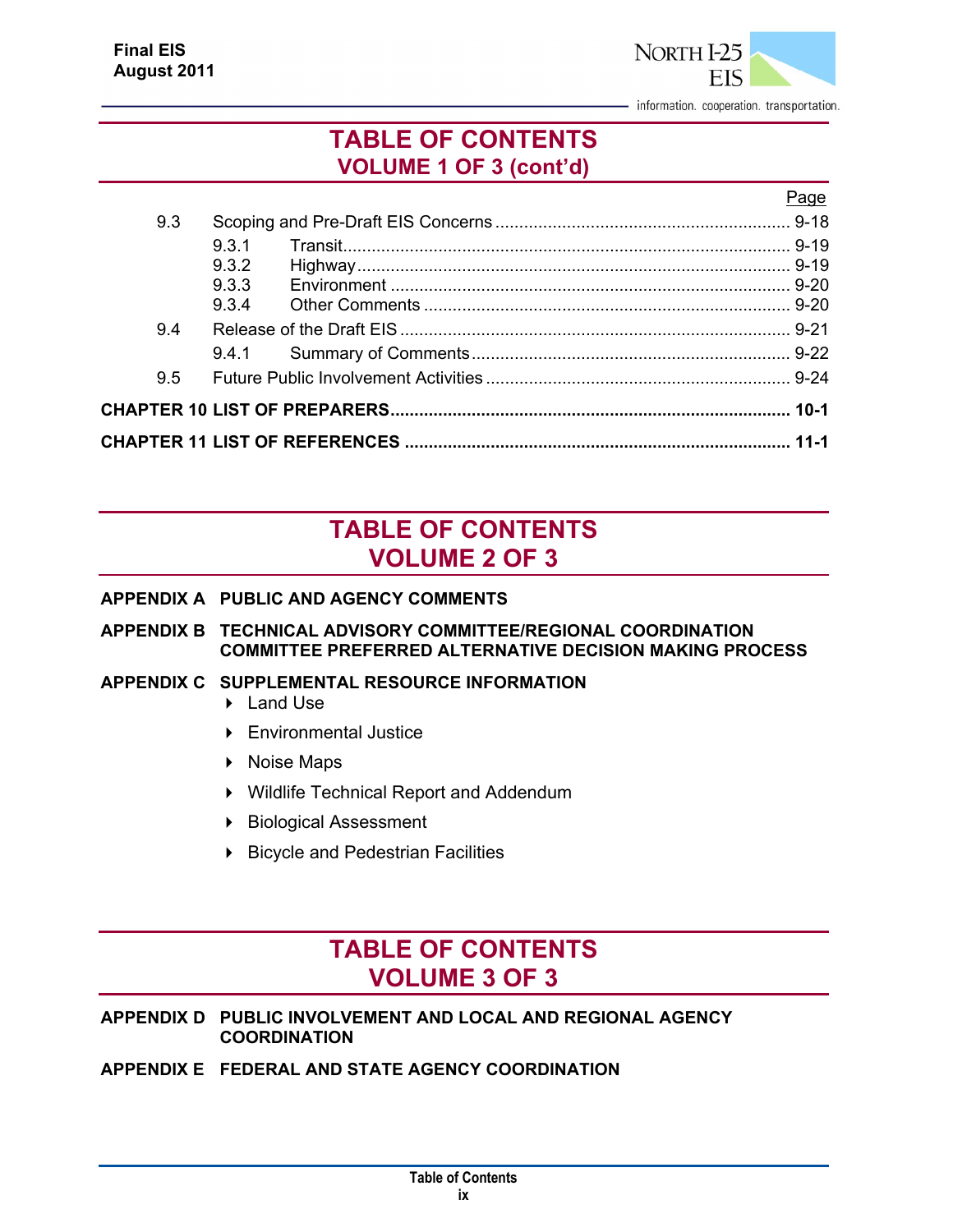

### **TECHNICAL REPORTS (BOUND SEPARATELY)**

#### **ALTERNATIVES DEVELOPMENT AND SCREENING REPORT**

(Incorporated by reference and provided with this Final EIS in a separate volume)

#### **PACKAGE CONCEPT PLANS**

(Separate 11x17 volume)

#### **OTHER TECHNICAL REPORTS**

(Available for review at CDOT Region 4 – Greeley; two volumes)

- Air Quality Technical Report and Addendum
- **FIGM** Traffic Noise and Vibration Impact Assessment and Addendum
- Rail Transit Noise and Vibration Impact Assessment
- Water Quality and Floodplains Technical Report and Addendum
- Wetlands Technical Report and Addendum
- **Historic Resources Survey**
- ▶ Paleontological Resources Report
- Modified Phase 1 Environmental Site Assessment and Addendum
- **Transportation Analysis Technical Report and Addendum**
- ▶ North I-25 Project Cost Estimate Review Final Report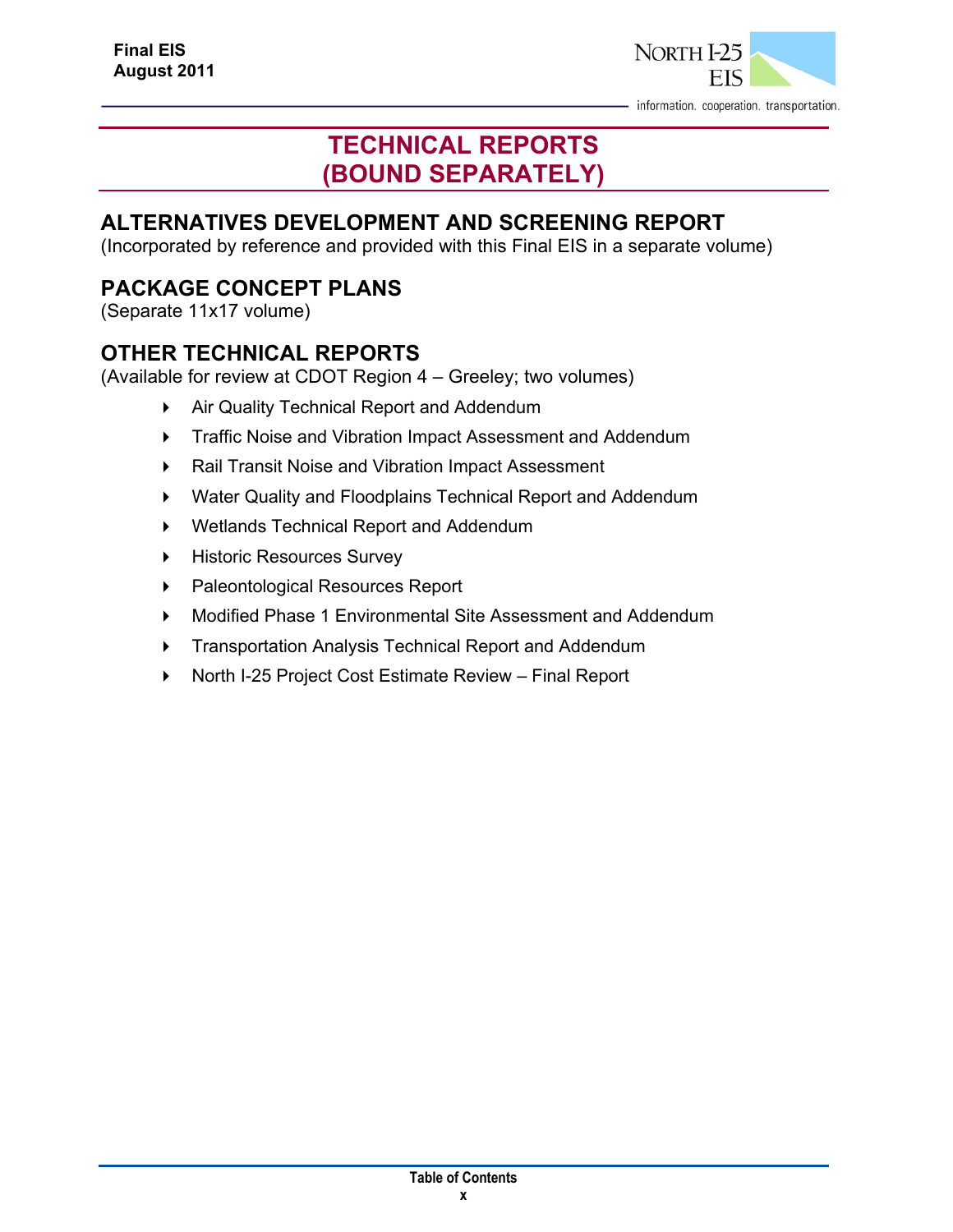

## **LIST OF FIGURES**

#### Page

| <b>EXECUTIVE SUMMARY</b>   |                                                                            |  |
|----------------------------|----------------------------------------------------------------------------|--|
| Figure ES-1                |                                                                            |  |
| Figure ES-2                |                                                                            |  |
| Figure ES-3                |                                                                            |  |
| Figure ES-4                |                                                                            |  |
| Figure ES-5                |                                                                            |  |
| Figure ES-6                |                                                                            |  |
| <b>CHAPTER 1</b>           | <b>PURPOSE AND NEED</b>                                                    |  |
| Figure 1-1                 |                                                                            |  |
| Figure 1-2                 | Year 2005 and 2035 Households and Employment in the Regional               |  |
| Figure 1-3                 | Current and Future Daily Traffic Volumes and Capacities 1-10               |  |
| Figure 1-4                 |                                                                            |  |
| Figure 1-5                 |                                                                            |  |
| <b>CHAPTER 2</b>           | <b>ALTERNATIVES</b>                                                        |  |
| Figure 2-1                 |                                                                            |  |
| Figure 2-2                 |                                                                            |  |
| Figure 2-3                 | No-Action Alternative Typical I-25 Cross Section – SH 1 to SH 66 2-11      |  |
| Figure 2-4                 | No-Action Alternative Typical I-25 Cross Section - SH 66 to SH 7 2-11      |  |
| Figure 2-5                 | No-Action Alternative Typical I-25 Cross Section – South of SH 72-11       |  |
| Figure 2-6                 |                                                                            |  |
| Figure 2-7                 | Package A Typical I-25 Cross Section – SH 1 to SH 142-14                   |  |
| Figure 2-8                 | Package A Typical I-25 Cross Section - SH 14 to Crossroads Boulevard  2-14 |  |
| Figure 2-9                 | Package A Typical I-25 Cross Section - Crossroads Boulevard to SH 60  2-14 |  |
| Figure 2-10                |                                                                            |  |
| Figure 2-11                | Package A Typical I-25 Cross Section (same as No-Action)- SH 66 to         |  |
| Figure 2-12                |                                                                            |  |
| Figure 2-13                |                                                                            |  |
|                            |                                                                            |  |
| Figure 2-14<br>Figure 2-15 |                                                                            |  |
| Figure 2-16                |                                                                            |  |
| Figure 2-17                |                                                                            |  |
| Figure 2-18                |                                                                            |  |
| Figure 2-19                |                                                                            |  |
| Figure 2-20                |                                                                            |  |
| Figure 2-21                | Package A Typical Commuter Rail Station Cross Section2-29                  |  |
| Figure 2-22                | Commuter Bus (and Express Bus) Downtown Denver Circulation 2-32            |  |
|                            |                                                                            |  |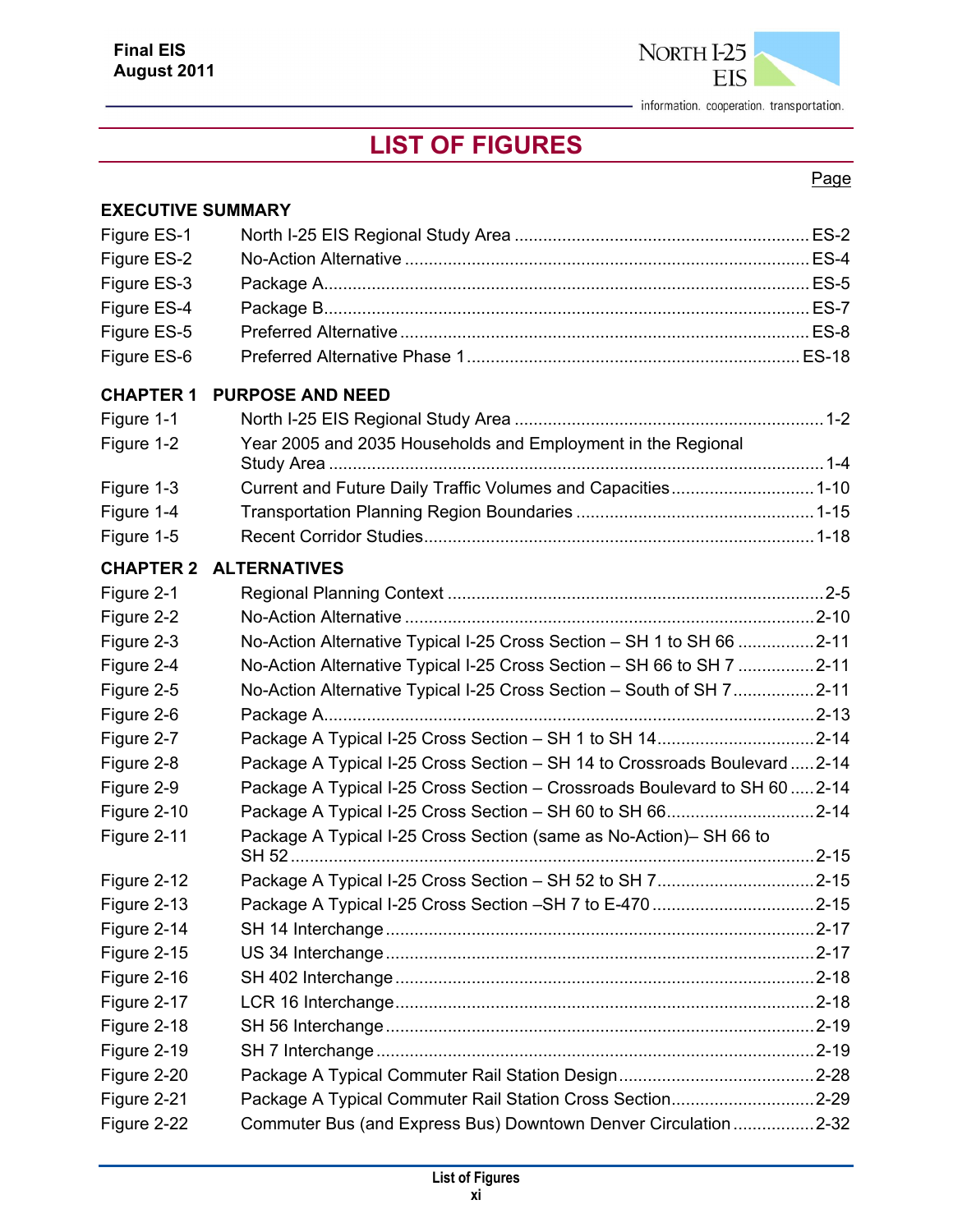

|                     |                                                                                                                                       | Page |
|---------------------|---------------------------------------------------------------------------------------------------------------------------------------|------|
| Figure 2-23         |                                                                                                                                       |      |
| Figure 2-24         |                                                                                                                                       |      |
| Figure 2-25         | Package B Typical I-25 Cross Section - SH 14 to Harmony Rd. 2-38                                                                      |      |
| Figure 2-26         | Package B Typical I-25 Cross Section - Harmony Rd. to SH 60 2-38                                                                      |      |
| Figure 2-27         |                                                                                                                                       |      |
| Figure 2-28         | Package B Typical I-25 Cross Section - SH 66 to SH 72-39                                                                              |      |
| Figure 2-29         |                                                                                                                                       |      |
| Figure 2-30         |                                                                                                                                       |      |
| Figure 2-31         |                                                                                                                                       |      |
| Figure 2-32         | BRT Station Layout at Windsor (Northbound Lanes with Barrier                                                                          |      |
| Figure 2-33         |                                                                                                                                       |      |
| Figure 2-34         |                                                                                                                                       |      |
| Figure 2-35         | Origins and Destinations from North Front Range to South of SH 66 2-80                                                                |      |
| Figure 2-36         |                                                                                                                                       |      |
| Figure 2-37         |                                                                                                                                       |      |
| Figure 2-38         | Highway and Transit Modes Considered in Screening Process2-88                                                                         |      |
| Figure 2-39         |                                                                                                                                       |      |
| Figure 2-40         |                                                                                                                                       |      |
| Figure 2-41         |                                                                                                                                       |      |
| Figure 2-42         |                                                                                                                                       |      |
| Figure 2-43         |                                                                                                                                       |      |
| <b>CHAPTER 3</b>    | <b>ENVIRONMENTAL CONSEQUENCES</b>                                                                                                     |      |
| <b>Figure 3.1-1</b> | North I-25 Regional Study Area Municipal and County Boundaries                                                                        |      |
| <b>Figure 3.1-2</b> | North I-25 Regional Study Area Generalized Existing Land Use3.1-6                                                                     |      |
| <b>Figure 3.1-3</b> | North I-25 Regional Study Area Generalized Future Land Use 3.1-10                                                                     |      |
| <b>Figure 3.1-4</b> |                                                                                                                                       |      |
| <b>Figure 3.1-5</b> |                                                                                                                                       |      |
| Figure 3.1-6        |                                                                                                                                       |      |
| <b>Figure 3.1-7</b> |                                                                                                                                       |      |
| <b>Figure 3.2-1</b> | Future Population Growth Summarized by Municipal Area 3.2-3                                                                           |      |
| Figure 3.2-2        |                                                                                                                                       |      |
| <b>Figure 3.2-3</b> | Minority and Low-Income Populations Identified Using Census and U.S.<br>Department of Housing and Urban Development (HUD) Data 3.2-28 |      |
| <b>Figure 3.2-4</b> | Minority and Low-Income Populations and Services Identified through                                                                   |      |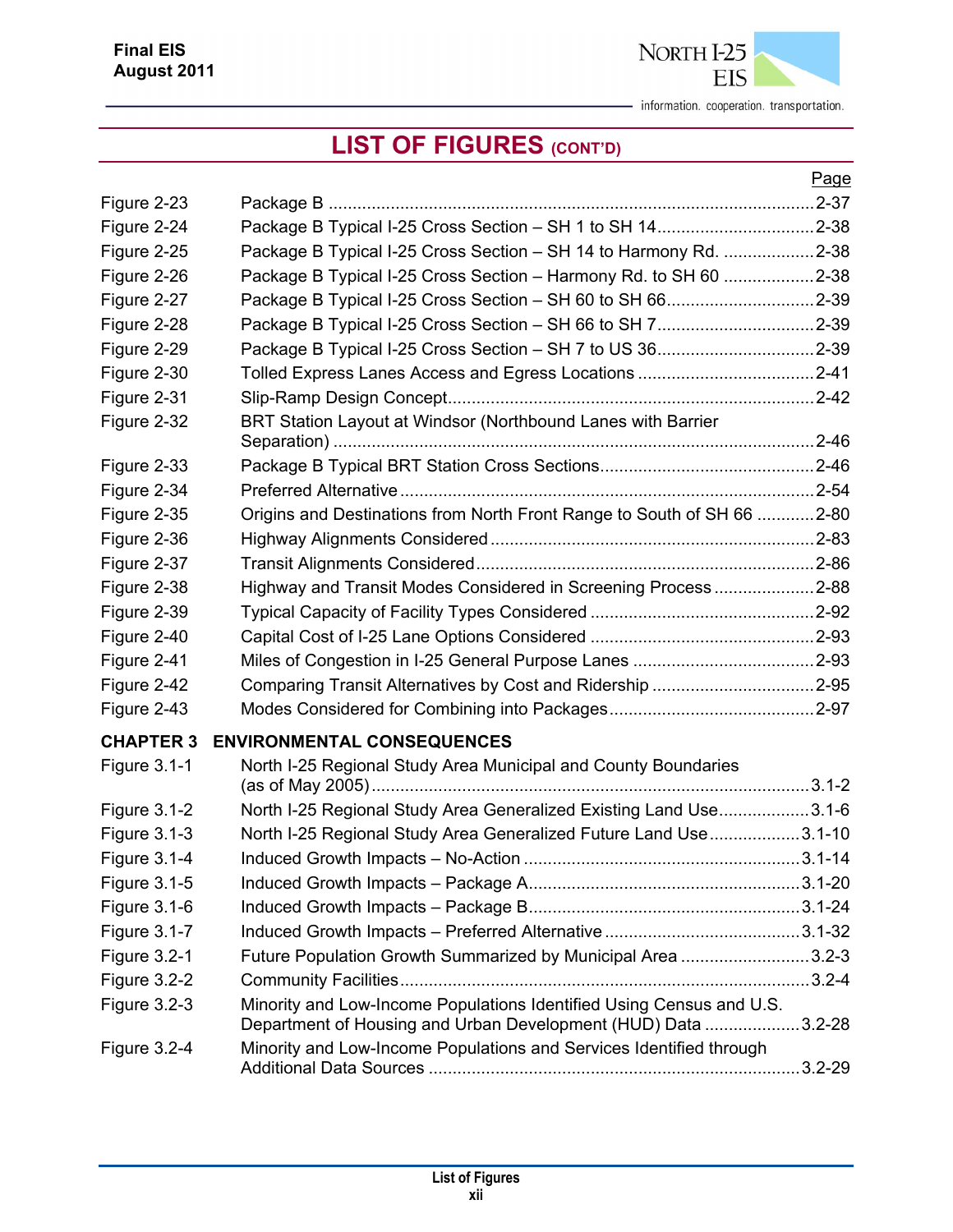

|                     |                                                                         | Page |
|---------------------|-------------------------------------------------------------------------|------|
| <b>Figure 3.3-1</b> |                                                                         |      |
| Figure 3.4-1        |                                                                         |      |
| <b>Figure 3.4-2</b> |                                                                         |      |
| Figure 3.4-3        |                                                                         |      |
| <b>Figure 3.5-1</b> |                                                                         |      |
| <b>Figure 3.5-2</b> | National MSAT Emission Trends 1999 to 2050 for Vehicles Operating       |      |
|                     |                                                                         |      |
| <b>Figure 3.5-3</b> | 2002 Ammonia Emissions for the Front Range Area3.5-13                   |      |
| <b>Figure 3.6-1</b> |                                                                         |      |
| Figure 3.6-2        |                                                                         |      |
| <b>Figure 3.6-3</b> |                                                                         |      |
| Figure 3.6-4        |                                                                         |      |
| Figure 3.6-5        |                                                                         |      |
| Figure 3.6-6        | Noise-Impacted Areas for the No-Action Alternative (Year 2035) 3.6-16   |      |
| <b>Figure 3.6-7</b> |                                                                         |      |
| <b>Figure 3.6-8</b> | Proposed Bus Transit Facilites for Package A, Package B, and the        |      |
| <b>Figure 3.6-9</b> | Projected Package A and Preferred Alternative Commuter Rail Noise       |      |
|                     |                                                                         |      |
| Figure 3.6-10       | Projected Package A and Preferred Alternative Commuter Rail             |      |
| Figure 3.6-11       |                                                                         |      |
| Figure 3.6-12       | Noise-Impacted Areas for Preferred Alternative (Year 2035) 3.6-29       |      |
| Figure 3.6-13       |                                                                         |      |
| Figure 3.6-14       |                                                                         |      |
| Figure 3.6-15       | Recommended Noise Barrier near Mountain Range Shadows 3.6-37            |      |
| Figure 3.6-16       | Recommended Noise Barrier near Thorncreek Village 3.6-38                |      |
| Figure 3.6-17       | Recommended Noise Barriers near Community Center Drive 3.6-38           |      |
| Figure 3.6-18       | Recommended Noise Barrier near Badding Reservoir3.6-39                  |      |
| Figure 3.6-19       |                                                                         |      |
| <b>Figure 3.7-1</b> |                                                                         |      |
| Figure 3.7-2        |                                                                         |      |
| <b>Figure 3.7-3</b> |                                                                         |      |
| <b>Figure 3.7-4</b> | Dricoll Model Results by Watershed for Dissolved Copper 3.7-15          |      |
| Figure 3.7-5        | Package A – Areas of Future Water Quality Treatments3.7-27              |      |
| Figure 3.7-6        | Package B - Areas of Future Water Quality Treatments3.7-28              |      |
| <b>Figure 3.7-7</b> | Preferred Alternative - Areas of Future Water Quality Treatments 3.7-29 |      |
| <b>Figure 3.8-1</b> |                                                                         |      |
| Figure 3.9-1        |                                                                         |      |
| Figure 3.9-2        |                                                                         |      |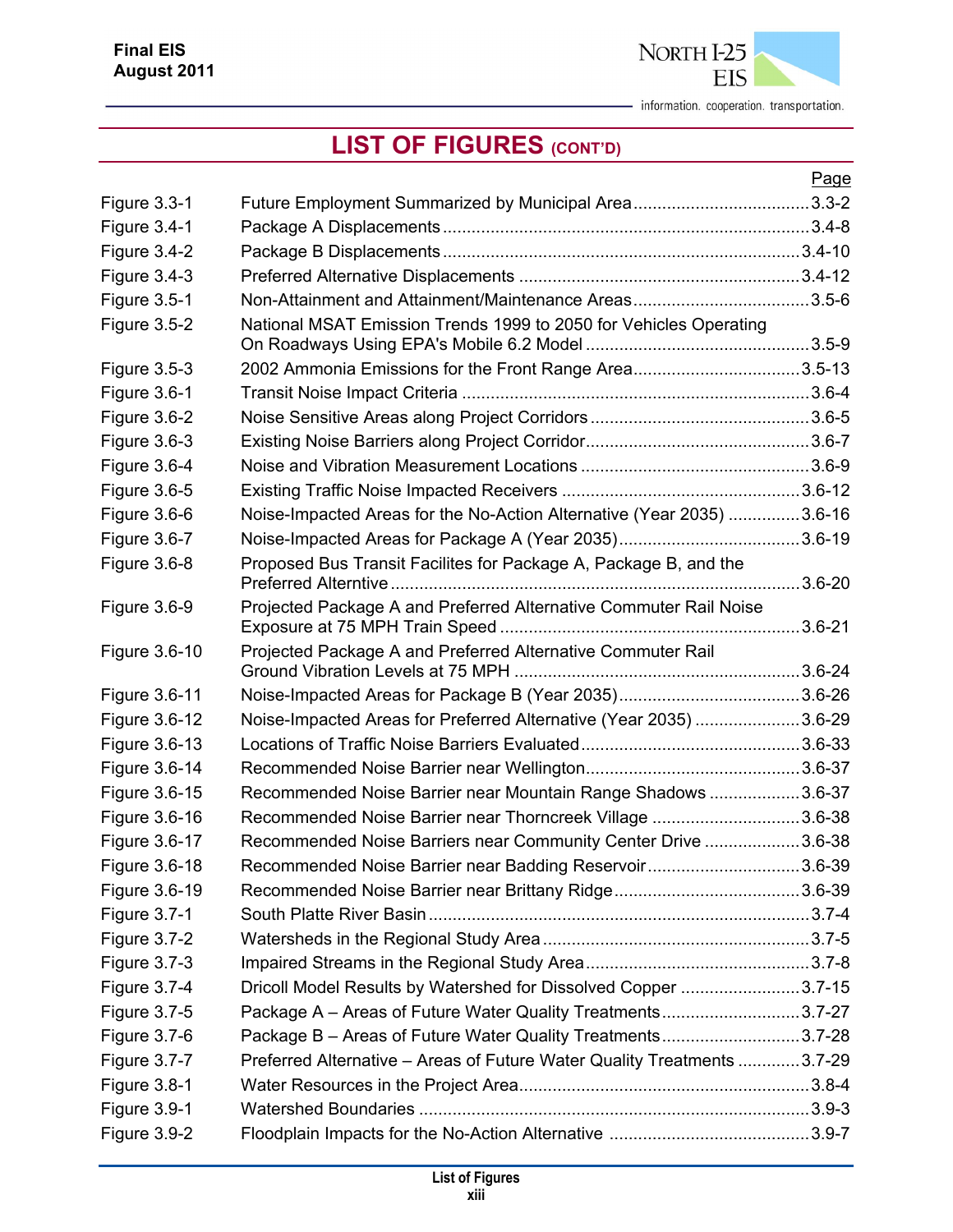

|                     |                                                                                | Page |
|---------------------|--------------------------------------------------------------------------------|------|
| <b>Figure 3.9-3</b> |                                                                                |      |
| Figure 3.9-4        |                                                                                |      |
| <b>Figure 3.9-5</b> |                                                                                |      |
| Figure 3.12-1       | Sensitive Wildlife Habitats in the Regional Study Area3.12-7                   |      |
| Figure 3.13-1       | Bald Eagle Roost/Nests and Possible Preble's Meadow Jumping                    |      |
|                     |                                                                                |      |
| Figure 3.14-1       | Visual Resources Identified in the Regional Study Area3.14-5                   |      |
| Figure 3.14-2       |                                                                                |      |
| Figure 3.14-3       |                                                                                |      |
| Figure 3.14-4       |                                                                                |      |
| Figure 3.14-5       | Windsor Station, View from BRT Loading/Unloading Zone 3.14-27                  |      |
| Figure 3.15-1       | Non-Linear Historical Resources within the Area of Potential Effect 3.15-4     |      |
| Figure 3.15-2       | Linear Historical Resources within the Area of Potential Effect 3.15-5         |      |
| Figure 3.15-3       | 5LR.8932.1 (Larimer County Ditch)-Packages A and B 3.15-14                     |      |
| Figure 3.15-4       | LR.8932.1 (Larimer County Ditch)-Preferred Alternative3.15-15                  |      |
| Figure 3.15-5       |                                                                                |      |
| Figure 3.15-6       |                                                                                |      |
| Figure 3.15-7       | 5LR.863.2 (Larimer and Weld Canal)—Packages A and B3.15-22                     |      |
| Figure 3.15-8       | 5LR.863.2 (Larimer and Weld Canal)-Preferred Alternative3.15-24                |      |
| Figure 3.15-9       | 5LR.1731, 5LR.1327, 5BL.400 (Colorado & Southern Railroad)                     |      |
| Figure 3.15-10      | 5LR.1731.2 (Colorado & Southern Railroad, Black Hollow Branch)-                |      |
| Figure 3.15-11      | 5LR.1731.2 (Colorado & Southern Railroad, Black Hollow Branch)-                |      |
| Figure 3.15-12      | 5LR.1327.6 (Colorado & Southern Railroad)-Package A3.15-31                     |      |
| Figure 3.15-13      | 5LR.1327.6 (Colorado & Southern Railroad)-Package B3.15-32                     |      |
| Figure 3.15-14      | 5LR.1327.6 (Colorado & Southern Railroad)-Preferred Alternative  3.15-34       |      |
| Figure 3.15-15      | Typical Commuter Rail Station Design and Cross Section3.15-35                  |      |
| Figure 3.15-16      | 5LR.11409.1 (Cache la Poudre Reservoir Inlet) — Packages A and B3.15-39        |      |
| Figure 3.15-17      | 5LR.11409.1 (Cache la Poudre Reservoir Inlet) - Preferred Alternative .3.15-40 |      |
| Figure 3.15-18      |                                                                                |      |
| Figure 3.15-19      | 5LR.2160.1 (Boxelder Ditch)-Preferred Alternative 3.15-44                      |      |
| Figure 3.15-20      | 5LR.8930 (Louden Ditch)—Segments intersecting project APE3.15-46               |      |
| Figure 3.15-21      |                                                                                |      |
| Figure 3.15-22      |                                                                                |      |
| Figure 3.15-23      |                                                                                |      |
| Figure 3.15-24      |                                                                                |      |
| Figure 3.15-25      | 5LR.1815 (Union Pacific Railroad Fort Collins Branch)-                         |      |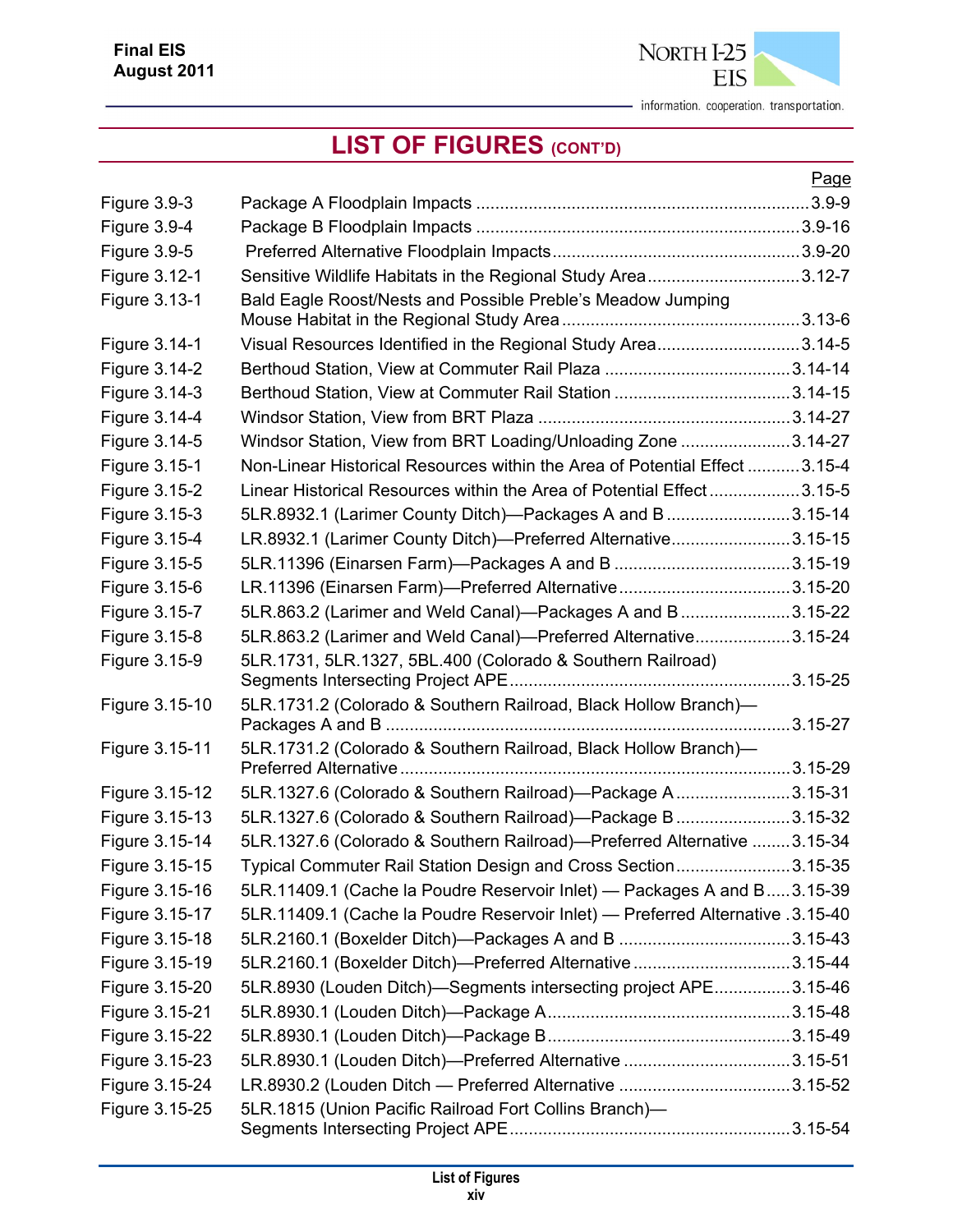

|                |                                                                          | <u>Page</u> |
|----------------|--------------------------------------------------------------------------|-------------|
| Figure 3.15-26 | 5LR.1815.2 (Union Pacific Railroad Fort Collins Branch)—Package A3.15-56 |             |
| Figure 3.15-27 | 5LR.1815.2 (Union Pacific Railroad Fort Collins Branch)—Package B3.15-57 |             |
| Figure 3.15-28 | 5LR.1815.2 (Union Pacific Railroad Fort Collins Branch)-                 |             |
|                |                                                                          |             |
| Figure 3.15-29 | 5LR.503 (Loveland and Greeley Canal)-Segments Intersecting               |             |
|                |                                                                          |             |
| Figure 3.15-30 | 5LR.503.2 (Loveland and Greeley Canal)-Packages A and B 3.15-62          |             |
| Figure 3.15-31 | 5LR.503.2 (Loveland and Greeley Canal)—Preferred Alternative3.15-64      |             |
| Figure 3.15-32 | 5LR.8928 (Farmers' Ditch)—Segments intersecting the project APE 3.15-68  |             |
| Figure 3.15-33 | 5LR.8928.1 and 5LR.8928.2 (Farmers' Ditch)-Location Map3.15-69           |             |
| Figure 3.15-34 | 5LR.8928.1 and 5LR.8928.2 (Farmers' Ditch)—Packages A and B3.15-70       |             |
| Figure 3.15-35 | 5LR.8928.1 and 5LR.8928.2 (Farmers' Ditch)-Preferred Alternative 3.15-71 |             |
| Figure 3.15-36 |                                                                          |             |
| Figure 3.15-37 |                                                                          |             |
| Figure 3.15-38 |                                                                          |             |
| Figure 3.15-39 | 5LR.11210 (McDonough Farm)-Preferred Alternative3.15-83                  |             |
| Figure 3.15-40 | 5LR.850, 5WL.841, 5BL.514 (Great Western Railway)-Segments               |             |
| Figure 3.15-41 |                                                                          |             |
| Figure 3.15-42 |                                                                          |             |
| Figure 3.15-43 | 5LR.850.1 (Great Western Railway)-Preferred Alternative 3.15-90          |             |
| Figure 3.15-44 | 5WL.841.11 (Great Western Railroad) — Package A 3.15-91                  |             |
| Figure 3.15-45 | 5WL.841.11 (Great Western Railway)—Package B 3.15-93                     |             |
| Figure 3.15-46 | 5WL.841.11 (Great Western Railway)-Preferred Alternative3.15-94          |             |
| Figure 3.15-47 | 5WL.841.9 (Great Western Railway)—Packages A and B 3.15-96               |             |
| Figure 3.15-48 | 5WL.841.9 (Great Western Railway)—Preferred Alternative3.15-98           |             |
| Figure 3.15-49 | 5LR.11408 (Zimmerman Grain Elevator)—Package A3.15-101                   |             |
| Figure 3.15-50 | 5LR.11408 (Zimmerman Grain Elevator)-Package B3.15-102                   |             |
| Figure 3.15-51 | 5LR.11408 (Zimmerman Grain Elevator)-Preferred Alternative  3.15-103     |             |
| Figure 3.15-52 |                                                                          |             |
| Figure 3.15-53 |                                                                          |             |
| Figure 3.15-54 |                                                                          |             |
| Figure 3.15-55 |                                                                          |             |
| Figure 3.15-56 | 5LR.8927.1 (Hillsboro Ditch)-Preferred Alternative 3.15-113              |             |
| Figure 3.15-57 |                                                                          |             |
| Figure 3.15-58 |                                                                          |             |
| Figure 3.15-59 | 5LR.11242 (Mountain View Farm)-Preferred Alternative 3.15-119            |             |
| Figure 3.15-60 |                                                                          |             |
| Figure 3.15-61 |                                                                          |             |
| Figure 3.15-62 |                                                                          |             |
|                |                                                                          |             |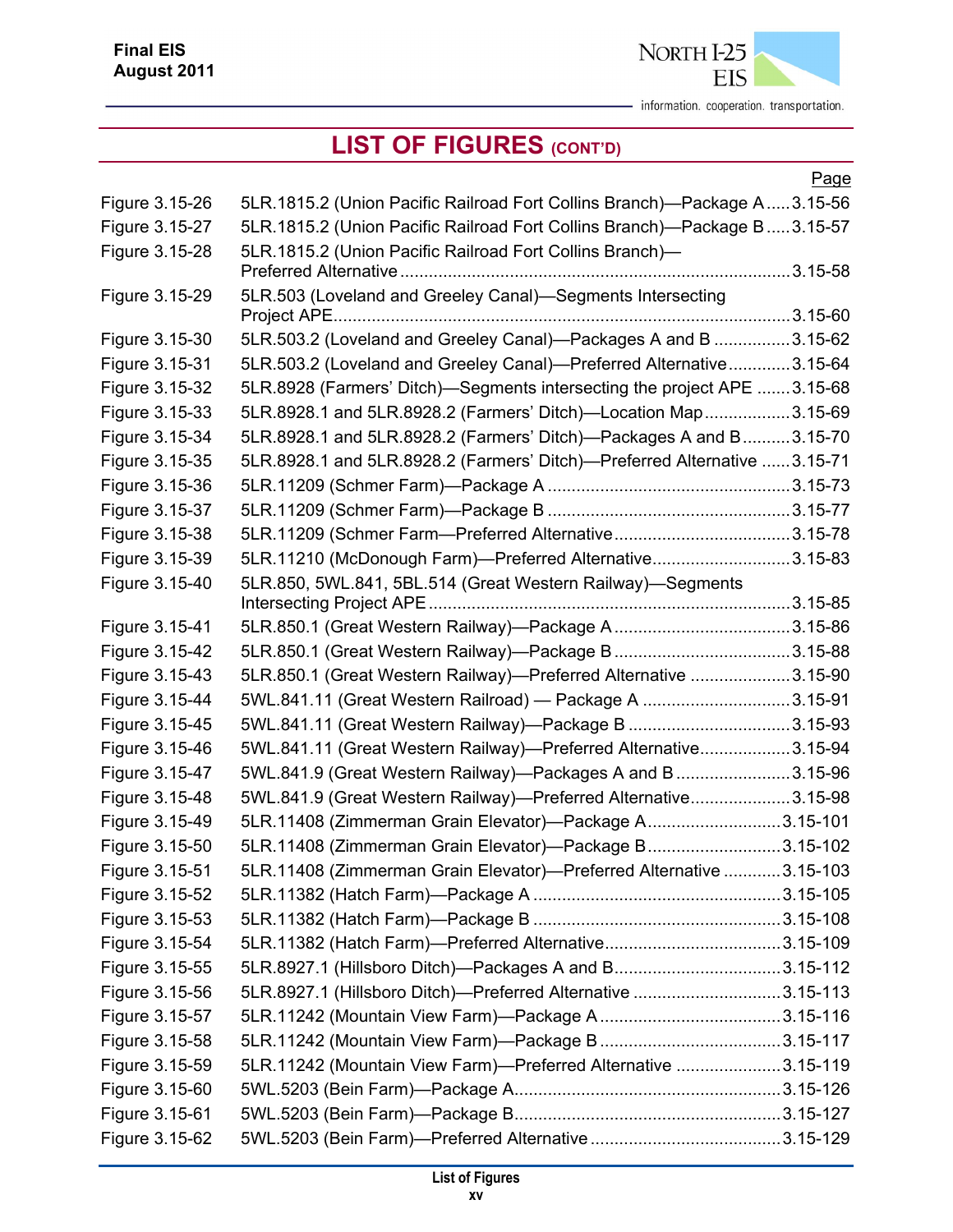

## **LIST OF FIGURES (CONT'D)**

#### Page

| Figure 3.15-63 | 5WL.3149.1 (Handy/Home Supply Ditch Confluence)-                          |  |
|----------------|---------------------------------------------------------------------------|--|
| Figure 3.15-64 | 5WL.3149.1 (Handy/Home Supply Ditch Confluence)-                          |  |
| Figure 3.15-65 |                                                                           |  |
| Figure 3.15-66 |                                                                           |  |
| Figure 3.15-67 |                                                                           |  |
| Figure 3.15-68 | 5WL.1974 (Rural Ditch)-Segments Intersecting Project APE3.15-143          |  |
| Figure 3.15-69 |                                                                           |  |
| Figure 3.15-70 |                                                                           |  |
| Figure 3.15-71 | 5WL.1970 (Lower Boulder Ditch)—Segments Intersecting                      |  |
|                |                                                                           |  |
| Figure 3.15-72 |                                                                           |  |
| Figure 3.15-73 | 5WL.1970.7 (Lower Boulder Ditch)-Preferred Alternative 3.15-152           |  |
| Figure 3.15-74 | 5WL.1966, 5BF.72, 5BF.76, 5AM.457 (Bull Canal/Standley Ditch)             |  |
| Figure 3.15-75 | 5BF.76.2 and 5AM.457.3 (Bull Canal/Standley Ditch)-Packages A & B3.15-158 |  |
| Figure 3.15-76 | 5BF.76.2 and 5AM.457.3 (Bull Canal/Standley Ditch)-Preferred              |  |
| Figure 3.15-77 | 5WL.1966.8 (Bull Ditch segment of the Bull Canal/Standley Ditch)-         |  |
| Figure 3.15-78 | 5WL.1966.8 (Bull Ditch Segment of the Bull Canal/Standley Ditch)-         |  |
| Figure 3.15-79 | 5LR.11330 (Public Service Company of Colorado-Fort Collins                |  |
| Figure 3.15-80 | 5LR.11330 (Public Service Company of Colorado-Fort Collins                |  |
| Figure 3.15-81 | 5LR.10819.2 (Larimer County Canal No.2)-Package A 3.15-172                |  |
| Figure 3.15-82 | 5LR.10819.2 (Larimer County No. 2)-Preferred Alternative 3.15-173         |  |
| Figure 3.15-83 | 5LR.488 (Colorado and Southern Railway Depot/Loveland Depot)              |  |
| Figure 3.15-84 | 5LR.488 (Colorado and Southern Railway Depot/Loveland Depot)              |  |
| Figure 3.15-85 |                                                                           |  |
| Figure 3.15-86 | 5LR.1729.2 (Big Thompson Ditch)-Preferred Alternative 3.15-179            |  |
| Figure 3.15-87 | 5LR.2552 (Ludlow Brothers Property)-Preferred Alternative3.15-181         |  |
| Figure 3.15-88 |                                                                           |  |
| Figure 3.15-89 |                                                                           |  |
| Figure 3.15-90 |                                                                           |  |
| Figure 3.15-91 |                                                                           |  |
| Figure 3.15-92 | 5BL.3113.67 (Rough & Ready Ditch)-Preferred Alternative 3.15-189          |  |
| Figure 3.15-93 | 5BL.4832 (Oligarchy Ditch)—Segment Intersecting Project APE3.15-190       |  |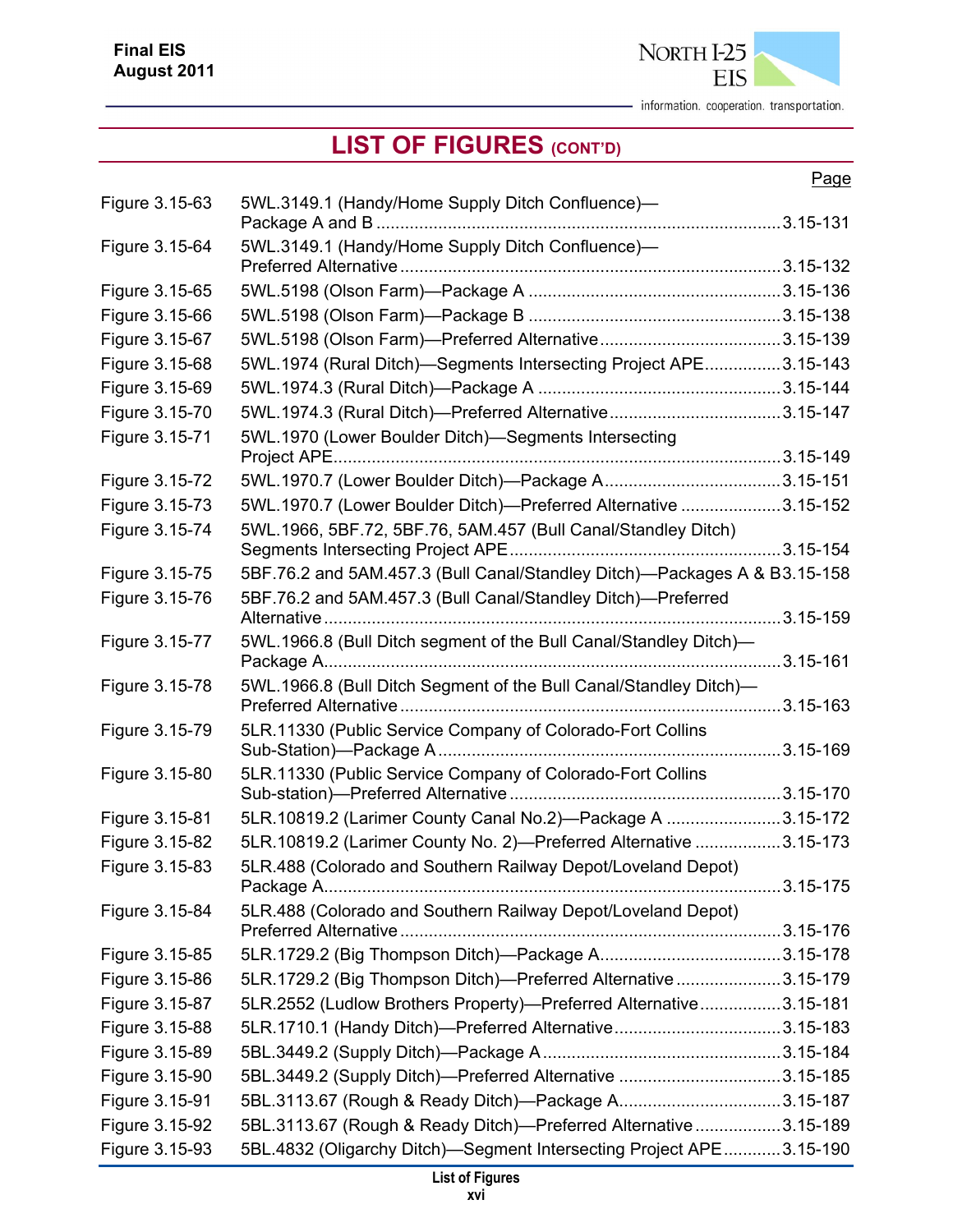

|                 |                                                                                                                                     | Page |
|-----------------|-------------------------------------------------------------------------------------------------------------------------------------|------|
| Figure 3.15-94  | 5BL.4832.28 (Oligarchy Ditch)-Package A Commuter Rail3.15-192                                                                       |      |
| Figure 3.15-95  | 5BL.4832.28 (Oligarchy Ditch)-Preferred Alternative 3.15-193                                                                        |      |
| Figure 3.15-96  | 5BL.4832.26 (Oligarchy Ditch)-Package A Commuter Rail3.15-194                                                                       |      |
| Figure 3.15-97  | 5BL.4832.26 (Oligarchy Ditch)-Preferred Alternative 3.15-195                                                                        |      |
| Figure 3.15-98  |                                                                                                                                     |      |
| Figure 3.15-99  | 5BL.10636 (Boggs Residence)-Preferred Alternative 3.15-199                                                                          |      |
| Figure 3.15-100 | 5BL.1245 (Old City Electric Building)-Package A Commuter Rail3.15-201                                                               |      |
| Figure 3.15-101 | 5BL.1245 (Old City Electric Building)-Preferred Alternative 3.15-202                                                                |      |
| Figure 3.15-102 | 5BL.1244 (Colorado & Southern/BNSF Depot)-Package A 3.15-204                                                                        |      |
| Figure 3.15-103 | 5BL.1244 (Colorado & Southern/BNSF Depot)-Preferred Alternative3.15-205                                                             |      |
| Figure 3.15-104 | 5BL.513 (Great Western Sugar Plant and Novartis Seeds/Syngenta                                                                      |      |
| Figure 3.15-105 | 5BL.513 (Great Western Sugar Plant and Novartis Seeds/Syngenta                                                                      |      |
| Figure 3.15-106 |                                                                                                                                     |      |
| Figure 3.15-107 | 5WL.712 (Sandstone Ranch)-Preferred Alternative3.15-213                                                                             |      |
| Figure 3.15-108 | 5WL.5461.1 (Boulder and Weld County Ditch)—Package A3.15-215                                                                        |      |
| Figure 3.15-109 | 5WL.5461.1 (Boulder and Weld County Ditch)—Preferred Alternative 3.15-216                                                           |      |
| Figure 3.15-110 |                                                                                                                                     |      |
| Figure 3.15-111 | 5WL.5263 (Hingley Farm)-Preferred Alternative 3.15-220                                                                              |      |
| Figure 3.15-112 |                                                                                                                                     |      |
| Figure 3.15-113 |                                                                                                                                     |      |
| Figure 3.15-114 | 5WL.2247.11 (Community Ditch)-Preferred Alternative 3.15-225                                                                        |      |
| Figure 3.15-115 | 5WL.1317, 5AM.472 (UPRR-Dent Branch)-Segments Intersecting                                                                          |      |
| Figure 3.15-116 |                                                                                                                                     |      |
| Figure 3.15-117 | 5WL.1317.11 (UPRR-Dent Branch)-Preferred Alternative 3.15-229                                                                       |      |
| Figure 3.15-118 | 5WL.1969 (Denver Pacific/Kansas Pacific/Union Pacific Railroad,<br>Denver & Boulder Valley Branch)-Segments Intersecting            |      |
|                 |                                                                                                                                     |      |
| Figure 3.15-119 | 5WL.1969.41 (Denver Pacific/Kansas Pacific/Union Pacific Railroad,                                                                  |      |
| Figure 3.15-120 | 5WL.1969.41 (Denver Pacific/Kansas Pacific/Union Pacific Railroad,<br>Denver & Boulder Valley Branch)—Preferred Alternative3.15-234 |      |
| Figure 3.15-121 | 5WL.1969.1 (Denver Pacific/Kansas Pacific/Union Pacific Railroad,                                                                   |      |
| Figure 3.15-122 | 5WL.1969.1 (Denver Pacific/Kansas Pacific/Union Pacific Railroad,<br>Denver & Boulder Valley Branch) Preferred Alternative 3.15-237 |      |
|                 | Figure 3.15-1235 BF.130.1 (Denver Pacific/Kansas Pacific/Union Pacific Railroad,                                                    |      |
| Figure 3.15-124 | 5BF.130.1 (Denver Pacific/Kansas Pacific/Union Pacific Railroad,<br>Denver & Boulder Valley Branch)-Preferred Alternative3.15-239   |      |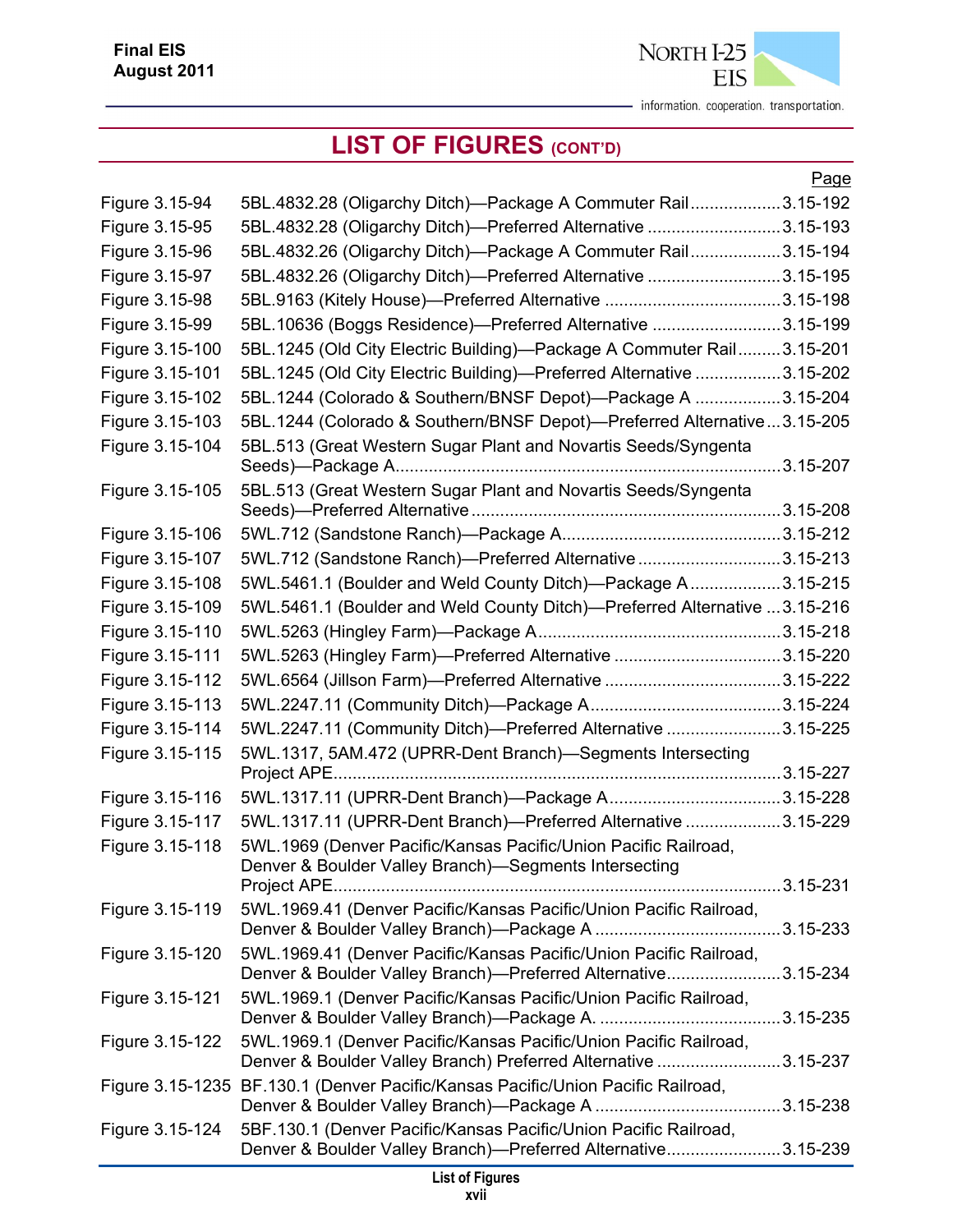

|                  |                                                                           | Page |
|------------------|---------------------------------------------------------------------------|------|
| Figure 3.17-1    | Location of High-Ranking Sites with Potential Contamination 3.17-4        |      |
| Figure 3.18-1    | Parks and Recreational Resources within 500 Feet of Proposed              |      |
|                  |                                                                           |      |
| Figure 3.20-1    |                                                                           |      |
| Figure 3.22-1    | Emergency Service Provider Locations within the Regional Study Area3.22-3 |      |
| Figure 3.23-1    | Approximate Best-Case Construction Schedule for All Build                 |      |
|                  |                                                                           |      |
| <b>CHAPTER 4</b> | <b>TRANSPORTATION IMPACTS</b>                                             |      |
| Figure 4-1       |                                                                           |      |
| Figure 4-2       |                                                                           |      |
| Figure 4-3       |                                                                           |      |
| Figure 4-4       |                                                                           |      |
| Figure 4-5       |                                                                           |      |
| Figure 4-6       | Preferred Alternative 2035 Station-to-Station Daily Ridership 4-19        |      |
| Figure 4-7       |                                                                           |      |
| Figure 4-8       | SH 1 to 20th Street - General Purpose Lane Travel Time4-24                |      |
| Figure 4-9       | SH 1 to 20th Street - Tolled Express Lane Travel Time4-25                 |      |
| Figure 4-10      | Fort Collins South Transit Center (STC) to Downtown Denver - Transit      |      |
| Figure 4-11      | Downtown Greeley to Downtown Denver - Transit Travel Time4-27             |      |
| Figure 4-12      |                                                                           |      |
| Figure 4-13      |                                                                           |      |
| Figure 4-14      |                                                                           |      |
| Figure 4-15      | Existing Peak Hour I-25 Ramp Merge/Diverge Level of Service 4-32          |      |
| Figure 4-16      |                                                                           |      |
| Figure 4-17      | 2035 Peak Hour I-25 Mainline LOS from CR 34 to 84th Avenue4-35            |      |
| Figure 4-18      | 2035 Peak Hour I-25 Ramp Merge / Diverge LOS from SH 1 to SH 56 4-37      |      |
| Figure 4-19      | 2035 Peak Hour I-25 Ramp Merge / Diverge LOS from CR 34 to                |      |
| Figure 4-20      | Peak Hour I-25 Interchange Ramp Terminal Intersection LOS SH 1 to         |      |
|                  |                                                                           |      |
| Figure 4-21      | Peak Hour I-25 Interchange Ramp Terminal Intersection LOS CR 34 to        |      |
| Figure 4-22      | No-Action Alternative Carpool Parking Lot LOS Planning Horizon4-45        |      |
| Figure 4-23      | Package A Transit Station and Carpool Parking Lot LOS Planning            |      |
| Figure 4-24      | Package B Transit Station and Carpool Parking Lot LOS Planning            |      |
| Figure 4-25      | 2035 Preferred Alternative Transit Station and Carpool Parking Lot LOS    |      |
| Figure 4-26      | Bicycle and Pedestrian Facilities within the Regional Study Area 4-60     |      |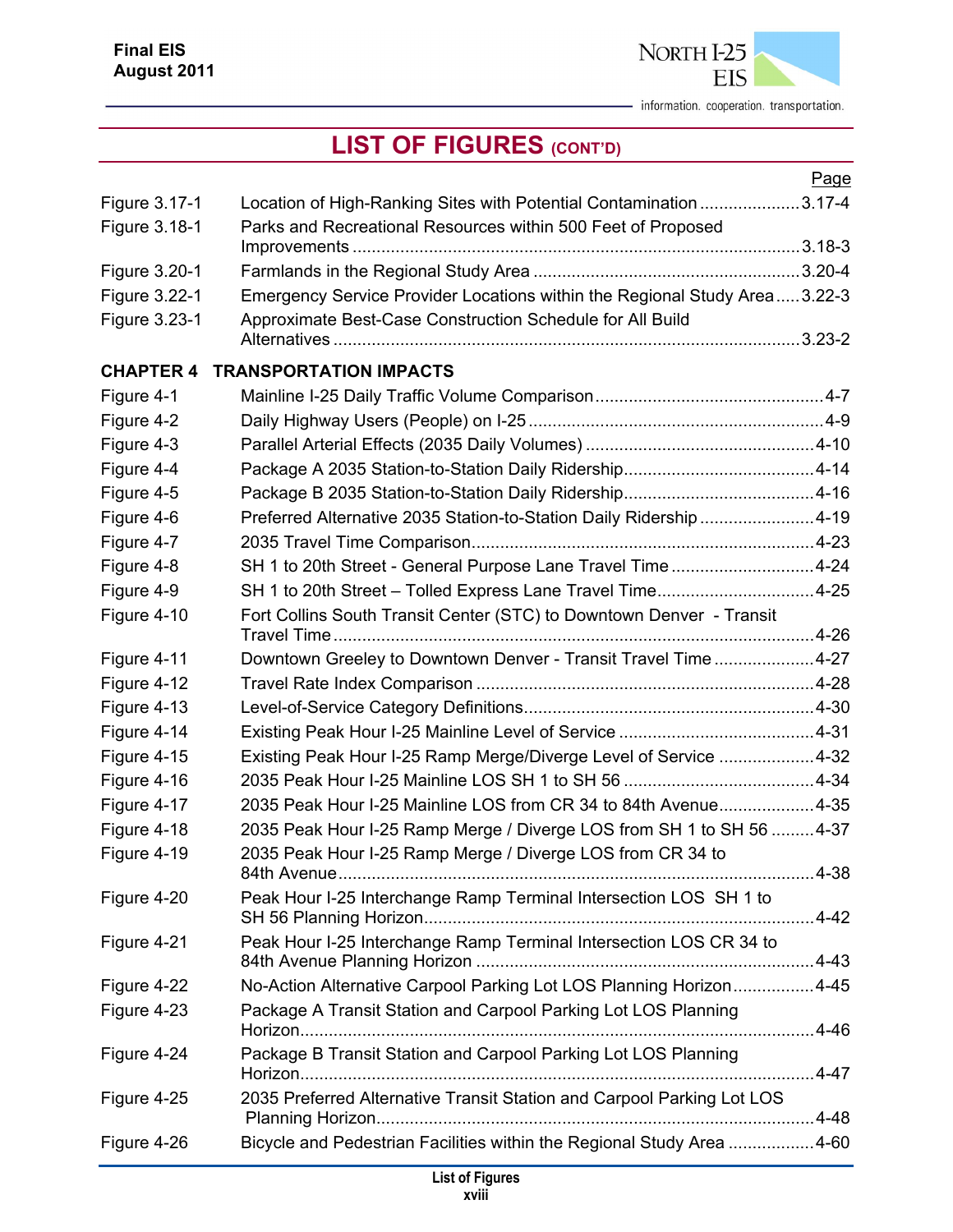

## **LIST OF FIGURES (CONT'D)**

#### Page

#### **CHAPTER 5 SECTION 4(F) EVALUATION**

| Figure 5-1  |                                                                                                                                      |           |
|-------------|--------------------------------------------------------------------------------------------------------------------------------------|-----------|
| Figure 5-2  |                                                                                                                                      |           |
| Figure 5-3  |                                                                                                                                      |           |
| Figure 5-4  |                                                                                                                                      |           |
| Figure 5-6  |                                                                                                                                      |           |
| Figure 5-7  | Section 4(f) Park, Recreation Areas, and Wildlife and Waterfowl Refuge                                                               |           |
| Figure 5-8  |                                                                                                                                      |           |
| Figure 5-9  |                                                                                                                                      |           |
| Figure 5-10 |                                                                                                                                      |           |
| Figure 5-11 |                                                                                                                                      |           |
| Figure 5-12 |                                                                                                                                      |           |
| Figure 5-13 | Colorado and Southern/BNSF Depot Package A Use5-46                                                                                   |           |
| Figure 5-14 |                                                                                                                                      |           |
| Figure 5-15 |                                                                                                                                      |           |
| Figure 5-16 |                                                                                                                                      |           |
| Figure 5-17 | Denver Pacific/Kansas Pacific/Union Pacific Railroad, Denver & Boulder                                                               | $.5 - 60$ |
| Figure 5-18 | Denver Pacific/Kansas Pacific/Union Pacific Railroad, Denver & Boulder<br>Valley Branch-Package A and Preferred Alternative Use 5-61 |           |
| Figure 5-19 | Denver Pacific/Kansas Pacific/Union Pacific Railroad, Denver & Boulder<br>Valley Branch-Package A and Preferred Alternative Use 5-62 |           |
| Figure 5-20 | McWhinney Hahn Sculpture Park Packages A and B Use 5-67                                                                              |           |
| Figure 5-21 | McWhinney Hahn Sculpture Park Preferred Alternative Use5-68                                                                          |           |
| Figure 5-22 |                                                                                                                                      |           |
| Figure 5-23 |                                                                                                                                      |           |
| Figure 5-24 |                                                                                                                                      |           |
| Figure 5-25 |                                                                                                                                      |           |
| Figure 5-26 |                                                                                                                                      |           |
| Figure 5-27 | Cache la Poudre Reservoir Inlet-Packages A and B Use 5-87                                                                            |           |
| Figure 5-28 | Cache la Poudre Reservoir Inlet-Preferred Alternative Use 5-88                                                                       |           |
| Figure 5-29 |                                                                                                                                      |           |
| Figure 5-30 |                                                                                                                                      |           |
| Figure 5-31 |                                                                                                                                      |           |
| Figure 5-32 | Loveland and Greeley Canal Preferred Alternative Use 5-98                                                                            |           |
| Figure 5-33 |                                                                                                                                      |           |
| Figure 5-34 |                                                                                                                                      |           |
| Figure 5-35 |                                                                                                                                      |           |
| Figure 5-36 |                                                                                                                                      |           |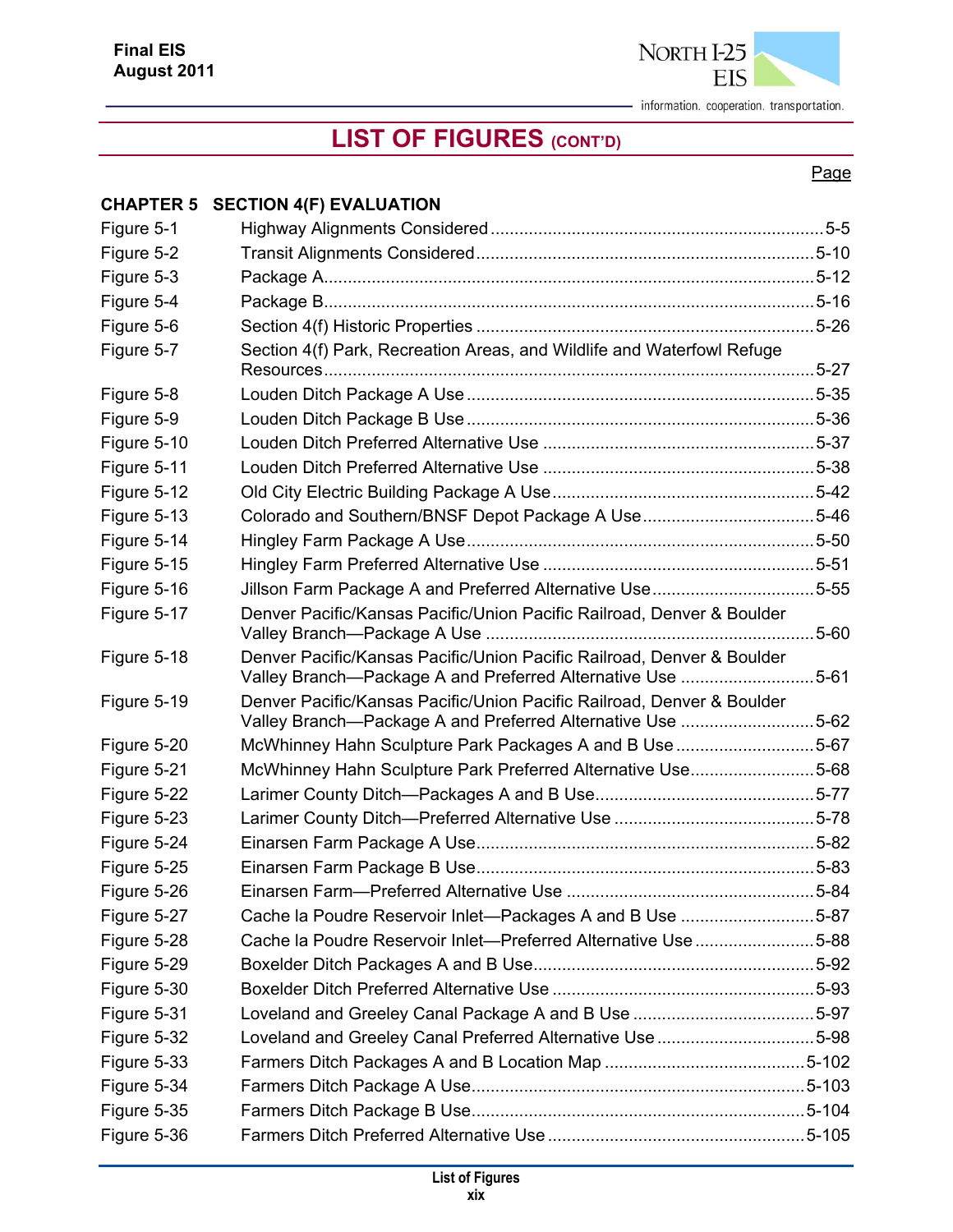

|             |                                                                    | Page |
|-------------|--------------------------------------------------------------------|------|
| Figure 5-37 |                                                                    |      |
| Figure 5-38 |                                                                    |      |
| Figure 5-39 |                                                                    |      |
| Figure 5-40 |                                                                    |      |
| Figure 5-41 |                                                                    |      |
| Figure 5-42 |                                                                    |      |
| Figure 5-43 |                                                                    |      |
| Figure 5-44 |                                                                    |      |
| Figure 5-45 |                                                                    |      |
| Figure 5-46 |                                                                    |      |
| Figure 5-47 |                                                                    |      |
| Figure 5-48 |                                                                    |      |
| Figure 5-49 |                                                                    |      |
| Figure 5-50 |                                                                    |      |
| Figure 5-51 |                                                                    |      |
| Figure 5-52 |                                                                    |      |
| Figure 5-53 |                                                                    |      |
| Figure 5-54 |                                                                    |      |
| Figure 5-55 | Handy/Home Supply Ditch Confluence Use Packages A and B5-149       |      |
| Figure 5-56 | Handy/Home Supply Ditch Confluence Preferred Alternative Use 5-150 |      |
| Figure 5-57 |                                                                    |      |
| Figure 5-58 |                                                                    |      |
| Figure 5-59 |                                                                    |      |
| Figure 5-60 |                                                                    |      |
| Figure 5-61 | Bull Canal/Standley Ditch-Package A Commuter Rail Use 5-164        |      |
| Figure 5-62 | Bull Canal/Standley Ditch—Preferred Alternative Use 5-165          |      |
| Figure 5-63 | Colorado and Southern Railway Depot / Loveland Depot-Package A     |      |
|             |                                                                    |      |
| Figure 5-64 |                                                                    |      |
| Figure 5-65 |                                                                    |      |
| Figure 5-66 |                                                                    |      |
| Figure 5-67 |                                                                    |      |
| Figure 5-68 |                                                                    |      |
| Figure 5-69 |                                                                    |      |
| Figure 5-70 |                                                                    |      |
| Figure 5-71 |                                                                    |      |
| Figure 5-72 |                                                                    |      |
| Figure 5-73 |                                                                    |      |
| Figure 5-74 |                                                                    |      |
| Figure 5-75 |                                                                    |      |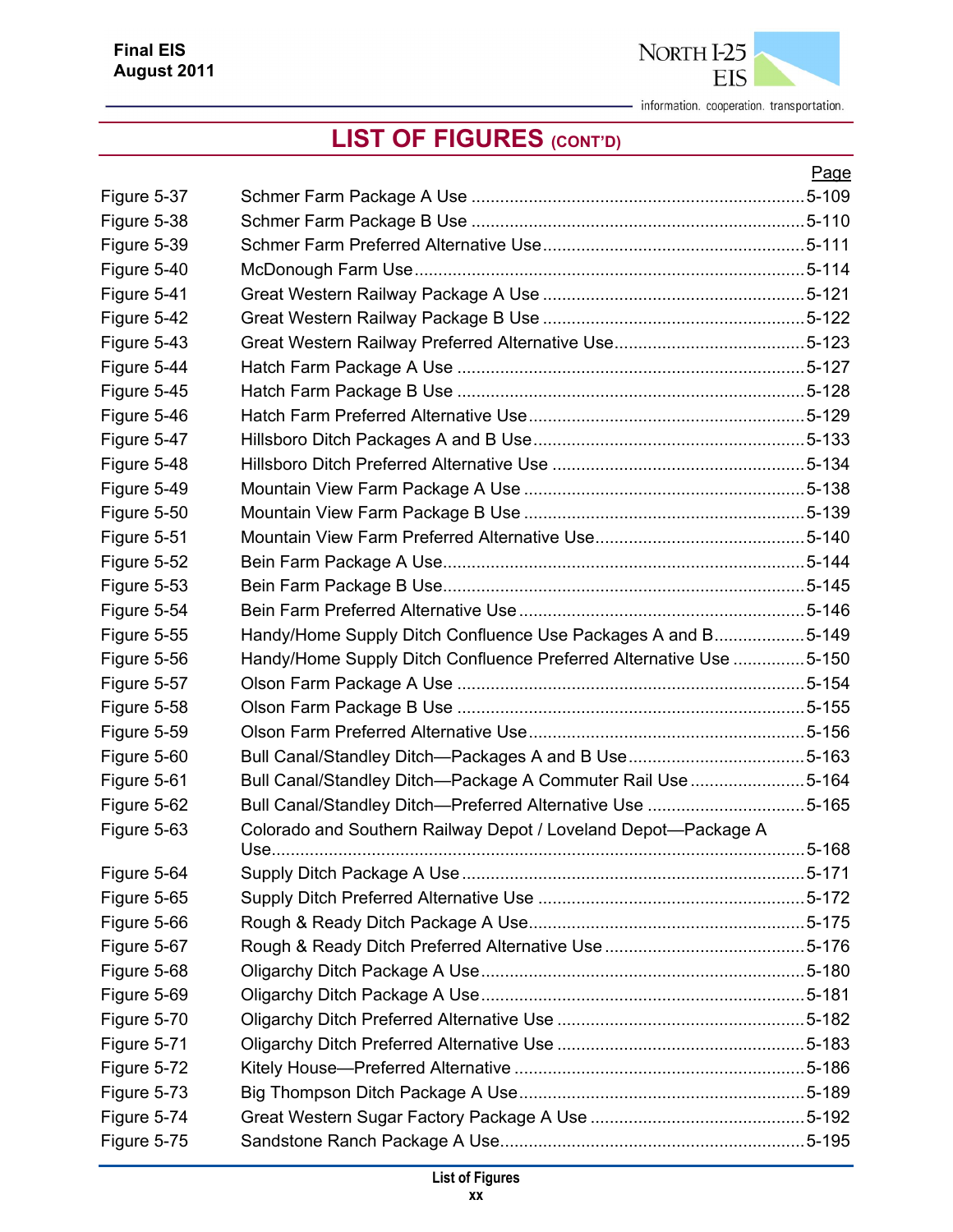|                  |                                                                            | Page |
|------------------|----------------------------------------------------------------------------|------|
| Figure 5-76      |                                                                            |      |
| Figure 5-77      |                                                                            |      |
| Figure 5-78      | Boulder and Weld County Ditch Preferred Alternative Use 5-200              |      |
| Figure 5-79      |                                                                            |      |
| Figure 5-80      |                                                                            |      |
| Figure 5-81      |                                                                            |      |
| Figure 5-82      |                                                                            |      |
| Figure 5-83      | Arapaho Bend Natural Area Preferred Alternative Use 5-215                  |      |
| Figure 5-84      |                                                                            |      |
| Figure 5-85      | Big Thompson Ponds State Wildlife Area Package A and B Use5-221            |      |
| Figure 5-86      | Little Thompson River Corridor Packages A and B Use 5-224                  |      |
| Figure 5-87      | Little Thompson River Corridor Preferred Alternative Use5-225              |      |
| Figure 5-88      |                                                                            |      |
| Figure 5-89      |                                                                            |      |
| Figure 5-90      | Railroad Alignment (21st to Hwy 66) Trail Preferred Alternative Use  5-232 |      |
| Figure 5-91      | 120th Avenue Transit Station Underpass Preferred Alternative Use5-236      |      |
| Figure 5-92      |                                                                            |      |
| Figure 5-93      |                                                                            |      |
| <b>CHAPTER 8</b> | PHASED PROJECT IMPLEMENTATION                                              |      |
| Figure 8-1       |                                                                            |      |
| Figure 8-2       |                                                                            |      |
| Figure 8-3       |                                                                            |      |
| Figure 8-4       |                                                                            |      |
| Figure 8-5       |                                                                            |      |
| Figure 8-6       |                                                                            |      |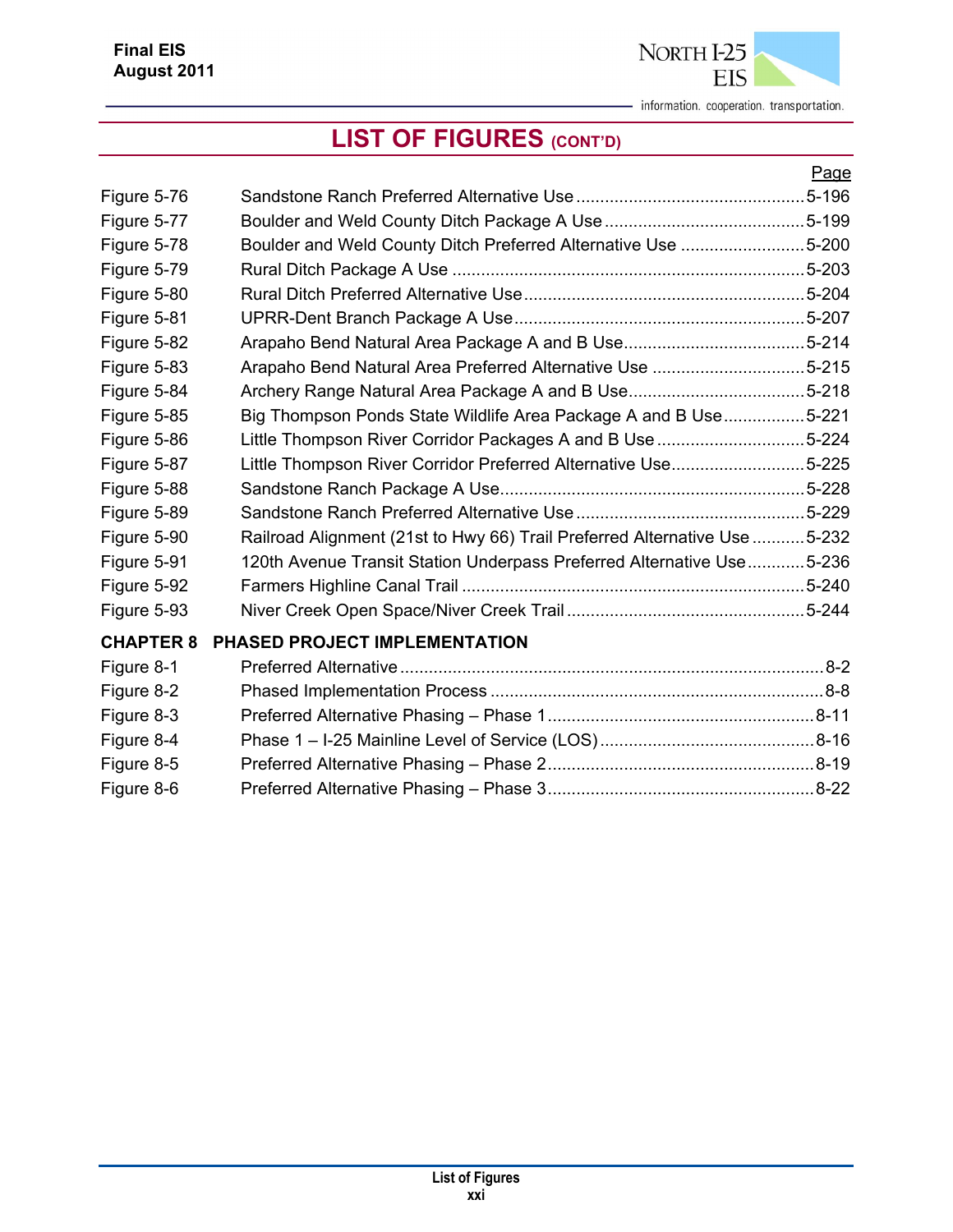

## **LIST OF TABLES**

#### Page

| <b>CHAPTER 1</b>  | <b>PURPOSE AND NEED</b>                                                 |  |
|-------------------|-------------------------------------------------------------------------|--|
| Table 1-1         |                                                                         |  |
| Table 1-2         | Preliminary Assessment of Locations on North I-25 with High Potential   |  |
| Table 1-3         |                                                                         |  |
| Table 1-4         |                                                                         |  |
| <b>CHAPTER 2</b>  | <b>ALTERNATIVES</b>                                                     |  |
| Table 2-1         | Package A Interchange Improvements Compared to No-Action 2-16           |  |
| Table 2-2         | Package A Train/Roadway Grade Crossing Treatments2-25                   |  |
| Table 2-3         |                                                                         |  |
| Table 2-4         |                                                                         |  |
| Table 2-5         |                                                                         |  |
| Table 2-6         | Initial Tolled Express Lane Peak Direction Single-Occupant Vehicle Toll |  |
| Table 2-7         | Package B Interchange Improvements Compared to No-Action 2-47           |  |
| Table 2-8         |                                                                         |  |
| Table 2-9         |                                                                         |  |
| <b>Table 2-10</b> |                                                                         |  |
| Table 2-11        | Tolled Express Lanes Toll Rates, Peak Direction Single-Occupant         |  |
| Table 2-12        |                                                                         |  |
| Table 2-13        |                                                                         |  |
| Table 2-14        |                                                                         |  |
| <b>Table 2-15</b> |                                                                         |  |
| Table 2-16        |                                                                         |  |
| Table 2-17        | Preferred Alternative Commuter Bus Stations and Stops2-68               |  |
| Table 2-18        |                                                                         |  |
| Table 2-19        | Preferred Alternative Congestion Management Measures2-76                |  |
| Table 2-20        |                                                                         |  |
| <b>CHAPTER 3</b>  | <b>ENVIRONMENTAL CONSEQUENCES</b>                                       |  |
| Table 3.1-1       |                                                                         |  |
| Table 3.1-2       |                                                                         |  |
| Table 3.1-3       |                                                                         |  |
| Table 3.1-4       |                                                                         |  |
| Table 3.1-5       |                                                                         |  |
| Table 3.1-6       |                                                                         |  |
| Table 3.1-7       |                                                                         |  |
| Table 3.1-8       |                                                                         |  |
| Table 3.1-9       |                                                                         |  |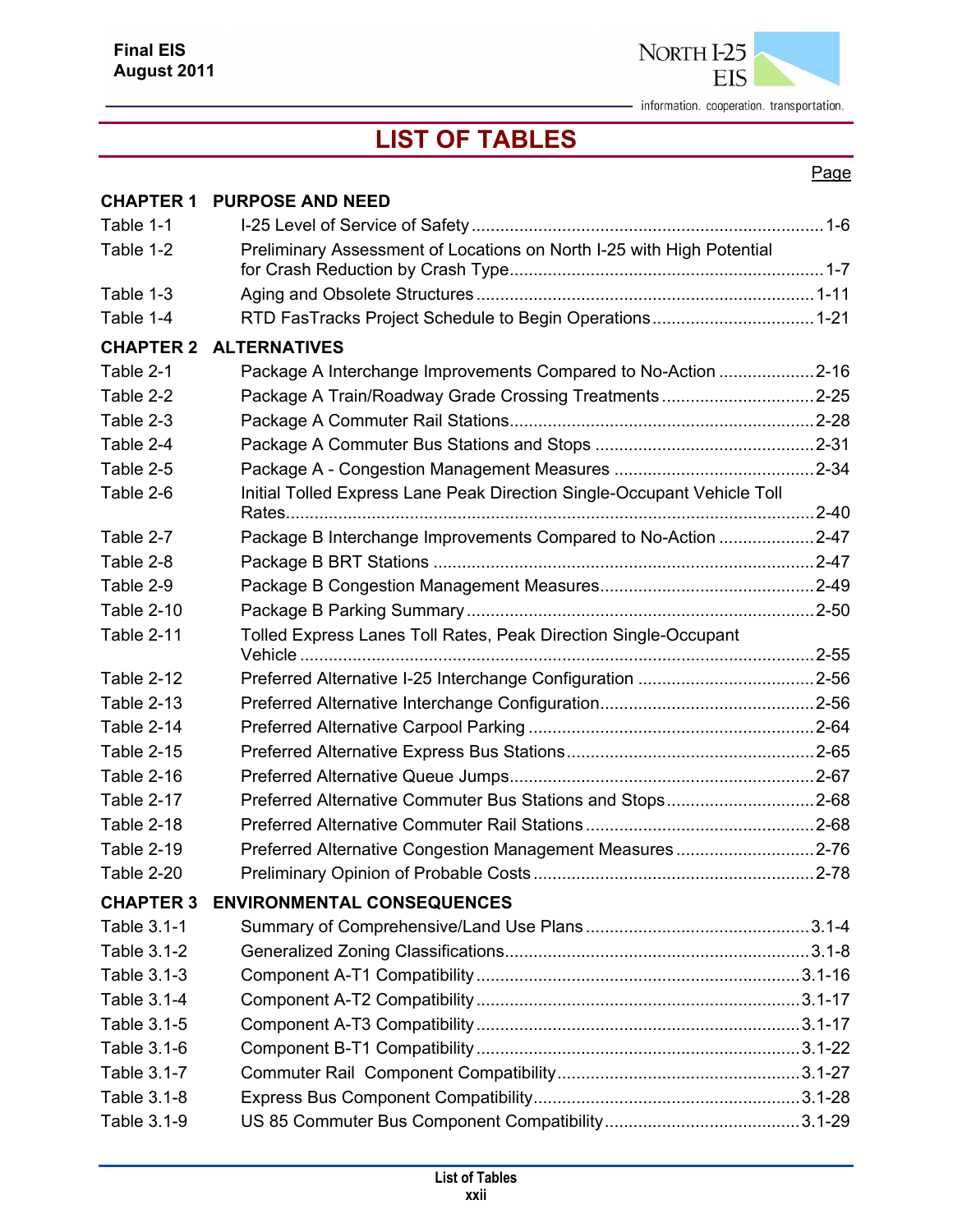

|              |                                                                                                                             | Page       |
|--------------|-----------------------------------------------------------------------------------------------------------------------------|------------|
| Table 3.2-1  | Population and Household Forecasts in the Weld, Broomfield, and<br>Larimer County Portions of the Regional Study Area 3.2-2 |            |
| Table 3.2-2  | Impacts to Community Facilities Within 0.25 Mile of the Commuter Rail                                                       |            |
| Table 3.2-3  | Environmental Justice Impact Summary for Component A-H1: Safety                                                             | $3.2 - 34$ |
| Table 3.2-4  | Environmental Justice Impact Summary for Component A-H2 and A-H3:                                                           |            |
| Table 3.2-5  | Environmental Justice Impact Summary for Component A-T1 and A-T2:                                                           |            |
| Table 3.2-6  | Environmental Justice Impact Summary for Component A-T3 and A-T4:                                                           | $3.2 - 42$ |
| Table 3.2-7  | Environmental Justice Impact Summary for Component B-H1: Safety                                                             |            |
| Table 3.2-8  | Environmental Justice Impact Summary for Component B-H2, B-H3,                                                              |            |
| Table 3.2-9  | Environmental Justice Impact Summary for Components B-T1 and B-T2:                                                          | $3.2 - 46$ |
| Table 3.2-10 | Environmental Justice Impact Summary for the Highway Component of                                                           |            |
| Table 3.2-11 | Environmental Justice Impact Summary for Commuter Rail Component                                                            | $3.2 - 52$ |
| Table 3.2-12 | Environmental Justice Impact Summary for the Express Bus Component3.2-53                                                    |            |
| Table 3.2-13 | Environmental Justice Impact Summary for Commuter Rail Component                                                            |            |
| Table 3.3-1  |                                                                                                                             |            |
| Table 3.4-1  | I-25 Existing Right-of-Way Widths in the Project Area3.4-1                                                                  |            |
| Table 3.4-2  |                                                                                                                             |            |
| Table 3.4-3  | Existing BNSF Rail Corridor Widths Parallel to US 2873.4-2                                                                  |            |
| Table 3.4-4  | Existing UPRR Right-of-Way Widths for Commuter Rail Alignment at                                                            |            |
| Table 3.4-5  |                                                                                                                             |            |
| Table 3.4-6  |                                                                                                                             |            |
| Table 3.4-7  | Additional Right-of-Way Needed for Preferred Alternative 3.4-5                                                              |            |
| Table 3.4-8  |                                                                                                                             |            |
| Table 3.4-9  |                                                                                                                             |            |
| Table 3.4-10 |                                                                                                                             |            |
| Table 3.5-1  | National Ambient Air Quality Standards for Criteria Pollutants3.5-3                                                         |            |
| Table 3.5-2  |                                                                                                                             |            |
| Table 3.5-3  | Uniform Rate of Progress for Each Colorado Class I Area3.5-14                                                               |            |
| Table 3.5-4  | Daily Region-Wide Total Mobile Source Emissions Estimates3.5-17                                                             |            |
| Table 3.5-5  | Daily Fort Collins Attainment/Maintenance Area Emissions Estimates  3.5-21                                                  |            |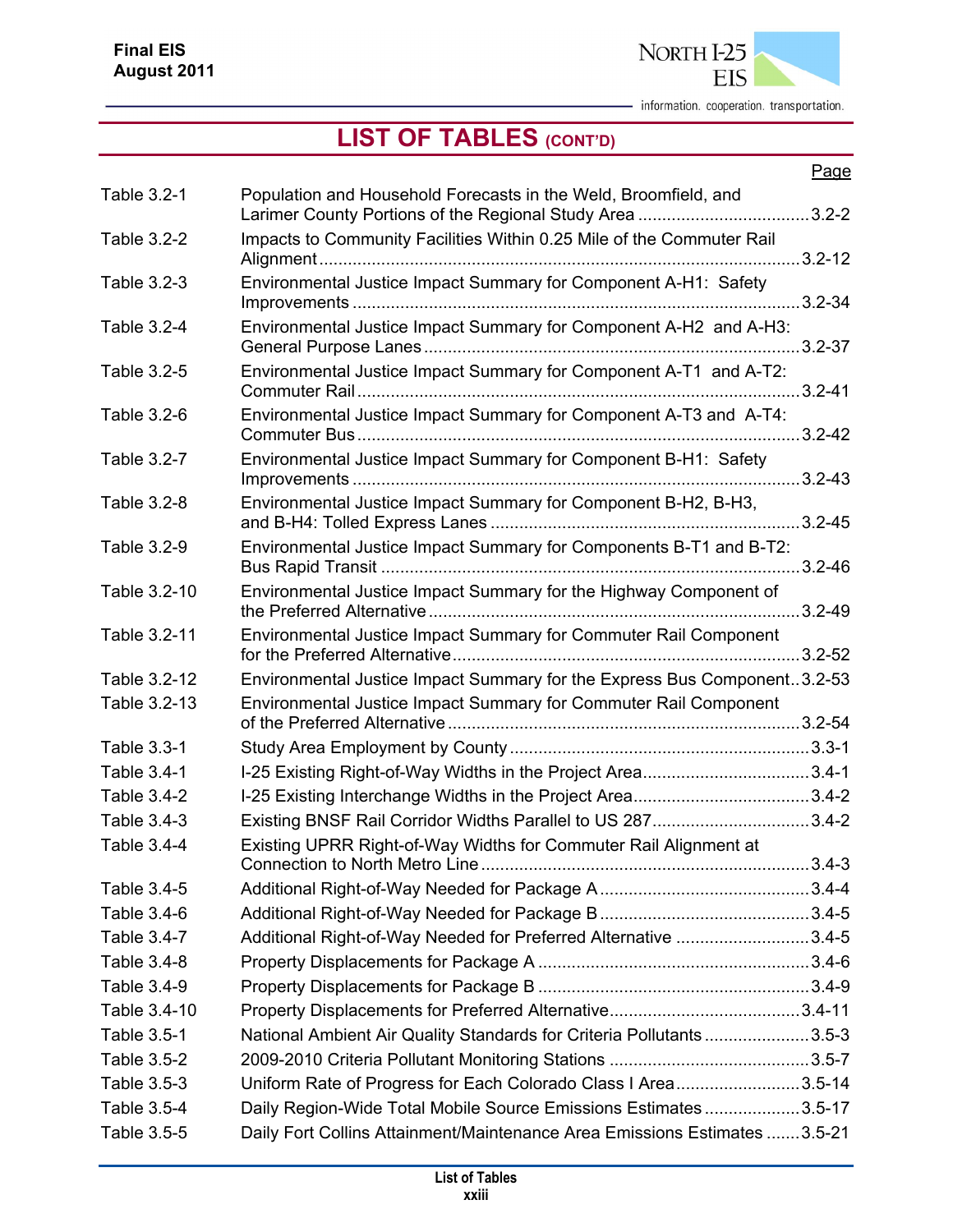

|              |                                                                                                                                                      | Page |
|--------------|------------------------------------------------------------------------------------------------------------------------------------------------------|------|
| Table 3.5-6  | Daily Greeley Attainment/Maintenance Area Emissions Estimates3.5-22                                                                                  |      |
| Table 3.5-7  | Daily Longmont Attainment/Maintenance Area Emissions Estimates 3.5-23                                                                                |      |
| Table 3.5-8  | Daily Denver Attainment/Maintenance Area Emissions Estimates                                                                                         |      |
| Table 3.5-9  | Daily Denver Attainment/Maintenance Area Emissions Estimate                                                                                          |      |
|              |                                                                                                                                                      |      |
| Table 3.5-10 |                                                                                                                                                      |      |
| Table 3.5-11 | 2009 Maximum 24-Hour Particulate Matter Concentrations3.5-32                                                                                         |      |
| Table 3.5-12 |                                                                                                                                                      |      |
| Table 3.5-13 | Characteristics of SH7 BRT (or Express Bus) Station and Parking Facility. 3.5-34                                                                     |      |
| Table 3.5-14 | Comparison of PM <sub>10</sub> Dispersion Model Data at SH 7 BRT Station and<br>Parking Lot [B-T1 Component] and Thornton Parkway RTD Facility3.5-35 |      |
| Table 3.5-15 |                                                                                                                                                      |      |
| Table 3.5-16 | Comparisons of Commuter Rail Maintenance Yards3.5-37                                                                                                 |      |
| Table 3.5-17 | Comparisons of Physical Attributes of the Commuter Bus Maintenance                                                                                   |      |
|              | Facility in Commerce City to Greeley Bus and BRT Maintenance Facility 3.5-39                                                                         |      |
| Table 3.5-18 | Comparison of Commerce City RTD and Greeley Maintenance Facilities 3.5-40                                                                            |      |
| Table 3.5-19 |                                                                                                                                                      |      |
| Table 3.5-20 |                                                                                                                                                      |      |
| Table 3.5-21 |                                                                                                                                                      |      |
| Table 3.5-22 | Sensitive Land Uses Affected by the Preferred Alternative 3.5-46                                                                                     |      |
| Table 3.5-23 |                                                                                                                                                      |      |
| Table 3.6-1  |                                                                                                                                                      |      |
| Table 3.6-2  |                                                                                                                                                      |      |
| Table 3.6-3  |                                                                                                                                                      |      |
| Table 3.6-4  | Number of Properties Currently Impacted by Traffic Noise 3.6-13                                                                                      |      |
| Table 3.6-5  |                                                                                                                                                      |      |
| Table 3.6-6  |                                                                                                                                                      |      |
| Table 3.6-7  | Summary of Residential Noise Impacts from Package A and                                                                                              |      |
| Table 3.6-8  | Summary of Residential Commuter Rail Vibration Impacts Without                                                                                       |      |
| Table 3.6-9  |                                                                                                                                                      |      |
| Table 3.6-10 |                                                                                                                                                      |      |
| Table 3.6-11 | Potential Special Trackwork Vibration Mitigation Locations3.6-42                                                                                     |      |
| Table 3.6-12 | Potential Track Vibration Isolation Mitigation Locations3.6-42                                                                                       |      |
| Table 3.7-1  | Surface Water Segments, Designated Uses, and Impairments within the                                                                                  |      |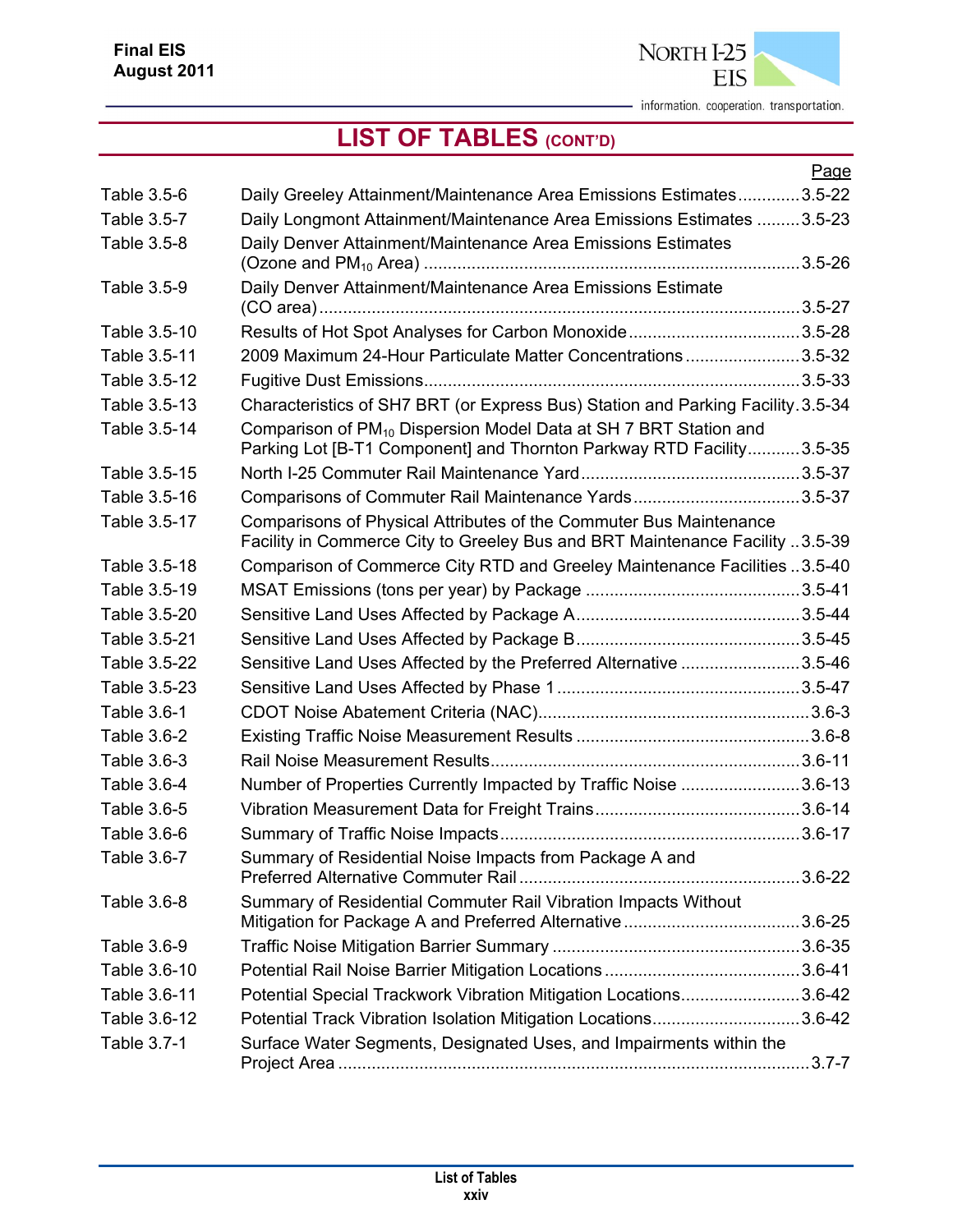

|               |                                                                                                                                 | Page |
|---------------|---------------------------------------------------------------------------------------------------------------------------------|------|
| Table 3.7-2   | Mean Contaminant Loading Per Storm Event From The Driscoll Model<br>(Pounds per Event) in the South Platte River Watershed3.7-9 |      |
| Table 3.7-3   | Common Highway-Related Surface Water Quality Impacts 3.7-12                                                                     |      |
| Table 3.7-4   |                                                                                                                                 |      |
| Table 3.7-5   |                                                                                                                                 |      |
|               |                                                                                                                                 |      |
| Table 3.7-6   | Projected Traffic Volumes (AADT) from the North I-25 Project                                                                    |      |
| Table 3.7-7   | Summary of Groundwater Wells within the Project Area3.7-17                                                                      |      |
| Table 3.8-1   | Total Wetland Acreage Existing within the North I-25 Project Area3.8-5                                                          |      |
| Table 3.8-2   | Direct Impacts to Wetlands and Jurisdictional Open Water from                                                                   |      |
| Table 3.8-3   | Direct Impacts to Wetlands and Jurisdictional Open Water from                                                                   |      |
| Table 3.8-4   | Direct Impacts to Wetlands and Jurisdictional Open Waters from                                                                  |      |
| Table 3.9-1   |                                                                                                                                 |      |
| Table 3.10-1  | Common Plant Species of the North I-25 Regional Study Area 3.10-2                                                               |      |
| Table 3.10-2  |                                                                                                                                 |      |
| Table 3.10-3  |                                                                                                                                 |      |
| Table 3.11-1  | State of Colorado, County, and CDOT Weed List Species Observed in                                                               |      |
| Table 3.11-2  |                                                                                                                                 |      |
| Table 3.12-1  | Summary of Wildlife Crossing Areas Identified in the Project Area. 3.12-4                                                       |      |
| Table 3.12-2  |                                                                                                                                 |      |
| Table 3.12-3  |                                                                                                                                 |      |
| Table 3.12-4  | Effects to Wildlife Movement Corridors from Package A Highway                                                                   |      |
| Table 3.12-5  | Effects to Sensitive Wildlife Habitat from Package A Highway                                                                    |      |
| Table 3.12-6  | Summary of Effects to Wildlife Movement Corridors from Package A                                                                |      |
| Table 3.12-7  | Summary of Effects to Sensitive Wildlife Habitat from Package A                                                                 |      |
| Table 3.12-8  | Summary of Effects to Wildlife Movement Corridors from Package B                                                                |      |
| Table 3.12-9  | Summary of Effects to Sensitive Wildlife Habitat from Package B                                                                 |      |
| Table 3.12-10 | Effects to Wildlife Movement Corridors from Preferred Alternative                                                               |      |
| Table 3.12-11 | <b>Effects to Sensitive Wildlife Habitat from Preferred Alternative</b>                                                         |      |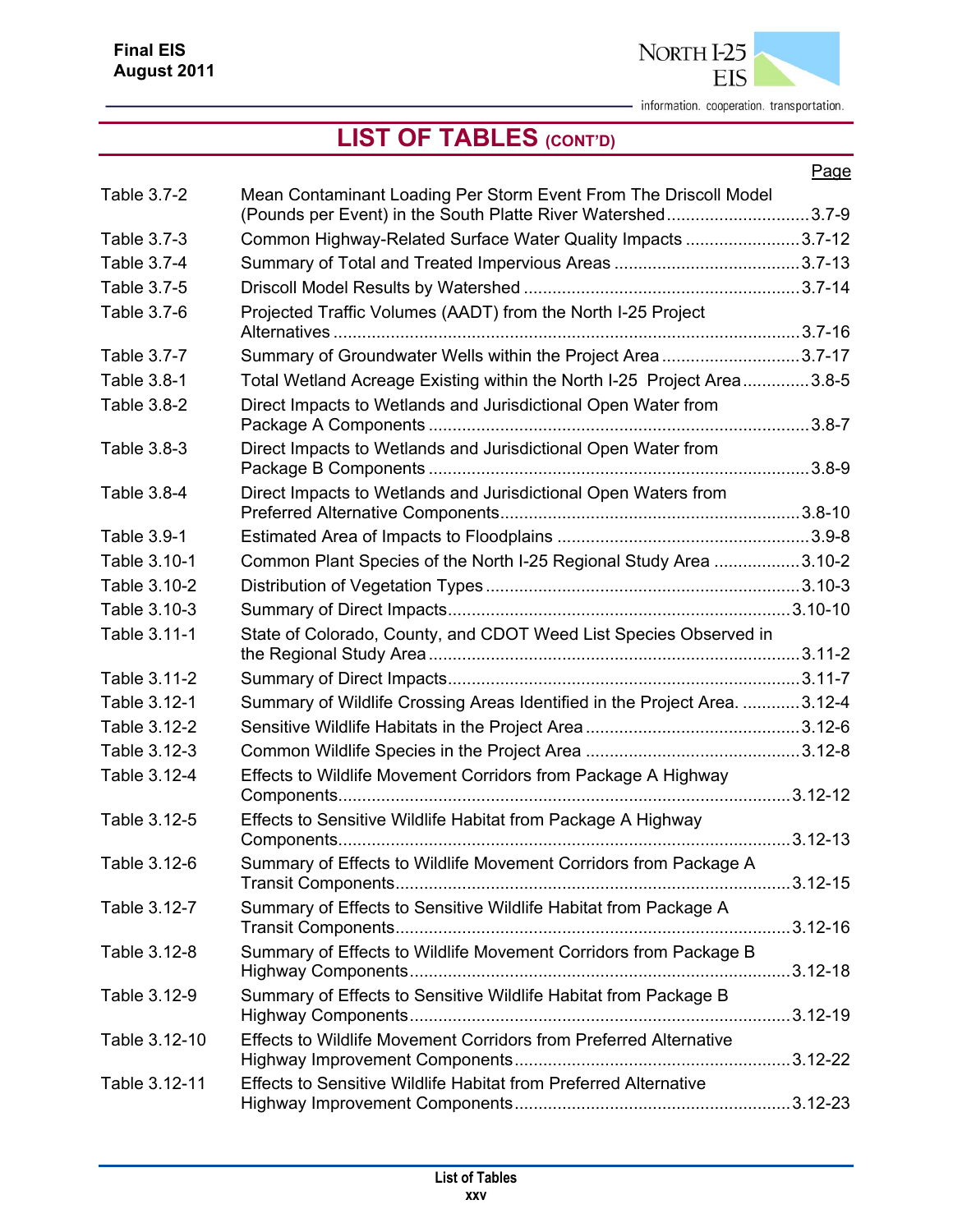

|               |                                                                                                                                               | Page        |
|---------------|-----------------------------------------------------------------------------------------------------------------------------------------------|-------------|
| Table 3.12-12 | Summary of Effects to Wildlife Movement Corridors from Preferred                                                                              |             |
| Table 3.12-13 | Summary of Effect to Sensitive Wildlife Habitat from Preferred                                                                                |             |
|               |                                                                                                                                               |             |
| Table 3.12-14 | Summary of Effects to Aquatic Habitat (Including Fish) by Component  3.12-27                                                                  |             |
| Table 3.12-15 | Summary of Effects to Raptor Nests within 0.5 Mile of Project Area by                                                                         |             |
| Table 3.12-16 | Overall Summary of Effects to Wildlife Habitat by Component3.12-29                                                                            |             |
| Table 3.13-1  | Federally Listed Threatened, Endangered, and Candidate Wildlife                                                                               |             |
| Table 3.13-2  | Federally Listed Wildlife Species Potentially Affected by Depletions to the                                                                   |             |
| Table 3.13-3  | State Threatened, Endangered, and Species of Special Concern<br>Potentially Occurring in the Regional Study Area (Terrestrial) 3.13-7         |             |
| Table 3.13-4  | State Threatened, Endangered, and Species of Special Concern<br>Potentially Occurring in the Regional Study Area (Aquatic)3.13-8              |             |
| Table 3.13-5  | Federally Listed Threatened and Endangered Plant Species Potentially                                                                          |             |
| Table 3.13-6  |                                                                                                                                               |             |
| Table 3.13-7  | Summary of Effects to Occupied Preble's Habitat by Component3.13-27                                                                           |             |
| Table 3.13-8  | Summary of Effects to Bald Eagle Forage Habitat by Component3.13-28                                                                           |             |
| Table 3.13-9  | Summary of Effects to Black-Tailed Prairie Dog Occupied Habitat by                                                                            |             |
| Table 3.13-10 | Summary of Effects to Potential Northern Leopard Frog and Common                                                                              |             |
| Table 3.13-11 | Summary of Effects to Other State Threatened, Endangered, and<br>Species of Special Concern Potentially Affected by Packages A, B, and        |             |
| Table 3.13-12 | Summary of Direct Effects to Habitat for State Threatened, Endangered,                                                                        |             |
|               | and Special Concern Aquatic Species from Packages A, B, and the                                                                               | $3.13 - 31$ |
| Table 3.13-13 | Summary of Direct Effects to Threatened, Endangered, Other Federally-<br>Protected and State Sensitive Species by Component, in Acres 3.13-33 |             |
| Table 3.14-1  |                                                                                                                                               |             |
| Table 3.14-2  |                                                                                                                                               |             |
| Table 3.14-3  |                                                                                                                                               |             |
| Table 3.14-4  |                                                                                                                                               |             |
| Table 3.14-5  |                                                                                                                                               |             |
| Table 3.14-6  |                                                                                                                                               |             |
| Table 3.14-7  |                                                                                                                                               |             |
| Table 3.14-8  |                                                                                                                                               |             |
| Table 3.14-9  | Component A-T1 Commuter Rail Stations Effects Analysis 3.14-14                                                                                |             |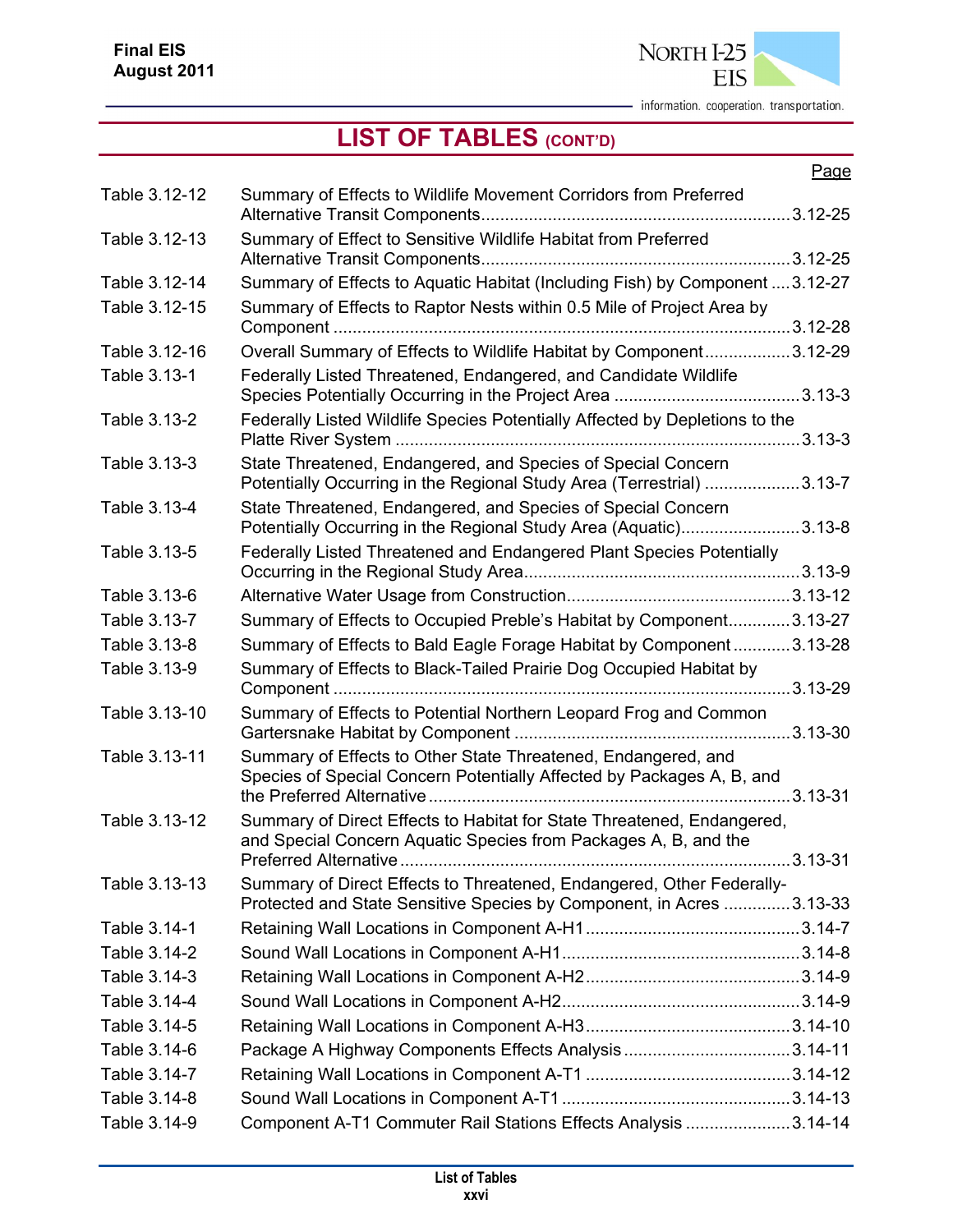

|               |                                                                                                                                                   | Page |
|---------------|---------------------------------------------------------------------------------------------------------------------------------------------------|------|
| Table 3.14-10 |                                                                                                                                                   |      |
| Table 3.14-11 |                                                                                                                                                   |      |
| Table 3.14-12 |                                                                                                                                                   |      |
| Table 3.14-13 |                                                                                                                                                   |      |
| Table 3.14-14 | Component A-T2 Commuter Rail Stations Effects Analysis 3.14-18                                                                                    |      |
| Table 3.14-15 | Component A-T3 Commuter Bus Station Effects Analysis3.14-19                                                                                       |      |
| Table 3.14-16 |                                                                                                                                                   |      |
| Table 3.14-17 |                                                                                                                                                   |      |
| Table 3.14-18 |                                                                                                                                                   |      |
| Table 3.14-19 |                                                                                                                                                   |      |
| Table 3.14-20 |                                                                                                                                                   |      |
| Table 3.14-21 |                                                                                                                                                   |      |
| Table 3.14-22 |                                                                                                                                                   |      |
| Table 3.14-23 |                                                                                                                                                   |      |
| Table 3.14-24 |                                                                                                                                                   |      |
| Table 3.14-25 |                                                                                                                                                   |      |
| Table 3.14-26 |                                                                                                                                                   |      |
| Table 3.14-27 | I-25 Highway Improvements (SH 1 to US 36) Wall Locations 3.14-31                                                                                  |      |
| Table 3.14-28 | Sound Wall Locations in the Preferred Alternative 3.14-35                                                                                         |      |
| Table 3.14-29 |                                                                                                                                                   |      |
| Table 3.14-30 | Retaining Wall Locations in the Preferred Alternative3.14-40                                                                                      |      |
| Table 3.14-31 | Sound Wall Locations in the Preferred Alternative 3.14-41                                                                                         |      |
| Table 3.14-32 | New Grade Separations for Commuter Rail in the Preferred Alternative3.14-42                                                                       |      |
| Table 3.14-33 |                                                                                                                                                   |      |
| Table 3.14-34 |                                                                                                                                                   |      |
| Table 3.15-1  | NRHP Listed <sup>a</sup> or Eligible Historical Resources and Linear Historical<br>Resource Segments Within the APE Tabulated from North to South |      |
|               |                                                                                                                                                   |      |
| Table 3.15-2  | Archaeological Resources Identified as Needing Data within the North                                                                              |      |
| Table 3.15-3  | Summary of Historic Properties Affected by Component3.15-243                                                                                      |      |
| Table 3.15-4  | Mitigation Measures—Historic and Archaeological Preservation 3.15-254                                                                             |      |
| Table 3.16-1  | Summarized Paleontological Resource Mitigation Recommendations                                                                                    |      |
| Table 3.17-1  | Summary of High-Ranking Sites with Potential Contamination 3.17-2                                                                                 |      |
| Table 3.17-2  | Summary of Oil and Gas Facilities Within the Project Area3.17-5                                                                                   |      |
| Table 3.17-3  | Package A - Summary of Sites with Potential and Recognized                                                                                        |      |
| Table 3.17-4  | Package B - Summary of Sites with Potential and Recognized                                                                                        |      |
|               |                                                                                                                                                   |      |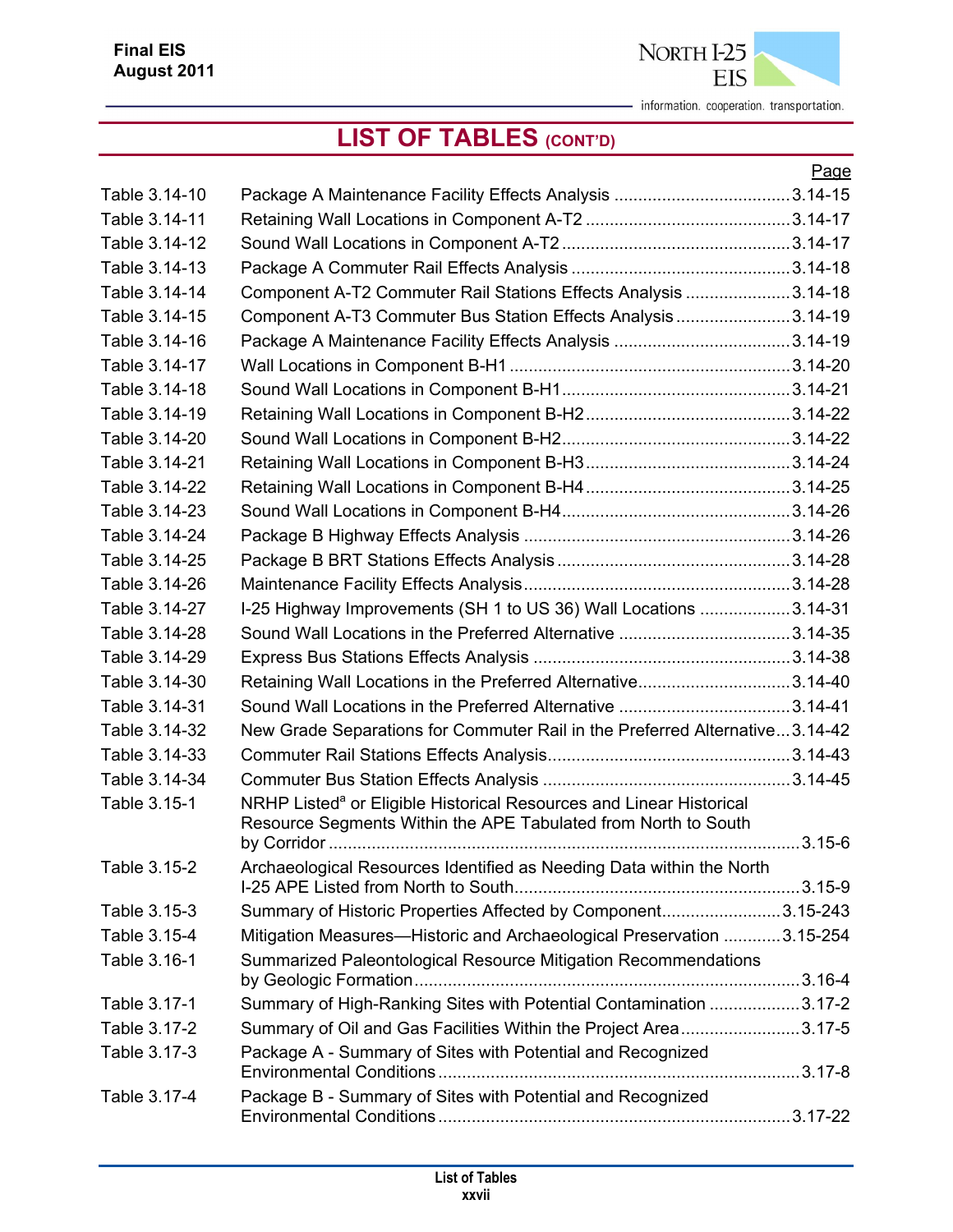

|                  |                                                                            | Page |
|------------------|----------------------------------------------------------------------------|------|
| Table 3.17-5     | Preferred Alternative - Summary of Sites with Potential and Recognized     |      |
| Table 3.18-1     | Parks and Recreational Resources within 500 Feet of Proposed               |      |
| Table 3.18-2     | Impacts to Parks and Recreational Resources Associated with                |      |
| Table 3.18-3     | Impacts to Parks and Recreational Resources Associated with                |      |
| Table 3.18-4     | Impacts to Parks and Recreational Resources Associated with                |      |
| Table 3.20-1     |                                                                            |      |
| Table 3.20-2     | Package A - Direct Impacts to Farmlands by Component3.20-6                 |      |
| Table 3.20-3     | Package B - Direct Impacts to Farmlands by Component3.20-7                 |      |
| Table 3.20-4     | Preferred Alternative - Direct Impacts to Farmlands by Component 3.20-8    |      |
| Table 3.20-5     |                                                                            |      |
| Table 3.21-1     |                                                                            |      |
| Table 3.21-2     |                                                                            |      |
| Table 3.21-3     |                                                                            |      |
| Table 3.23-1     | Typical Construction Equipment Noise Emission Levels at 50 Feet3.23-6      |      |
| Table 3.23-2     | Vibration Source Levels For Construction (From Measured Data)3.23-7        |      |
| Table 3.23-3     |                                                                            |      |
| Table 3.23-4     | Summary of Construction-Related Mitigation Strategies 3.23-11              |      |
| Table 3.26-1     | Transportation Projects within the Regional Study Area3.26-3               |      |
| Table 3.26-2     | Land Development Projects within the Regional Study Area3.26-6             |      |
| Table 3.26-3     | Major Infrastructure Projects within the Regional Study Area3.26-19        |      |
| Table 3.26-4     |                                                                            |      |
| Table 3.26-5     |                                                                            |      |
| Table 3.26-6     |                                                                            |      |
| Table 3.28-1     |                                                                            |      |
| Table 3.29-1     |                                                                            |      |
| <b>CHAPTER 4</b> | <b>TRANSPORTATION IMPACTS</b>                                              |      |
| Table 4-1        |                                                                            |      |
| Table 4-2        |                                                                            |      |
| Table 4-3        |                                                                            |      |
| Table 4-4        |                                                                            |      |
| Table 4-5        |                                                                            |      |
| Table 4-6        |                                                                            |      |
| Table 4-7        | Transit Market Share of Northern Commuters to Downtown Denver 4-18         |      |
| Table 4-8        | Additional Average Ridership in 2035 Generated by Special Event Travel4-20 |      |
| Table 4-9        |                                                                            |      |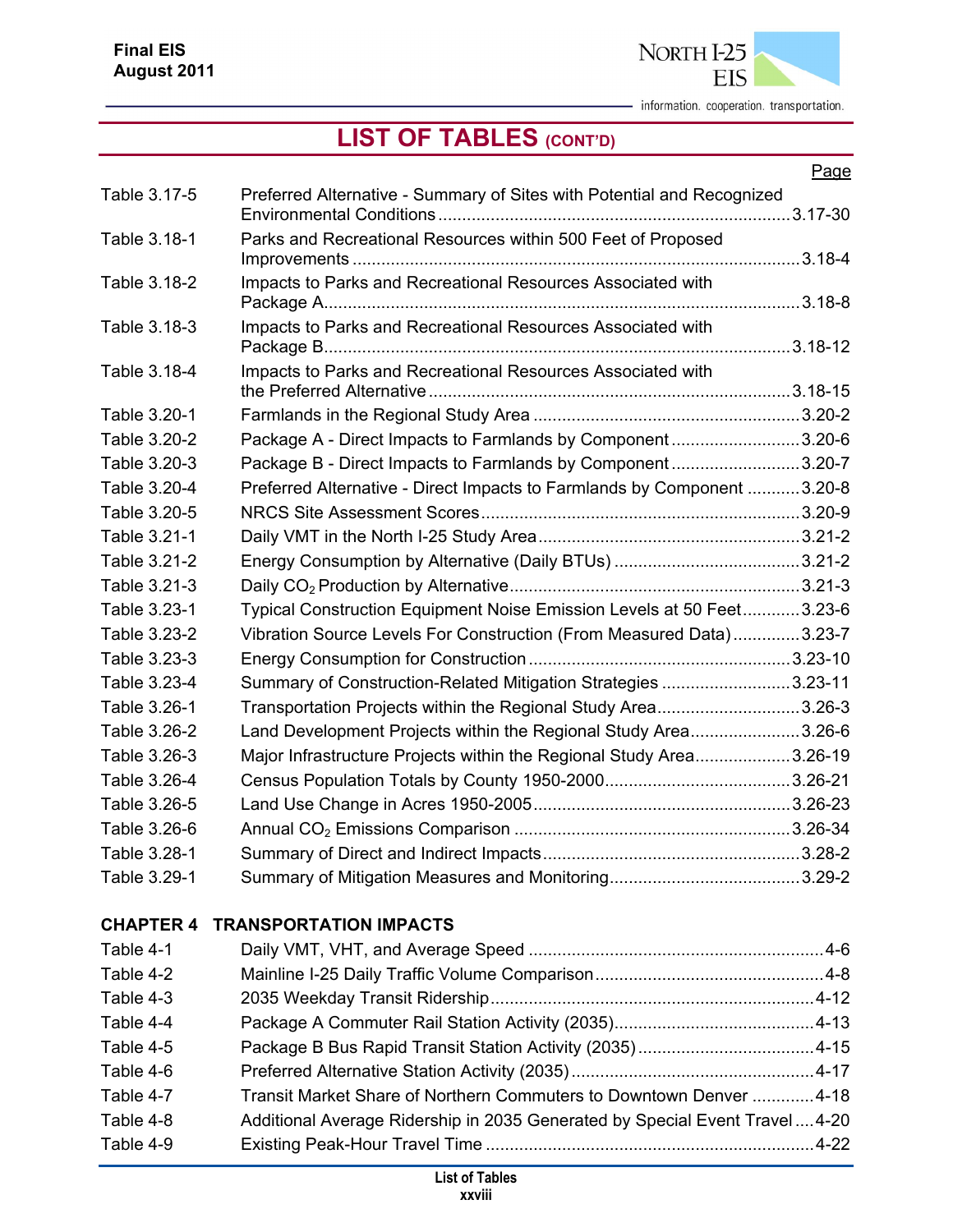

## **LIST OF TABLES (CONT'D)**

|            |                                                                  | Page      |
|------------|------------------------------------------------------------------|-----------|
| Table 4-10 | Miles of I-25 Operating at LOS E or F (General Purpose Lanes)    | $.4 - 33$ |
| Table 4-11 | 2035 Interchange Ramp Merge/Diverge Locations Operating at LOS E |           |
|            |                                                                  | .4-36     |
| Table 4-12 |                                                                  |           |
| Table 4-13 | Interchange Ramp Terminal Intersections Operating at LOS E or F  |           |
|            |                                                                  | $.4 - 41$ |
| Table 4-14 |                                                                  |           |
| Table 4-15 |                                                                  |           |
| Table 4-16 |                                                                  |           |
| Table 4-17 |                                                                  |           |
| Table 4-18 |                                                                  |           |
| Table 4-19 |                                                                  |           |
| Table 4-20 |                                                                  |           |
| Table 4-21 |                                                                  |           |
| Table 4-22 |                                                                  |           |
|            |                                                                  |           |

#### **CHAPTER 5 SECTION 4(F) EVALUATION**

| Table 5-1 |                                                                     |       |
|-----------|---------------------------------------------------------------------|-------|
| Table 5-2 | Section 4(f) Resources-Public Parks, Recreation Areas, and Wildlife |       |
| Table 5-3 |                                                                     |       |
| Table 5-4 | Use of Parks, Recreation Areas, Wildlife and Waterfowl Section 4(f) | .5-63 |
| Table 5-5 |                                                                     |       |
| Table 5-6 | De Minimis Use of Section 4(f) Parks, Recreational Areas, and       |       |
| Table 5-7 |                                                                     |       |

#### **CHAPTER 6 FINACIAL ANALYSIS**

| Table 6-1  |                                                                           |  |
|------------|---------------------------------------------------------------------------|--|
| Table 6-2  |                                                                           |  |
| Table 6-3  |                                                                           |  |
| Table 6-4  | Available Existing Funding Sources for the Preferred Alternative          |  |
| Table 6-5  | Capital Cost and Revenue Estimate Comparison (2009 dollars)6-5            |  |
| Table 6-6  |                                                                           |  |
| Table 6-7  |                                                                           |  |
| Table 6-8  | Potential Annual Farebox Revenues and Recovery Ratios (2009 dollars)6-7   |  |
| Table 6-9  | 2035 Potential Tolled Express Lane Annual Toll Revenues (2009 dollars)6-8 |  |
| Table 6-10 |                                                                           |  |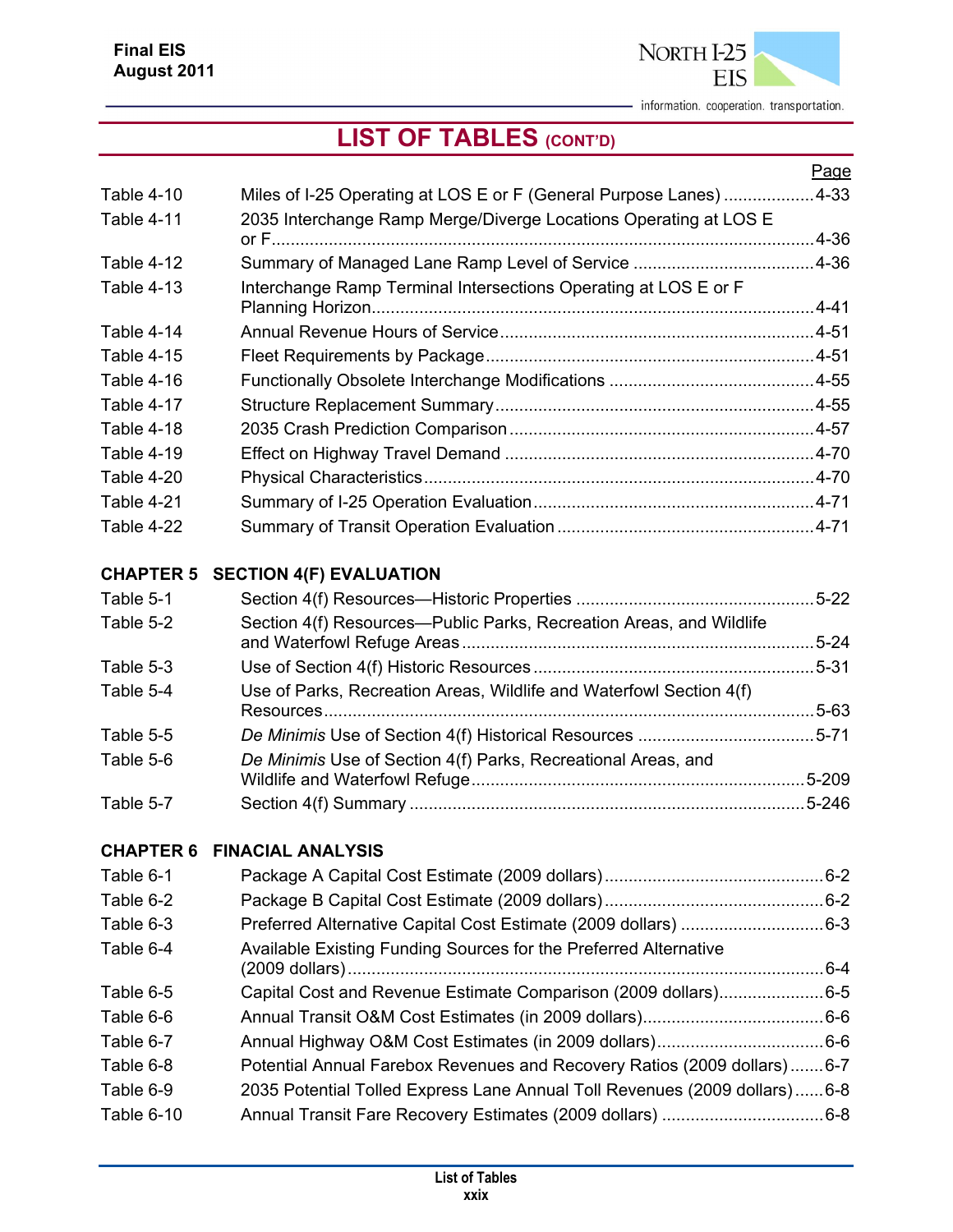

## **LIST OF TABLES (CONT'D)**

|                                                                | Page                                                               |
|----------------------------------------------------------------|--------------------------------------------------------------------|
| Annual Toll Revenue Estimates Compared to Operating and        |                                                                    |
|                                                                |                                                                    |
| <b>CHAPTER 7 EVALAUTION OF ALTERNATIVES</b>                    |                                                                    |
|                                                                |                                                                    |
| PHASED PROJECT IMPLEMENTATION                                  |                                                                    |
|                                                                |                                                                    |
|                                                                |                                                                    |
|                                                                |                                                                    |
|                                                                |                                                                    |
|                                                                |                                                                    |
|                                                                |                                                                    |
|                                                                |                                                                    |
|                                                                |                                                                    |
|                                                                |                                                                    |
| PUBLIC AND AGENCY INVOLVEMENT                                  |                                                                    |
| Regional Coordination Committee / Technical Advisory Committee |                                                                    |
|                                                                |                                                                    |
|                                                                |                                                                    |
|                                                                |                                                                    |
|                                                                |                                                                    |
|                                                                |                                                                    |
|                                                                | Miles of I-25 Operating at LOS E or F (General Purpose Lanes) 8-15 |

#### **CHAPTER 10 LIST OF PREPARERS**

| Table 10-1 | List of Preparers. |  |  |
|------------|--------------------|--|--|
|------------|--------------------|--|--|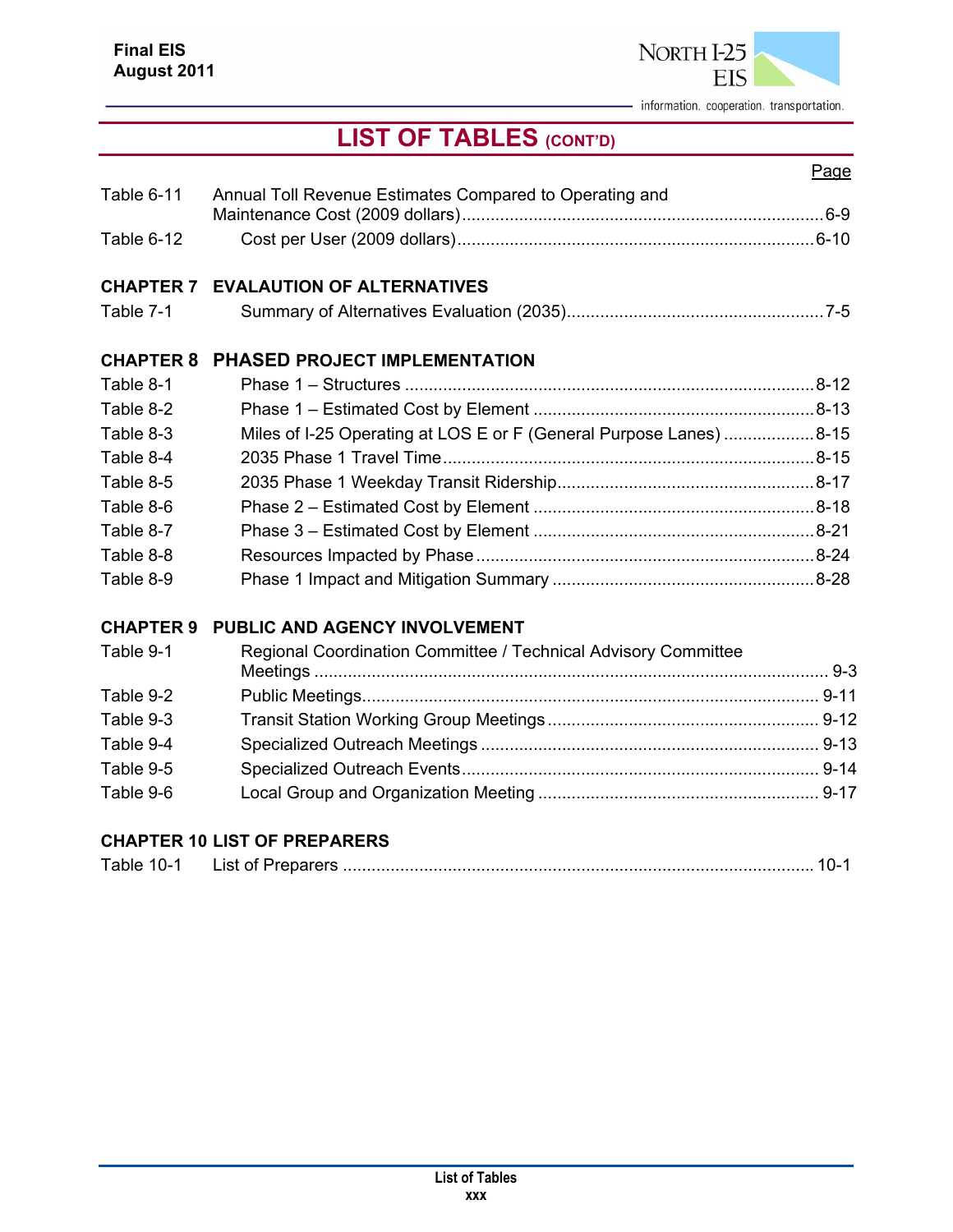

### **LIST OF ABBREVIATED TERMS**

| A | <b>AASHTO</b>  | American Association of State Highway and Transportation Officials                             |
|---|----------------|------------------------------------------------------------------------------------------------|
|   | <b>ACM</b>     | asbestos-containing material                                                                   |
|   | <b>ACP</b>     | <b>Access Control Plan</b>                                                                     |
|   | <b>ADA</b>     | Americans with Disabilities Act                                                                |
|   | <b>APCD</b>    | Air Pollution Control Division (CDPHE)                                                         |
|   | <b>APE</b>     | area of potential effects                                                                      |
|   | <b>APEN</b>    | <b>Air Pollution Emission Notice</b>                                                           |
|   | <b>APTA</b>    | American Public Transportation Association                                                     |
|   | <b>AST</b>     | above ground storage tank                                                                      |
| В | <b>BMP</b>     | best management practice                                                                       |
|   | <b>BNSF</b>    | Burlington Northern and Santa Fe Railway                                                       |
|   | <b>BRT</b>     | bus rapid transit                                                                              |
|   | <b>BTEX</b>    | benzene, toluene, ethylbenzene, and xylene                                                     |
|   | <b>BTU</b>     | <b>British Thermal Unit</b>                                                                    |
| C | C&S            | Colorado & Southern Railroad                                                                   |
|   | CAA            | Clean Air Act                                                                                  |
|   | <b>CAMP</b>    | <b>Continuous Ambient Monitoring Program</b>                                                   |
|   | CAQCC          | <b>Colorado Air Quality Control Commission</b>                                                 |
|   | CB             | commuter bus                                                                                   |
|   | CB&Q           | Chicago, Burlington & Quincy Railroad                                                          |
|   | <b>CBC</b>     | concrete box culvert                                                                           |
|   | <b>CBD</b>     | <b>Central Business District</b>                                                               |
|   | CC             | Colorado Central Railroad                                                                      |
|   | <b>CCR</b>     | Code of Colorado Regulations                                                                   |
|   | <b>CDH</b>     | <b>Colorado Department of Health</b>                                                           |
|   | CDOT           | <b>Colorado Department of Transportation</b>                                                   |
|   | <b>CDOW</b>    | <b>Colorado Division of Wildlife</b>                                                           |
|   | <b>CDPHE</b>   | Colorado Department of Public Health and Environment                                           |
|   | <b>CDPS</b>    | Colorado Discharge Permit System                                                               |
|   | <b>CEQ</b>     | <b>Council on Environmental Quality</b>                                                        |
|   | <b>CERCLA</b>  | Comprehensive Environmental Response, Compensation, and<br><b>Liability Act</b>                |
|   | <b>CERCLIS</b> | Comprehensive Environmental Response, Compensation, and<br><b>Liability Information System</b> |
|   | <b>CFC</b>     | chlorofluorocarbon                                                                             |
|   | <b>CFR</b>     | <b>Code of Federal Regulations</b>                                                             |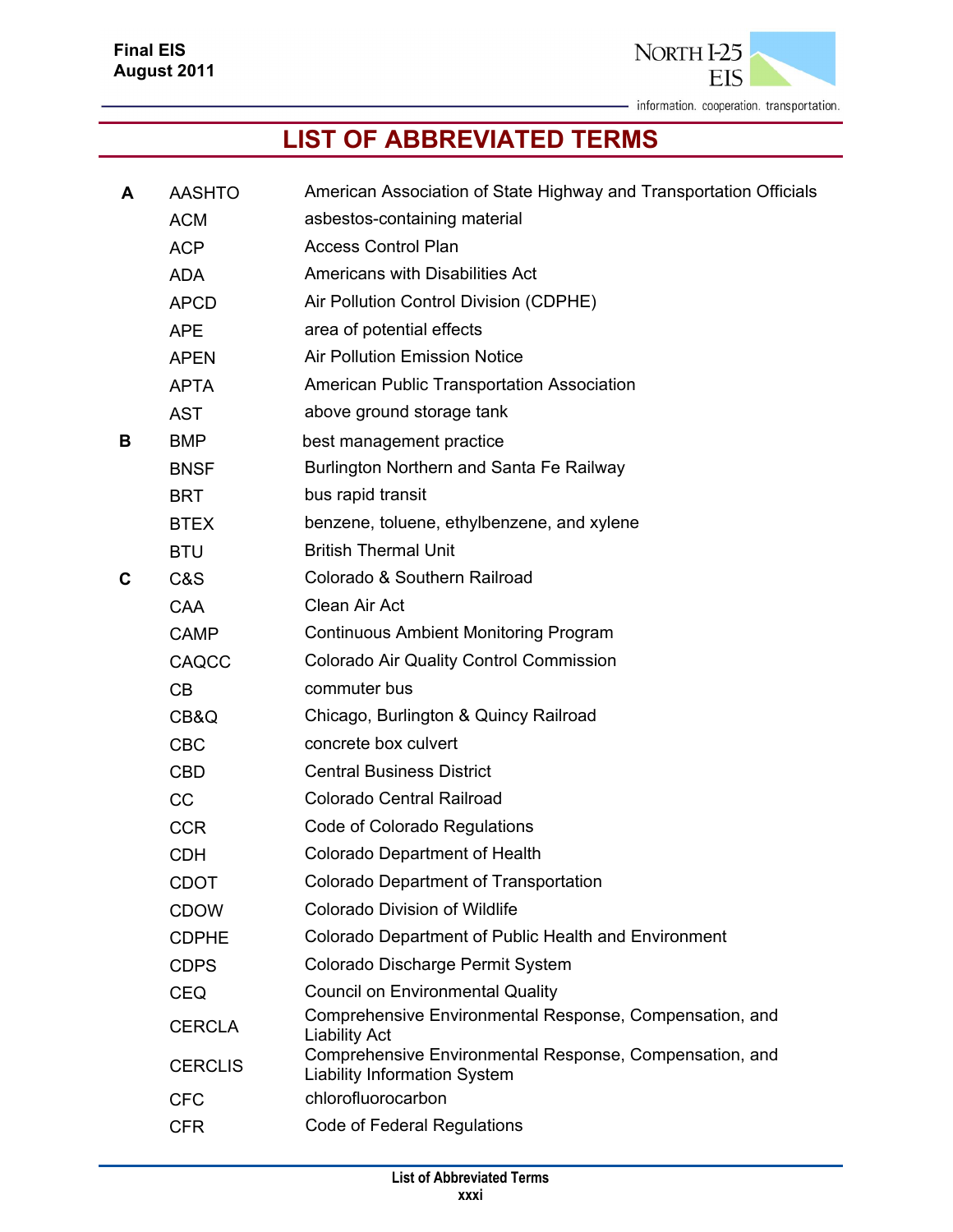

|   | <b>CFRT</b>     | Colorado Front Range Trail                        |
|---|-----------------|---------------------------------------------------|
|   | <b>CGS</b>      | Colorado Geological Survey                        |
|   | <b>CMP</b>      | corrugated metal pipe                             |
|   | <b>CNG</b>      | compressed natural gas                            |
|   | <b>CNHP</b>     | Colorado National Heritage Program                |
|   | CO              | carbon monoxide                                   |
|   | CO <sub>2</sub> | carbon dioxide                                    |
|   | <b>CORRACTS</b> | <b>RCRA</b> corrective action                     |
|   | <b>CORSIM</b>   | corridor simulation traffic micro-simulation tool |
|   | <b>CPI</b>      | <b>Consumer Price Index</b>                       |
|   | <b>CR</b>       | <b>County Road</b>                                |
|   | <b>CR</b>       | commuter rail                                     |
|   | <b>CRS</b>      | <b>Colorado Revised Statute</b>                   |
|   | CSU             | <b>Colorado State University</b>                  |
|   | <b>CTE</b>      | <b>Colorado Tolling Enterprise</b>                |
| D | <b>DEIS</b>     | Draft Environmental Impact Statement              |
|   | <b>DIA</b>      | Denver International Airport                      |
|   | D&RG            | Denver & Rio Grande Railroad                      |
|   | dB              | decibels                                          |
|   | dBA             | A-weighted decibel                                |
|   | <b>DFIRM</b>    | Digital Flood Insurance Rate Map                  |
|   | <b>DMU</b>      | diesel multiple unit                              |
|   | <b>DOT</b>      | U.S. Department of Transportation                 |
|   | <b>DPM</b>      | diesel particulate emissions                      |
|   | <b>DRCOG</b>    | Denver Regional Council of Governments            |
| Е | EA              | <b>Environmental Assessment</b>                   |
|   | EAC             | <b>Early Action Compact</b>                       |
|   | EB              | eastbound                                         |
|   | <b>EIS</b>      | <b>Environmental Impact Statement</b>             |
|   | EOC             | <b>Executive Oversight Committee</b>              |
|   | <b>EOS</b>      | <b>Environmental Overview Study</b>               |
|   | <b>EPA</b>      | U.S. Environmental Protection Agency              |
|   | <b>ERNS</b>     | <b>Emergency Response Notification System</b>     |
|   | <b>ERO</b>      | <b>ERO Resources Corporation</b>                  |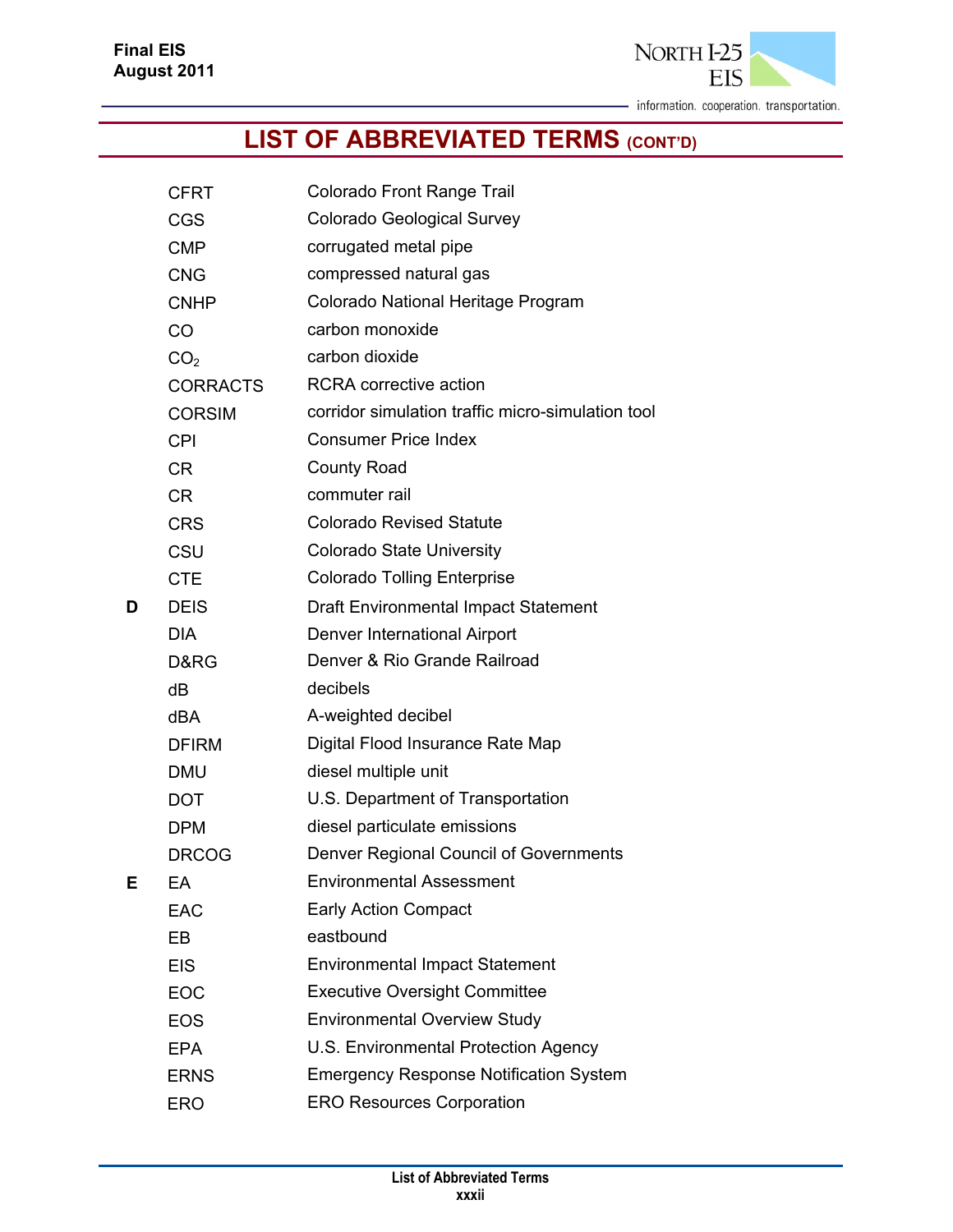**EIS** 

NORTH I-25

|   | <b>ESA</b>    | <b>Endangered Species Act</b>                       |
|---|---------------|-----------------------------------------------------|
| F | <b>FEIS</b>   | <b>Final Environmental Impact Statement</b>         |
|   | FEMA          | <b>Federal Emergency Management Agency</b>          |
|   | <b>FHWA</b>   | Federal Highway Administration                      |
|   | <b>FHU</b>    | Felsburg Holt & Ullevig                             |
|   | <b>FIFRA</b>  | Federal Insecticide, Fungicide, and Rodenticide Act |
|   | <b>FINDS</b>  | <b>Facility Index System</b>                        |
|   | <b>FIRM</b>   | Flood Insurance Rate Map                            |
|   | <b>FONSI</b>  | Finding of No Significant Impact                    |
|   | <b>FR</b>     | <b>Federal Register</b>                             |
|   | <b>FRA</b>    | <b>Federal Railroad Administration</b>              |
|   | <b>FRCR</b>   | Front Range Commuter Rail                           |
|   | FREX          | <b>Front Range Express</b>                          |
|   | <b>FS</b>     | feasibility study                                   |
|   | <b>FTA</b>    | <b>Federal Transit Administration</b>               |
|   | <b>FTTS</b>   | FIFRA and TSCA Tracking System                      |
| G | <b>GIS</b>    | geographic information system                       |
|   | g/mi          | grams of pollutant per vehicle mile traveled        |
|   | <b>GHG</b>    | greenhouse gas                                      |
|   | <b>GPL</b>    | general purpose lane                                |
|   | gpm           | gallons per minute                                  |
|   | <b>GPS</b>    | global positioning system                           |
|   | <b>GWR</b>    | <b>Great Western Railway</b>                        |
| н | H&S           | health and safety                                   |
|   | HC            | hydrocarbon                                         |
|   | <b>HHS</b>    | U.S. Department of Health and Human Services        |
|   | <b>HIRSYS</b> | <b>Hotline Information Record System</b>            |
|   | <b>HMMH</b>   | Harris, Miller, Miller & Hanson                     |
|   | <b>HOT</b>    | high-occupancy toll                                 |
|   | <b>HOV</b>    | high-occupancy vehicle                              |
|   | <b>HUD</b>    | U.S. Department of Housing and Urban Development    |
|   | Hz            | hertz                                               |
| ı | $I-25$        | Interstate 25                                       |
|   | IF            | isolated find                                       |
|   | <b>IRIS</b>   | <b>Integrated Risk Information System</b>           |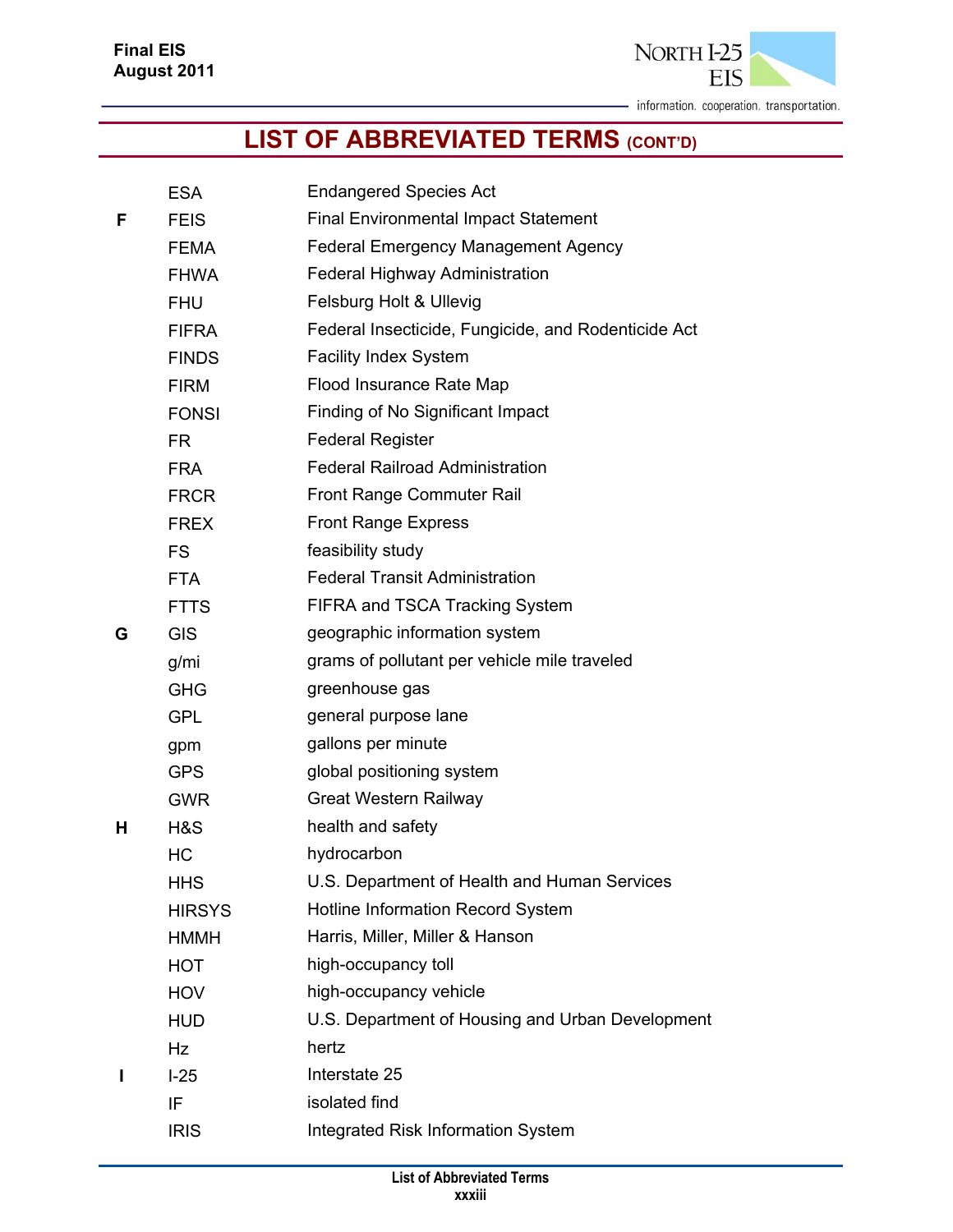

|   | <b>ISA</b>             | initial site assessment                                                             |
|---|------------------------|-------------------------------------------------------------------------------------|
|   | <b>ISCST3</b>          | Industrial Source Complex Short-Term dispersion model                               |
|   | <b>IMPLAN</b>          | Impact Analyses and Planning                                                        |
|   | <b>ITS</b>             | intelligent transportation system                                                   |
| L | L&WCF                  | Land and Water Conservation Fund Program of Assistance to States<br>and Urban Parks |
|   | $L_{dn}$               | day-night average sound level                                                       |
|   | $L_{eq}$               | equivalent continuous sound level                                                   |
|   | <b>LCR</b>             | <b>Larimer County Road</b>                                                          |
|   | <b>LEDPA</b>           | least environmentally damaging practicable alternative                              |
|   | <b>LEP</b>             | limited English proficient                                                          |
|   | <b>LHC</b>             | locomotive hauling coach                                                            |
|   | <b>LOS</b>             | level of service                                                                    |
|   | <b>LOSS</b>            | level of service of safety                                                          |
|   | <b>LRT</b>             | light rail transit                                                                  |
|   | <b>LUST</b>            | leaking underground storage tank                                                    |
| Μ | <b>MBTE</b>            | methyl tert-butyl ether                                                             |
|   | <b>MESA</b>            | Modified Phase I Environmental Site Assessment                                      |
|   | $\mu$ g/m <sup>3</sup> | micrograms per cubic meter                                                          |
|   | mg/mi                  | milligrams per mile                                                                 |
|   | <b>MHWMB</b>           | Mile High Wetland Mitigation Bank                                                   |
|   | <b>MIS</b>             | Major Investment Study                                                              |
|   | <b>MMP</b>             | <b>Materials Management Plan</b>                                                    |
|   | MP                     | mile post                                                                           |
|   | mph                    | miles per hour                                                                      |
|   | MS4                    | Municipal Separate Storm Sewer System                                               |
|   | <b>MSAT</b>            | mobile source air toxics                                                            |
|   | <b>MSE</b>             | mechanically stabilized earth                                                       |
|   | <b>MSPWM</b>           | Middle South Platte Wetland Mitigation Bank                                         |
| N | <b>NAAQS</b>           | <b>National Ambient Air Quality Standards</b>                                       |
|   | <b>NAC</b>             | Noise Abatement Criteria                                                            |
|   | <b>NATA</b>            | <b>National Air Toxics Assessment</b>                                               |
|   | <b>NB</b>              | northbound                                                                          |
|   | <b>NDIS</b>            | <b>Colorado Natural Diversity Information Source</b>                                |
|   | <b>NEPA</b>            | National Environmental Policy Act                                                   |
|   | <b>NFRAP</b>           | no further remedial action planned                                                  |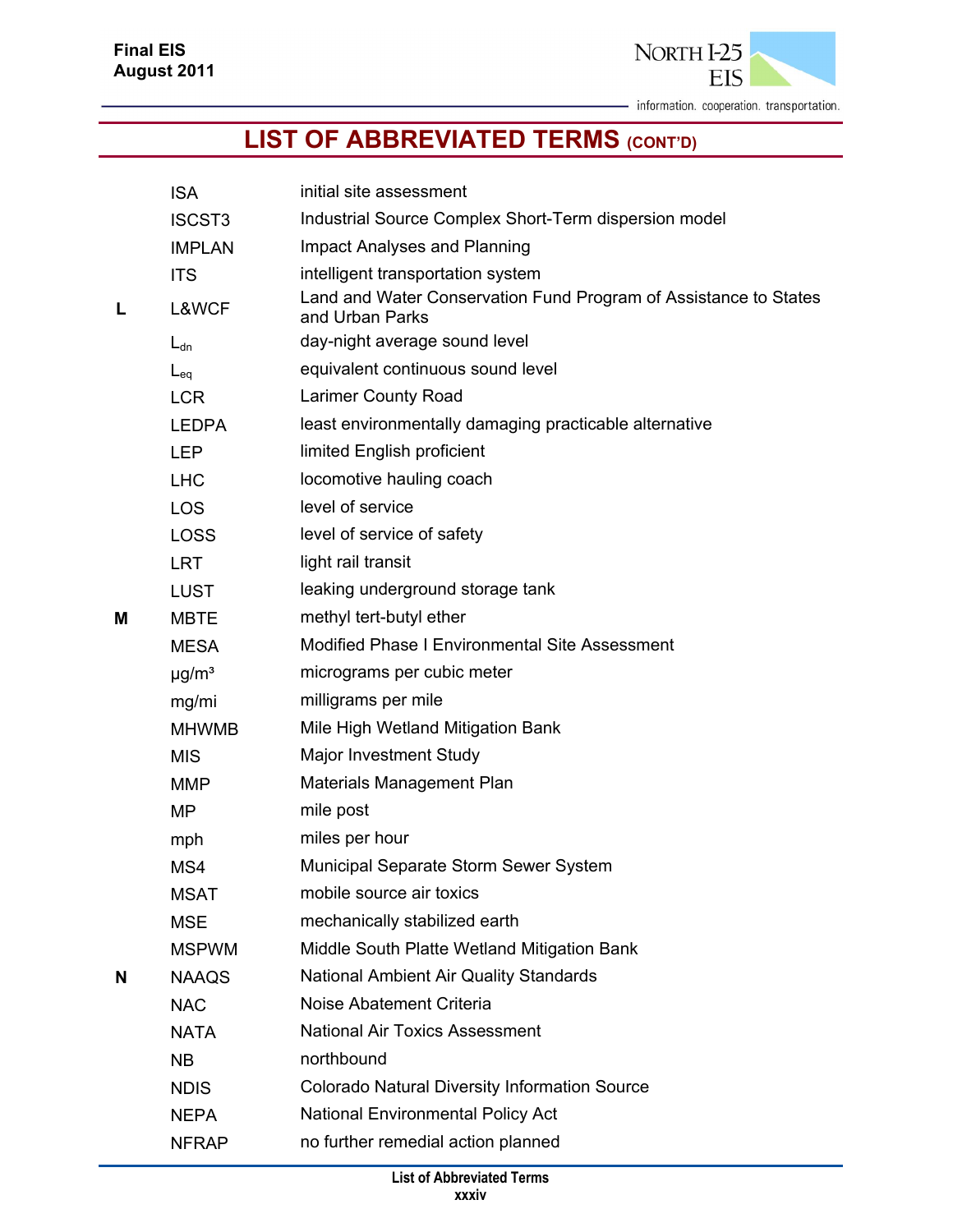

|   | <b>NFR</b>        | North Front Range                                                                  |
|---|-------------------|------------------------------------------------------------------------------------|
|   | <b>NFRMPO</b>     | North Front Range Metropolitan Planning Organization                               |
|   | <b>NFRTAFS</b>    | North Front Range Transportation Alternatives Feasibility Study                    |
|   | NH <sub>3</sub>   | ammonia                                                                            |
|   | <b>NHPA</b>       | National Historic Preservation Act                                                 |
|   | <b>NHTSA</b>      | National Highway Traffic Safety Administration                                     |
|   | <b>NLEV</b>       | National low emission vehicle                                                      |
|   | $N_2O$            | nitrous oxide                                                                      |
|   | NO <sub>2</sub>   | nitrogen dioxide                                                                   |
|   | NO <sub>x</sub>   | oxides of nitrogen                                                                 |
|   | <b>NPDES</b>      | National Pollutant Discharge Elimination System                                    |
|   | <b>NPL</b>        | <b>National Priority List</b>                                                      |
|   | <b>NRHP</b>       | National Register of Historic Places                                               |
|   | <b>NRCS</b>       | <b>Natural Resources Conservation Service</b>                                      |
|   | <b>NTD</b>        | <b>National Transit Database</b>                                                   |
| O | O&M               | operation and maintenance                                                          |
|   | $O_3$             | Ozone                                                                              |
|   | <b>OAHP</b>       | Office of Archaeology and Historic Preservation                                    |
|   | <b>OPS</b>        | Division of Oil and Public Safety (Colorado Department of Labor and<br>Employment) |
|   | <b>OSHA</b>       | Occupational Safety and Health Administration                                      |
|   | <b>OUR</b>        | <b>Outreach United Resource Center</b>                                             |
| P | ParClo            | partial cloverleaf interchange                                                     |
|   | Pb                | lead                                                                               |
|   | <b>PCB</b>        | polychlorinated biphenyl                                                           |
|   | <b>PEM</b>        | palustrine emergent wetland                                                        |
|   | <b>PID</b>        | photoionization detector                                                           |
|   | <b>PM</b>         | afternoon and evening                                                              |
|   | PM <sub>2.5</sub> | particulate matter less than 2.5 microns in size                                   |
|   | $PM_{10}$         | particulate matter less than 10 microns in size                                    |
|   | <b>POTW</b>       | publicly owned treatment work                                                      |
|   | ppm               | parts per million                                                                  |
|   | <b>PPV</b>        | peak particle velocity                                                             |
|   | PSI               | preliminary site investigation                                                     |
|   | <b>PSS</b>        | palustrine, scrub-shrub wetland                                                    |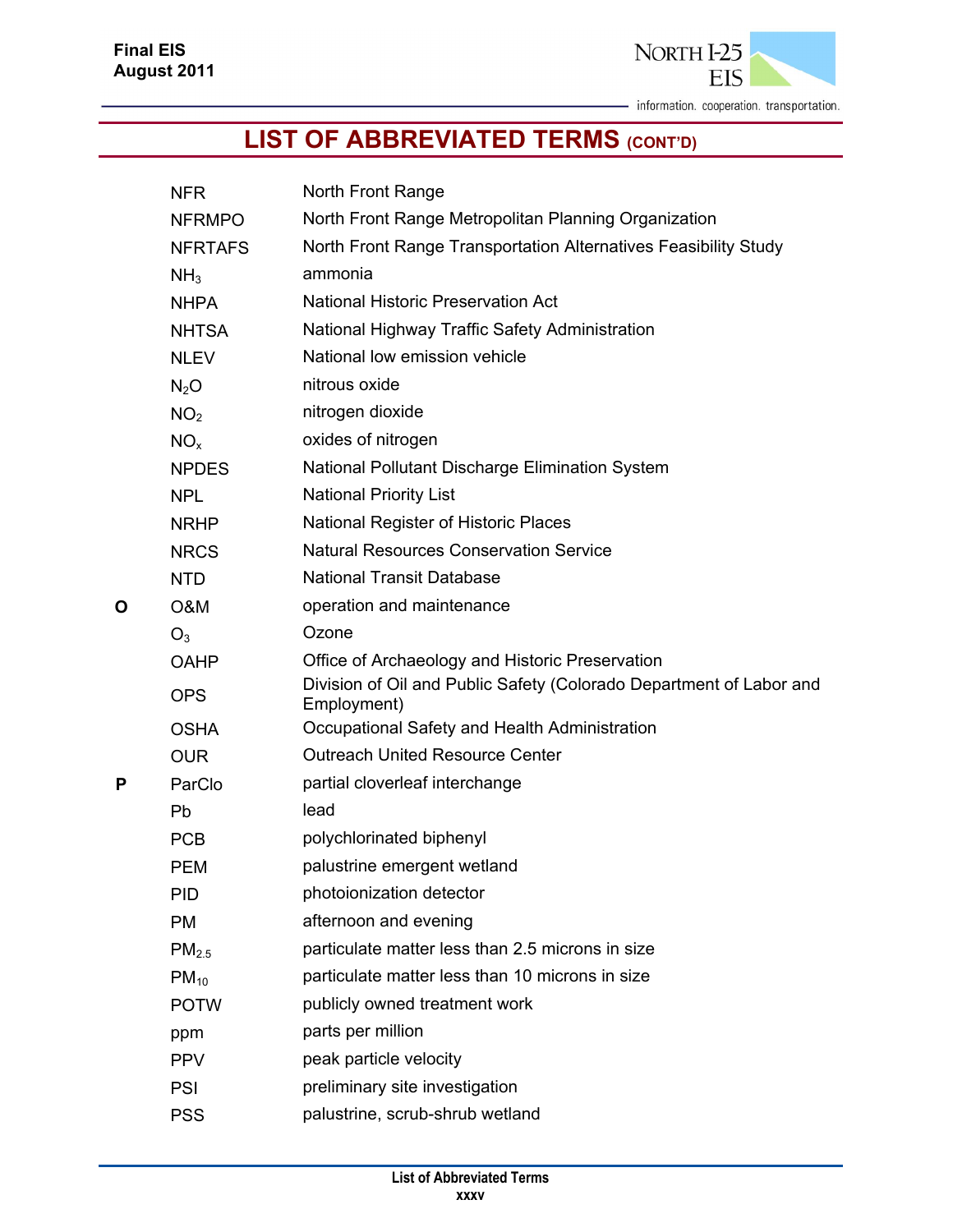

|   | <b>PUC</b>      | <b>Public Utilities Commission</b>                    |
|---|-----------------|-------------------------------------------------------|
|   | <b>PUD</b>      | <b>Planned Unit Development</b>                       |
| R | R <sub>1</sub>  | <b>Residential 1</b>                                  |
|   | <b>RAQC</b>     | <b>Regional Air Quality Council</b>                   |
|   | <b>RCC</b>      | <b>Regional Coordination Committee</b>                |
|   | <b>RCP</b>      | reinforced concrete pipe                              |
|   | <b>RCRA</b>     | Resource Conservation and Recovery Act                |
|   | <b>RCRIS</b>    | Resource Conservation and Recovery Information System |
|   | <b>RFG</b>      | reformulated gasoline                                 |
|   | R <sub>l</sub>  | remedial investigation                                |
|   | <b>RL</b>       | <b>Residential Low</b>                                |
|   | <b>RMRA</b>     | Rocky Mountain Rail Authority                         |
|   | <b>ROD</b>      | <b>Record of Decision</b>                             |
|   | <b>ROE</b>      | right-of-entry                                        |
|   | <b>ROW</b>      | right-of-way                                          |
|   | <b>RTD</b>      | <b>Regional Transportation District</b>               |
|   | <b>RTP</b>      | <b>Regional Transportation Plan</b>                   |
| S | <b>SB</b>       | southbound                                            |
|   | <b>SB</b>       | <b>Colorado Senate Bill</b>                           |
|   | <b>SH</b>       | State Highway                                         |
|   | <b>SHPO</b>     | <b>State Historic Preservation Officer</b>            |
|   | SO <sub>2</sub> | <b>Sulfur Dioxide</b>                                 |
|   | <b>SPUI</b>     | single-point urban interchange                        |
|   | <b>SRHP</b>     | <b>State Register of Historic Places</b>              |
|   | <b>STC</b>      | South Transit Center                                  |
|   | <b>SWF</b>      | solid waste landfill                                  |
|   | <b>STIP</b>     | State Transportation Improvement Program              |
| Т | <b>TAC</b>      | <b>Technical Advisory Committee</b>                   |
|   | <b>TAFS</b>     | <b>Transportation Alternatives Feasibility Study</b>  |
|   | <b>TAZ</b>      | <b>Traffic Analysis Zone</b>                          |
|   | <b>TDA</b>      | tire derived aggregate                                |
|   | <b>TEL</b>      | tolled express lane                                   |
|   | <b>TEPH</b>     | total extractable petroleum hydrocarbons              |
|   | <b>TMDL</b>     | total maximum daily load                              |
|   | <b>TMP</b>      | transportation management plan                        |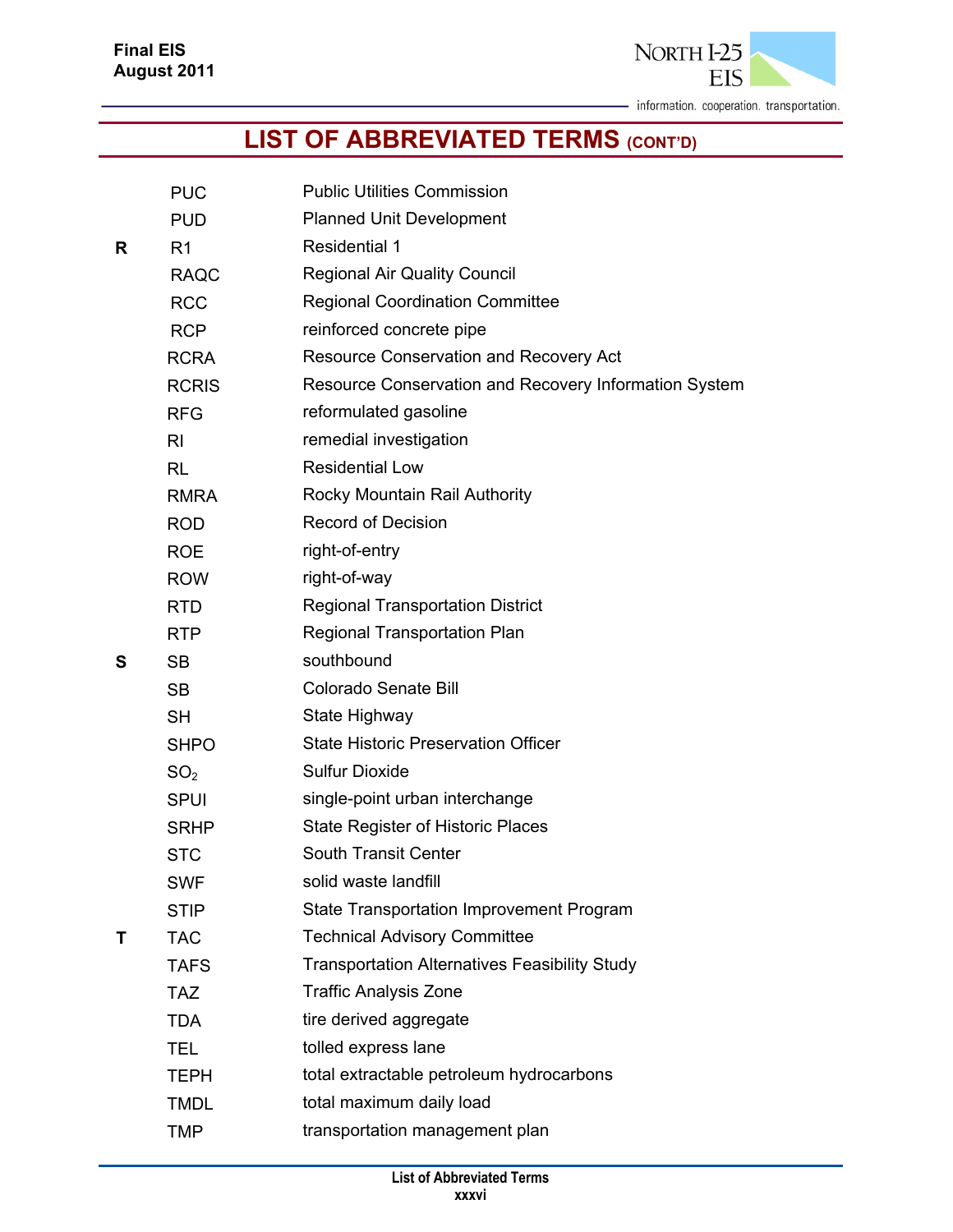

|   | <b>TMU</b>    | <b>Transit Mixed Use</b>                                       |
|---|---------------|----------------------------------------------------------------|
|   | <b>TPR</b>    | <b>Transportation Planning Region</b>                          |
|   | tpy           | tons per year                                                  |
|   | T-REX         | <b>Transportation Expansion Project</b>                        |
|   | <b>TRI</b>    | travel rate index                                              |
|   | <b>TSD</b>    | treatment, storage, and disposal                               |
|   | <b>TSP</b>    | total suspended particulates                                   |
|   | <b>TSCA</b>   | <b>Toxic Substances Control Act</b>                            |
|   | <b>TSS</b>    | total suspended solids                                         |
|   | <b>TVPH</b>   | total volatile petroleum hydrocarbon                           |
| U | <b>UDFCD</b>  | Urban Drainage and Flood Control District                      |
|   | <b>UFR</b>    | <b>Upper Front Range</b>                                       |
|   | <b>UFRRPC</b> | <b>Upper Front Range Regional Planning Commission</b>          |
|   | <b>UPRR</b>   | <b>Union Pacific Railroad</b>                                  |
|   | <b>US</b>     | <b>United States</b>                                           |
|   | <b>USACE</b>  | U.S. Army Corps of Engineers                                   |
|   | <b>USC</b>    | <b>United States Code</b>                                      |
|   | <b>USDA</b>   | United States Department of Agriculture                        |
|   | <b>USFWS</b>  | United States Department of Interior Fish and Wildlife Service |
|   | <b>USGS</b>   | United States Department of Interior Geological Survey         |
|   | <b>UST</b>    | underground storage tank                                       |
| v | <b>VCUP</b>   | <b>CDPHE Voluntary Clean-up Program</b>                        |
|   | <b>VdB</b>    | vibration decibel                                              |
|   | <b>VHT</b>    | vehicle hours of travel                                        |
|   | <b>VMT</b>    | vehicle miles of travel                                        |
|   | <b>VOC</b>    | volatile organic compound                                      |
|   | vpd           | vehicles per day                                               |
|   | <b>VRE</b>    | Virginia Railway Express                                       |
| W | <b>WB</b>     | westbound                                                      |
|   | <b>WCR</b>    | <b>Weld County Road</b>                                        |
|   | <b>WQCD</b>   | Water Quality Control Division (CDPHE)                         |
|   | <b>WQCV</b>   | water quality capture volume                                   |
|   | <b>WTTN</b>   | <b>Western Transportation Trade Network</b>                    |
|   | <b>WWTP</b>   | wastewater treatment plant                                     |
| Y | <b>YOE</b>    | Year of expenditure                                            |